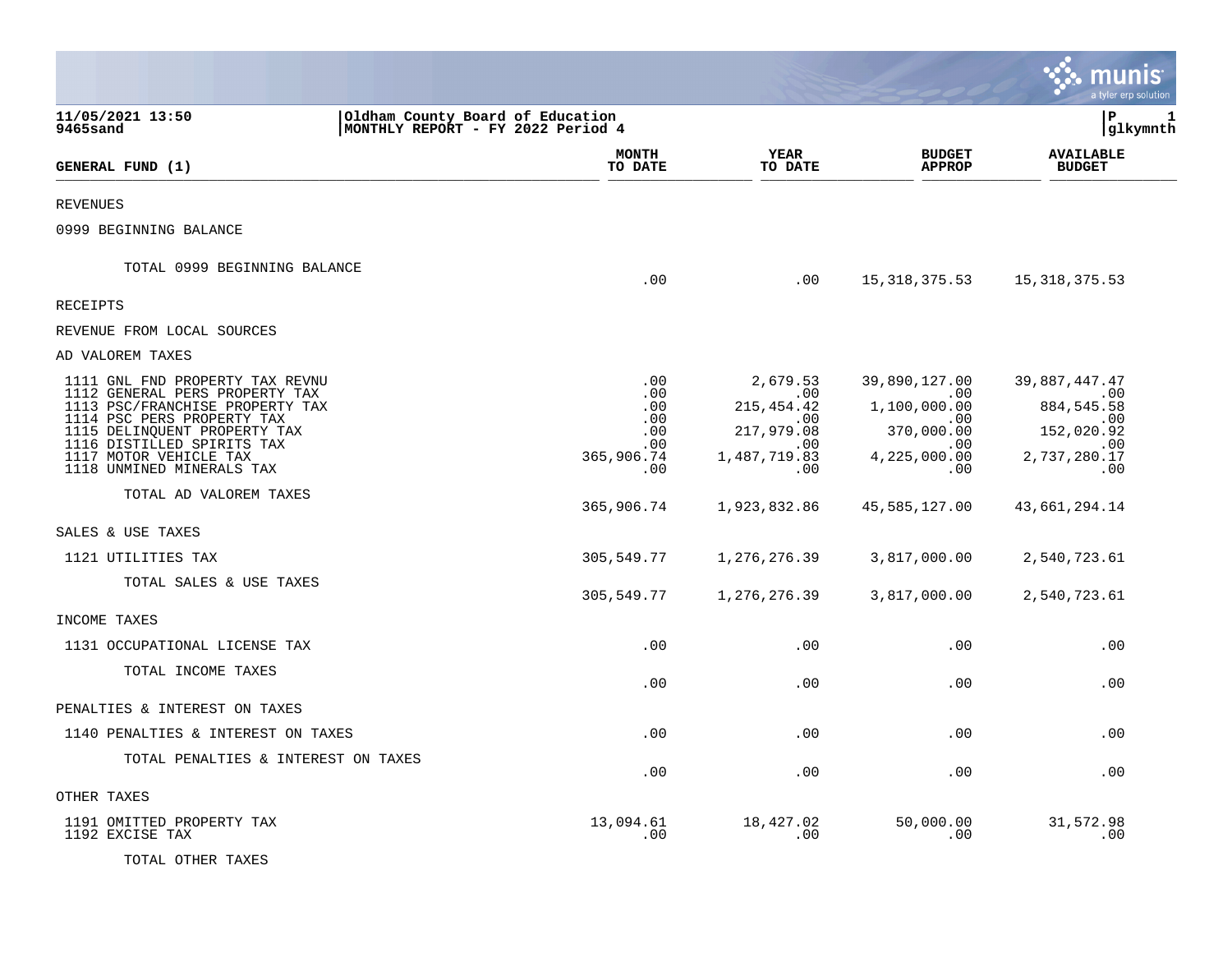|                                                                                                                                                                                          |                                 |                                 |                                 | a tyler erp solution              |
|------------------------------------------------------------------------------------------------------------------------------------------------------------------------------------------|---------------------------------|---------------------------------|---------------------------------|-----------------------------------|
| 11/05/2021 13:50<br>Oldham County Board of Education<br> MONTHLY REPORT - FY 2022 Period 4<br>9465sand                                                                                   |                                 |                                 |                                 | l P<br> glkymnth                  |
| GENERAL FUND (1)                                                                                                                                                                         | <b>MONTH</b><br>TO DATE         | <b>YEAR</b><br>TO DATE          | <b>BUDGET</b><br><b>APPROP</b>  | <b>AVAILABLE</b><br><b>BUDGET</b> |
|                                                                                                                                                                                          | 13,094.61                       | 18,427.02                       | 50,000.00                       | 31,572.98                         |
| REVENUE OTHER LOCAL GOVERNMENT UNITS                                                                                                                                                     |                                 |                                 |                                 |                                   |
| 1280 REVENUE IN LIEU OF TAXES                                                                                                                                                            | .00                             | .00                             | 106,000.00                      | 106,000.00                        |
| TOTAL REVENUE OTHER LOCAL GOVERNMENT UNITS                                                                                                                                               | .00                             | .00                             | 106,000.00                      | 106,000.00                        |
| TUITION                                                                                                                                                                                  |                                 |                                 |                                 |                                   |
| 1310 PS DISTRICT TUITION FRM INDIVS<br>1320 TUIT FRM OTH GOVT SRCS W/IN ST<br>1330 TUIT FRM OTH GOVT SRCS OUT ST<br>1340 TUITION-RESTITUTION                                             | 16,612.87<br>.00<br>.00<br>.00  | 54, 371.83<br>.00<br>.00<br>.00 | 180,000.00<br>.00<br>.00<br>.00 | 125,628.17<br>.00<br>.00<br>.00   |
| TOTAL TUITION                                                                                                                                                                            | 16,612.87                       | 54, 371.83                      | 180,000.00                      | 125,628.17                        |
| TRANSPORTATION                                                                                                                                                                           |                                 |                                 |                                 |                                   |
| 1410 TRANSP FEES FROM INDIVIDUALS<br>1420 TRN FEE FM OTH GVT SRC W/IN ST<br>1430 TRN FEE FRM OTH GVT SRC OUT ST<br>1441 TRANSPORT FRM NON-PUBLIC SCHS<br>1442 TRANSPORT FRM FISCAL COURT | .00<br>.00<br>.00<br>.00<br>.00 | .00<br>.00<br>.00<br>.00<br>.00 | .00<br>.00<br>.00<br>.00<br>.00 | .00<br>.00<br>.00<br>.00<br>.00   |
| TOTAL TRANSPORTATION                                                                                                                                                                     | .00                             | .00                             | .00                             | .00                               |
| EARNINGS ON INVESTMENTS                                                                                                                                                                  |                                 |                                 |                                 |                                   |
| 1510 INTEREST ON INVESTMENTS<br>1540 INVESTMENT INC FROM REAL PRPTY                                                                                                                      | 758.96<br>.00                   | 39,192.62<br>.00                | 120,000.00<br>.00               | 80,807.38<br>.00                  |
| TOTAL EARNINGS ON INVESTMENTS                                                                                                                                                            | 758.96                          | 39, 192.62                      | 120,000.00                      | 80,807.38                         |
| STUDENT ACTIVITIES                                                                                                                                                                       |                                 |                                 |                                 |                                   |
| 1740 STUDENT PARKING FEES - 75%                                                                                                                                                          | .00                             | .00                             | .00                             | .00                               |
| TOTAL STUDENT ACTIVITIES                                                                                                                                                                 | .00                             | .00                             | .00                             | .00                               |
| COMMUNITY SERVICE ACTIVITIES                                                                                                                                                             |                                 |                                 |                                 |                                   |
| 1800 REVENUE-SPECIAL PROJECTS<br>1819 REVENUE-RESOURCE CENTER                                                                                                                            | .00<br>566.25                   | .00<br>3,016.60                 | .00<br>12,000.00                | .00<br>8,983.40                   |
| TOTAL COMMUNITY SERVICE ACTIVITIES                                                                                                                                                       | 566.25                          | 3,016.60                        | 12,000.00                       | 8,983.40                          |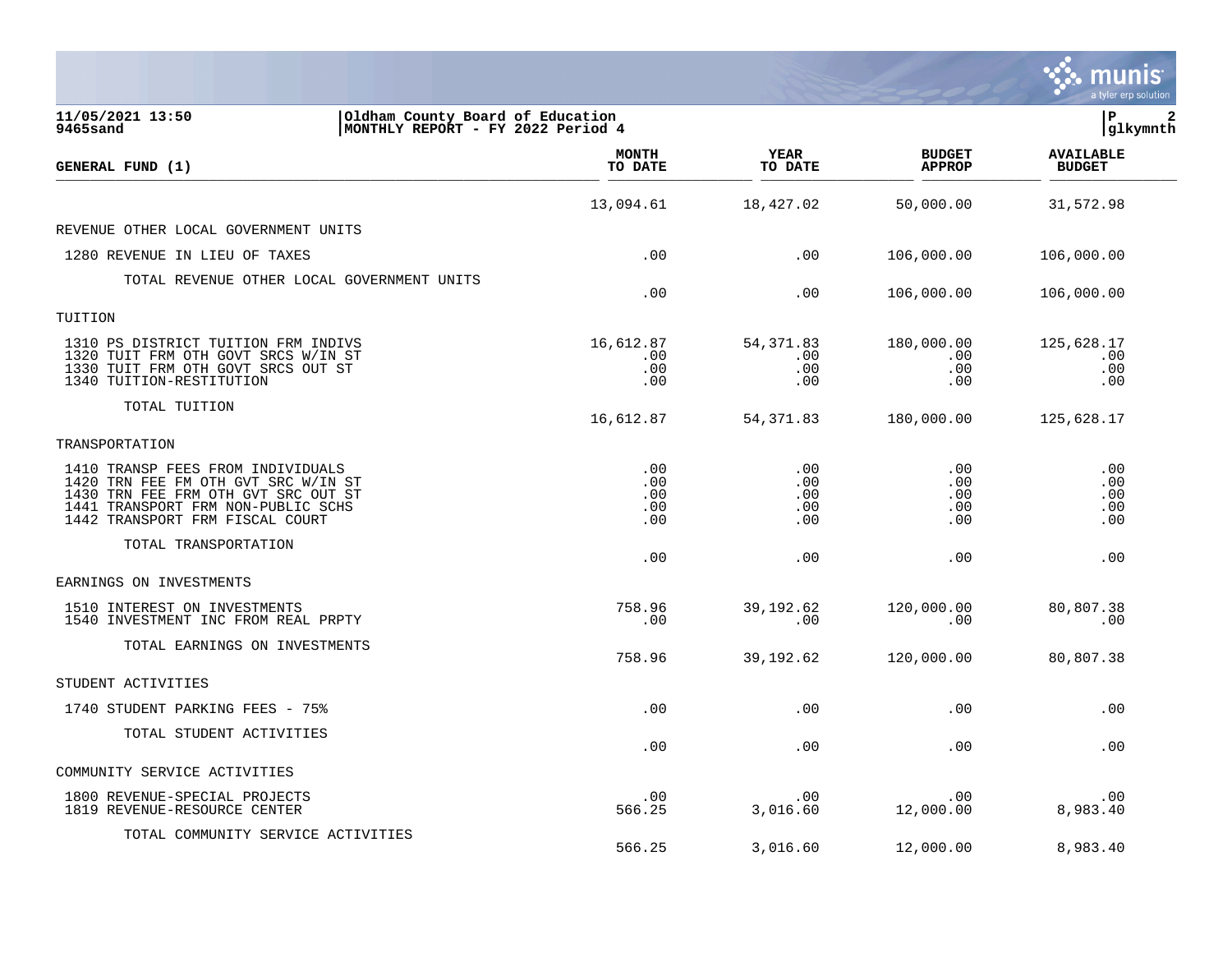

## **11/05/2021 13:50 |Oldham County Board of Education |P 3 9465sand |MONTHLY REPORT - FY 2022 Period 4 |glkymnth**

| <b>GENERAL FUND (1)</b>                                                                                                                                                                                                                                                                                                                                                                                                                                                                                                                                                                                                                                                                                 | <b>MONTH</b><br>TO DATE                                                                                                                                                             | YEAR<br>TO DATE                                                                                                                                                                                            | <b>BUDGET</b><br><b>APPROP</b>                                                                                                                                                                                                   | <b>AVAILABLE</b><br><b>BUDGET</b>                                                                                                                                                          |
|---------------------------------------------------------------------------------------------------------------------------------------------------------------------------------------------------------------------------------------------------------------------------------------------------------------------------------------------------------------------------------------------------------------------------------------------------------------------------------------------------------------------------------------------------------------------------------------------------------------------------------------------------------------------------------------------------------|-------------------------------------------------------------------------------------------------------------------------------------------------------------------------------------|------------------------------------------------------------------------------------------------------------------------------------------------------------------------------------------------------------|----------------------------------------------------------------------------------------------------------------------------------------------------------------------------------------------------------------------------------|--------------------------------------------------------------------------------------------------------------------------------------------------------------------------------------------|
| OTHER REVENUE FROM LOCAL SOURCES                                                                                                                                                                                                                                                                                                                                                                                                                                                                                                                                                                                                                                                                        |                                                                                                                                                                                     |                                                                                                                                                                                                            |                                                                                                                                                                                                                                  |                                                                                                                                                                                            |
| 1910 REAL PROPERTY RENT INCOME<br>1911 BUILDING RENTAL<br>1912 BUS RENTAL<br>1919 RENTAL-OTHER<br>1920 CONTRIBUTIONS / DONATIONS<br>1920 CONTRIBUTIONS- BOOSTERS/PTA<br>1925 REIMBURSEMENTS (NON-GVT)<br>1925 REV-ADAPTIVE SCHL REG FEE<br>1925 DAYCARE REVENUE<br>1925 REIMBURSEMENTS/FOOD SERVICE<br>1925 GATE RECEIPTS<br>1925 LOCKER/PARKING REVENUE<br>1925 SCHOOL FEES<br>1925 SCHOOL REVENUE<br>1925 SPORTS PASS<br>1941 TEXTBOOK SALES<br>1942 TEXTBOOK RENTALS<br>1951 MISC REV FRM OTH SCH DST IN ST<br>1952 MSC REV FRM OTH SCH DST OUT ST<br>1970 REV FROM OTHER DEPT IN DISTRIC<br>1980 REFUND OF PRIOR YR EXPENDITURE<br>1990 MISCELLANEOUS REVENUE<br>1999 Preschool Special Project C/O | 626.25<br>4,548.00<br>16,072.72<br>5,500.00<br>.00<br>.00<br>.00<br>.00<br>.00<br>.00<br>.00<br>.00<br>.00<br>.00<br>.00<br>.00<br>.00<br>.00<br>.00<br>.00<br>.00<br>120.12<br>.00 | 626.25<br>8,098.18<br>33,842.03<br>$\frac{5}{6}$ , 500.00<br>4, 712.66<br>.00<br>.00<br>.00<br>.00<br>.00<br>.00<br>.00<br>.00<br>.00<br>.00<br>.00<br>.00<br>.00<br>.00<br>.00<br>.00<br>73,896.03<br>.00 | 2,200.00<br>25,000.00<br>150,000.00<br>$\frac{5}{13}, \frac{500}{00}.00$<br>.00<br>$.00 \,$<br>.00<br>.00<br>$.00 \,$<br>$.00 \,$<br>.00<br>.00<br>.00<br>.00<br>.00<br>.00<br>.00<br>.00<br>.00<br>.00<br>80,000.00<br>$.00 \,$ | 1,573.75<br>16,901.82<br>116, 157.97<br>.00<br>8,287.34<br>.00<br>.00<br>.00<br>.00<br>.00<br>.00<br>.00<br>.00<br>.00<br>.00<br>.00<br>.00<br>.00<br>.00<br>.00<br>.00<br>6,103.97<br>.00 |
| TOTAL OTHER REVENUE FROM LOCAL SOURCES                                                                                                                                                                                                                                                                                                                                                                                                                                                                                                                                                                                                                                                                  | 26,867.09                                                                                                                                                                           | 126,675.15                                                                                                                                                                                                 | 275,700.00                                                                                                                                                                                                                       | 149,024.85                                                                                                                                                                                 |
| TOTAL REVENUE FROM LOCAL SOURCES                                                                                                                                                                                                                                                                                                                                                                                                                                                                                                                                                                                                                                                                        | 729,356.29                                                                                                                                                                          | 3, 441, 792. 47                                                                                                                                                                                            | 50, 145, 827.00                                                                                                                                                                                                                  | 46,704,034.53                                                                                                                                                                              |
| REVENUE FROM STATE SOURCES                                                                                                                                                                                                                                                                                                                                                                                                                                                                                                                                                                                                                                                                              |                                                                                                                                                                                     |                                                                                                                                                                                                            |                                                                                                                                                                                                                                  |                                                                                                                                                                                            |
| STATE PROGRAM                                                                                                                                                                                                                                                                                                                                                                                                                                                                                                                                                                                                                                                                                           |                                                                                                                                                                                     |                                                                                                                                                                                                            |                                                                                                                                                                                                                                  |                                                                                                                                                                                            |
| 3111 SEEK PROGRAM                                                                                                                                                                                                                                                                                                                                                                                                                                                                                                                                                                                                                                                                                       | 3, 275, 903.00                                                                                                                                                                      | 13, 135, 142.00                                                                                                                                                                                            | 39, 310, 834.00                                                                                                                                                                                                                  | 26, 175, 692.00                                                                                                                                                                            |
| TOTAL STATE PROGRAM                                                                                                                                                                                                                                                                                                                                                                                                                                                                                                                                                                                                                                                                                     | 3,275,903.00                                                                                                                                                                        | 13, 135, 142.00                                                                                                                                                                                            | 39, 310, 834.00                                                                                                                                                                                                                  | 26, 175, 692.00                                                                                                                                                                            |
| OTHER STATE FUNDING                                                                                                                                                                                                                                                                                                                                                                                                                                                                                                                                                                                                                                                                                     |                                                                                                                                                                                     |                                                                                                                                                                                                            |                                                                                                                                                                                                                                  |                                                                                                                                                                                            |
| 3121 VOCATIONAL TRAVEL<br>3122 VOCATIONAL TRANSPORTATION<br>3123 STATE VOCATIONAL SCHOOL<br>3124 DIST VOCATIONAL SCHOOL<br>3125 BUS DRVR TRAINING REIMB<br>3126 SUB SALARY REIMB (STATE)<br>3127 FLEXIBLE SPENDING REFUND<br>3128 AUDIT REIMBURSEMENT<br>3129 KSB/KSD TRANSP REIMBURSEMENT                                                                                                                                                                                                                                                                                                                                                                                                              | .00<br>.00<br>.00<br>.00<br>.00<br>.00<br>.00<br>.00<br>.00                                                                                                                         | .00<br>.00<br>.00<br>.00<br>.00<br>.00<br>.00<br>.00<br>.00                                                                                                                                                | $.00 \,$<br>22,000.00<br>$.00 \,$<br>$.00 \,$<br>.00<br>$.00 \,$<br>$.00 \,$<br>.00<br>.00                                                                                                                                       | .00<br>22,000.00<br>.00<br>.00<br>.00<br>.00<br>.00<br>.00<br>.00                                                                                                                          |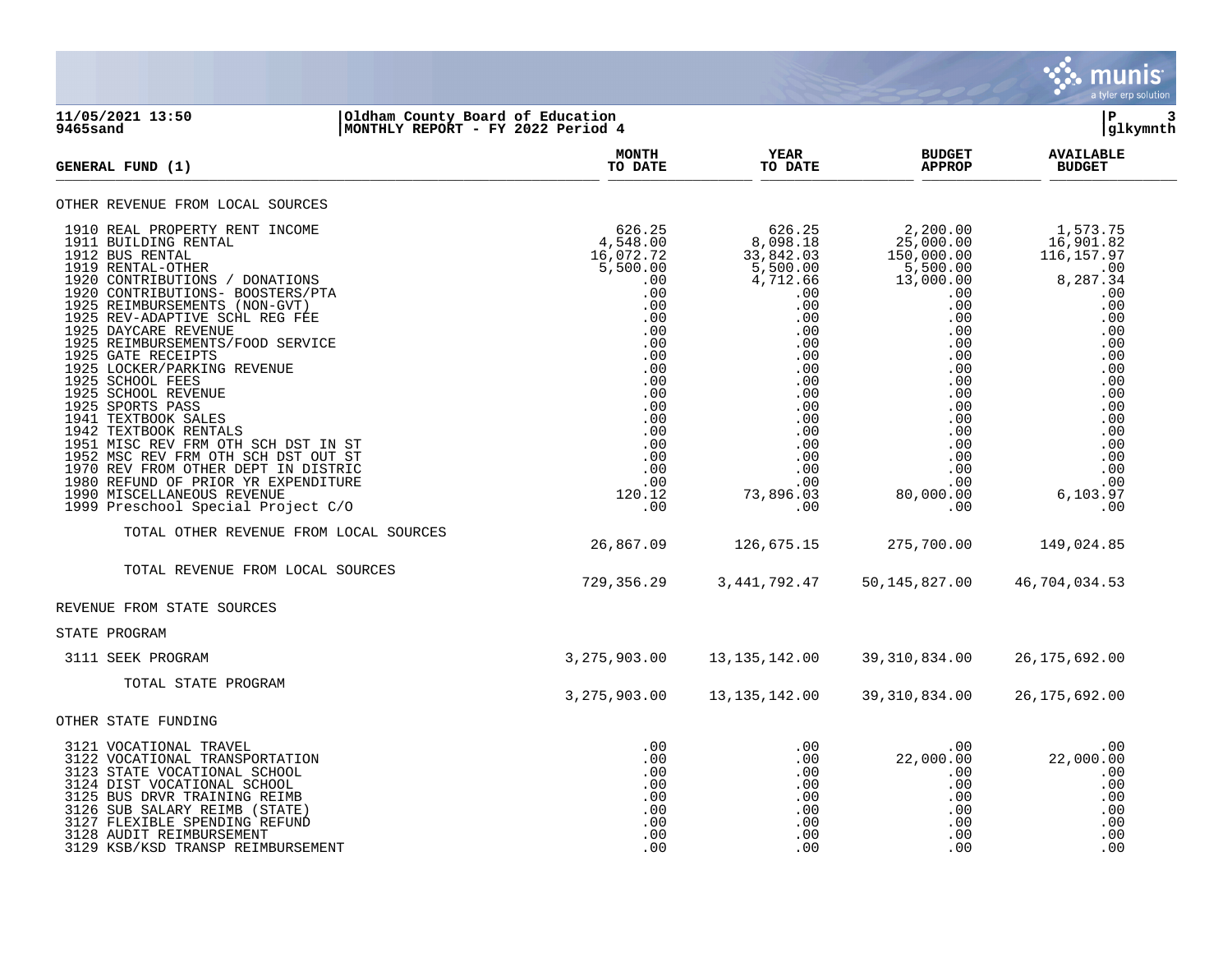

**11/05/2021 13:50 |Oldham County Board of Education |P 4 9465sand |MONTHLY REPORT - FY 2022 Period 4 |glkymnth MONTH AVAILABLE YEAR BUDGET** AVAILABLE **GENERAL FUND (1) TO DATE TO DATE APPROP BUDGET**  TO DATE THE RESERVED FOND (1) TOTAL OTHER STATE FUNDING .00 .00 22,000.00 22,000.00 EXPENDITURE REIMBURSEMENTS 3130 NATL BD CERT TEACHER SUPPLEMNT .00 .00 150,000.00 150,000.00 3131 TEXTBOOK REIMBURSEMENT TOTAL EXPENDITURE REIMBURSEMENTS .00 .00 150,000.00 150,000.00 REVENUE IN LIEU OF TAXES/STATE 3800 REV-IN LIEU OF TAX-STATE 7,870.06 31,352.29 93,636.00 62,283.71 TOTAL REVENUE IN LIEU OF TAXES/STATE 7,870.06 31,352.29 93,636.00 62,283.71 REVENUE ON BEHALF PAYMENTS 3900 REVENUE-ON BEHALF PMTS-STATE .00 .00 30,928,300.00 30,928,300.00 TOTAL REVENUE ON BEHALF PAYMENTS .00 .00 30,928,300.00 30,928,300.00 TOTAL REVENUE FROM STATE SOURCES 3,283,773.06 13,166,494.29 70,504,770.00 57,338,275.71 REVENUE FROM FEDERAL SOURCES UNRESTRICTED DIRECT 4100 UNRESTRICTED DIRECT FEDERAL .00 .00 .00 .00 TOTAL UNRESTRICTED DIRECT .00 .00 .00 .00 RESTRICTED THROUGH THE STATE 4500 RESTRICTED FED THRU STATE .00 -17,813.20 5,000.00 22,813.20 TOTAL RESTRICTED THROUGH THE STATE .00 -17,813.20 5,000.00 22,813.20 FEDERAL REIMBURSEMENT 4810 MEDICAID REIMBURSEMENT 54,238.22 18,073.22 300,000.00 281,926.78 TOTAL FEDERAL REIMBURSEMENT 54,238.22 18,073.22 300,000.00 281,926.78 TOTAL REVENUE FROM FEDERAL SOURCES

54,238.22 260.02 305,000.00 304,739.98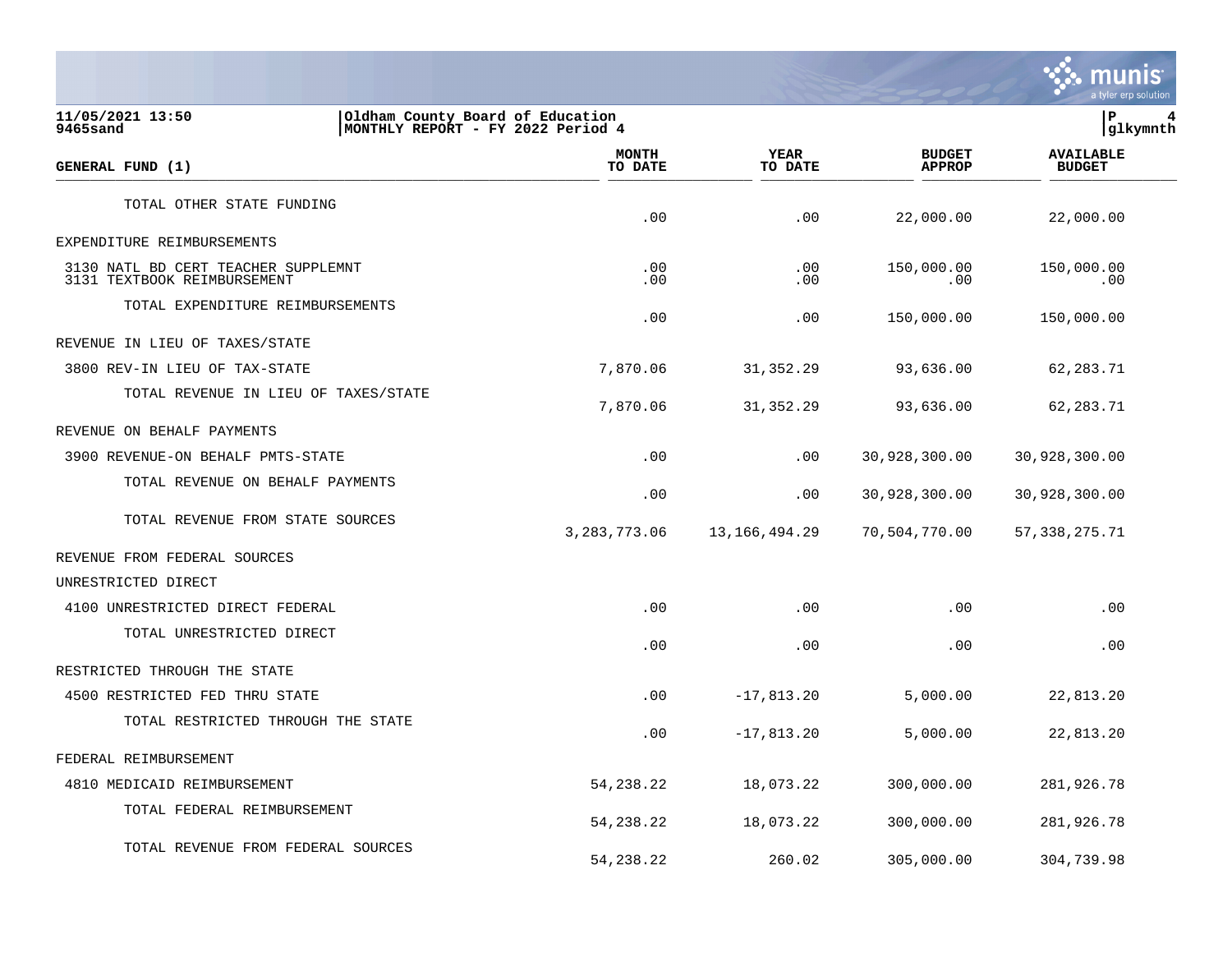|                                                                                                                                                                                                                                                                              |                                                      |                                                              |                                                              | <b>RA munis</b><br>a tyler erp solution                       |
|------------------------------------------------------------------------------------------------------------------------------------------------------------------------------------------------------------------------------------------------------------------------------|------------------------------------------------------|--------------------------------------------------------------|--------------------------------------------------------------|---------------------------------------------------------------|
| 11/05/2021 13:50<br>Oldham County Board of Education<br>MONTHLY REPORT - FY 2022 Period 4<br>9465sand                                                                                                                                                                        |                                                      |                                                              |                                                              | l P<br>5<br> glkymnth                                         |
| GENERAL FUND (1)                                                                                                                                                                                                                                                             | <b>MONTH</b><br>TO DATE                              | YEAR<br>TO DATE                                              | <b>BUDGET</b><br><b>APPROP</b>                               | <b>AVAILABLE</b><br><b>BUDGET</b>                             |
|                                                                                                                                                                                                                                                                              |                                                      |                                                              |                                                              |                                                               |
| OTHER RECEIPTS                                                                                                                                                                                                                                                               |                                                      |                                                              |                                                              |                                                               |
| BOND ISSUANCE                                                                                                                                                                                                                                                                |                                                      |                                                              |                                                              |                                                               |
| 5110 BOND PRINCIPAL PROCEEDS                                                                                                                                                                                                                                                 | .00                                                  | .00                                                          | .00                                                          | .00                                                           |
| TOTAL BOND ISSUANCE                                                                                                                                                                                                                                                          | .00                                                  | .00                                                          | .00                                                          | .00                                                           |
| INTERFUND TRANSFERS                                                                                                                                                                                                                                                          |                                                      |                                                              |                                                              |                                                               |
| 5210 FUND TRANSFER<br>5210 TRANSFER IN - SALARIES<br>5220 INDIRECT COSTS TRANSFER                                                                                                                                                                                            | .00<br>.00<br>16,982.00                              | 98,100.00<br>.00<br>27,629.00                                | 20,000.00<br>.00<br>190,036.37                               | $-78,100.00$<br>.00<br>162, 407.37                            |
| TOTAL INTERFUND TRANSFERS                                                                                                                                                                                                                                                    | 16,982.00                                            | 125,729.00                                                   | 210,036.37                                                   | 84,307.37                                                     |
| SALE OR COMP FOR LOSS OF ASSETS                                                                                                                                                                                                                                              |                                                      |                                                              |                                                              |                                                               |
| 5311 SALE OF LAND & IMPROVEMENTS<br>5312 LOSS COMP - LAND & IMPROVEMNTS<br>5331 SALE OF BUILDINGS<br>5332 INSUR COMP - BUILDINGS<br>5341 SALE OF EQUIPMENT ETC<br>5341 SALE OF SURPLUS EQ-ONLINE AUCT<br>5341 DISPOSAL PROCEEDS - TECH EQ<br>5342 INSUR COMP - EQUIPMENT ETC | .00<br>.00<br>.00<br>.00<br>.00<br>.00<br>.00<br>.00 | .00<br>.00<br>.00<br>.00<br>.00<br>1,254.77<br>920.09<br>.00 | .00<br>.00<br>.00<br>.00<br>.00<br>500.00<br>1,500.00<br>.00 | .00<br>.00<br>.00<br>.00<br>.00<br>$-754.77$<br>579.91<br>.00 |
| TOTAL SALE OR COMP FOR LOSS OF ASSETS                                                                                                                                                                                                                                        | .00                                                  | 2,174.86                                                     | 2,000.00                                                     | $-174.86$                                                     |
| CAPITAL LEASE PROCEEDS                                                                                                                                                                                                                                                       |                                                      |                                                              |                                                              |                                                               |
| 5500 CAPITAL LEASE PROCEEDS                                                                                                                                                                                                                                                  | .00                                                  | .00                                                          | .00                                                          | .00                                                           |
| TOTAL CAPITAL LEASE PROCEEDS                                                                                                                                                                                                                                                 | .00                                                  | .00                                                          | .00                                                          | .00                                                           |
| TOTAL OTHER RECEIPTS                                                                                                                                                                                                                                                         | 16,982.00                                            | 127,903.86                                                   | 212,036.37                                                   | 84,132.51                                                     |
| TOTAL RECEIPTS                                                                                                                                                                                                                                                               | 4,084,349.57                                         | 16,736,450.64                                                | 121,167,633.37                                               | 104, 431, 182. 73                                             |
| TOTAL REVENUE                                                                                                                                                                                                                                                                | 4,084,349.57                                         | 16,736,450.64                                                | 136,486,008.90                                               | 119,749,558.26                                                |

and the state of the state of the state of the state of the state of the state of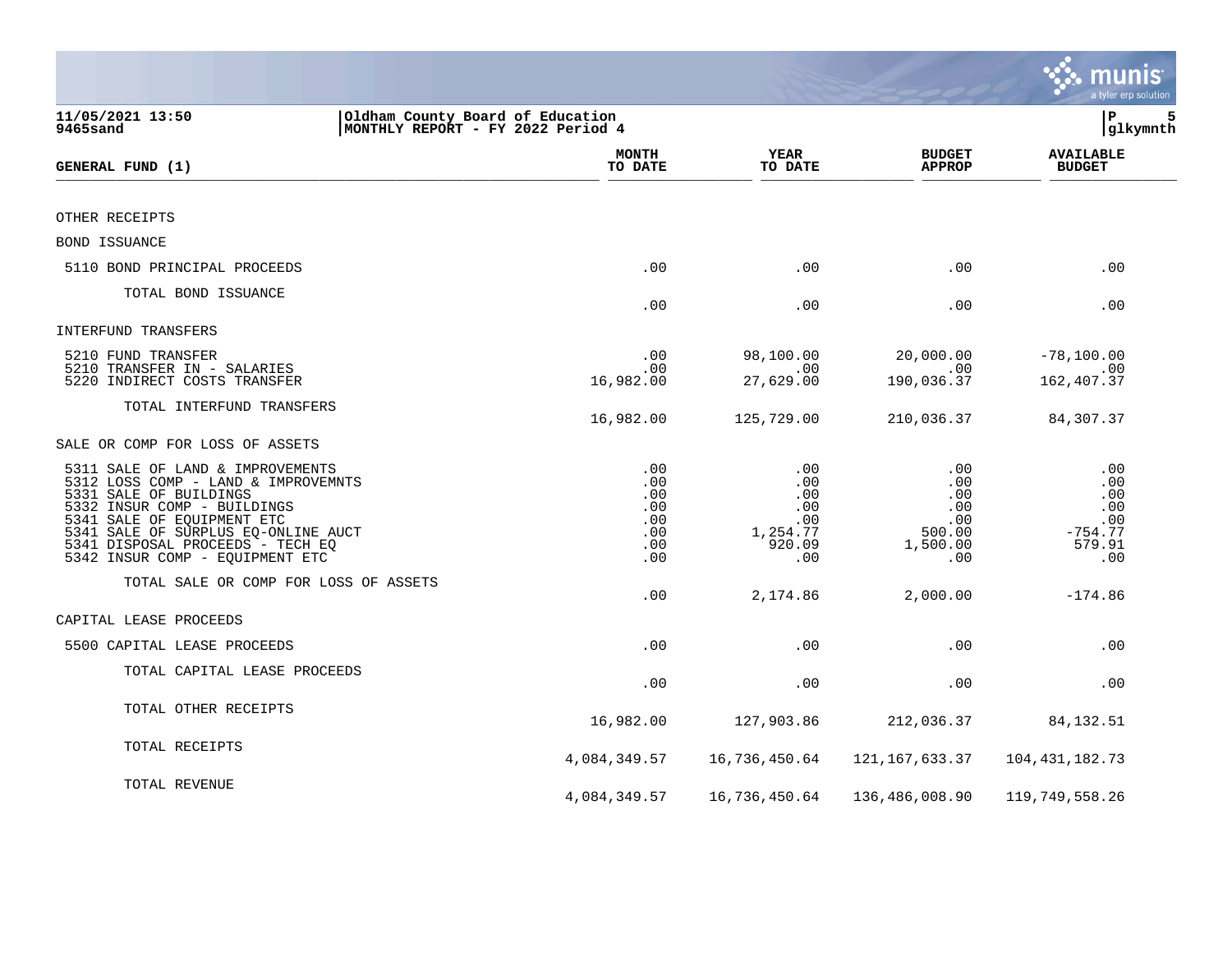|                                              |                                                                                                                                                                                                                                                                           |                                                                                                                                                                                                                                                                                                                        |                           |                                                                                                                                                                                                                                                                                     | munis<br>a tyler erp solution     |
|----------------------------------------------|---------------------------------------------------------------------------------------------------------------------------------------------------------------------------------------------------------------------------------------------------------------------------|------------------------------------------------------------------------------------------------------------------------------------------------------------------------------------------------------------------------------------------------------------------------------------------------------------------------|---------------------------|-------------------------------------------------------------------------------------------------------------------------------------------------------------------------------------------------------------------------------------------------------------------------------------|-----------------------------------|
| 9465sand                                     | 11/05/2021 13:50<br>Oldham County Board of Education<br>MONTHLY REPORT - FY 2022 Period 4                                                                                                                                                                                 |                                                                                                                                                                                                                                                                                                                        |                           |                                                                                                                                                                                                                                                                                     | l P<br>6<br>glkymnth              |
|                                              | GENERAL FUND (1)                                                                                                                                                                                                                                                          | <b>MONTH</b><br>TO DATE                                                                                                                                                                                                                                                                                                | <b>YEAR</b><br>TO DATE    | <b>BUDGET</b><br><b>APPROP</b>                                                                                                                                                                                                                                                      | <b>AVAILABLE</b><br><b>BUDGET</b> |
| <b>EXPENDITURES</b>                          |                                                                                                                                                                                                                                                                           |                                                                                                                                                                                                                                                                                                                        |                           |                                                                                                                                                                                                                                                                                     |                                   |
|                                              | 1000 INSTRUCTION                                                                                                                                                                                                                                                          |                                                                                                                                                                                                                                                                                                                        |                           |                                                                                                                                                                                                                                                                                     |                                   |
| 0400<br>0700                                 | 0100 SALARIES PERSONNEL SERVICES<br>0200 EMPLOYEE BENEFITS<br>0280 ON-BEHALF<br>0300 PURCHASED PROF AND TECH SERV<br>PURCHASED PROPERTY SERVICES<br>0500 OTHER PURCHASED SERVICES<br>0600 SUPPLIES<br>PROPERTY<br>0800 DEBT SERVICE AND MISCELLANEOUS<br>0900 OTHER ITEMS |                                                                                                                                                                                                                                                                                                                        | 3,728,162.70 9,300,280.22 | 43,595,092.10<br>$\begin{array}{cccccc} 728,162.70 & 9,300,280.22 & 43,595,092.10 & 34,294,811.88 \\ 249,081.80 & 632,683.52 & 3,469,192.19 & 2,836,508.67 \\ .00 & 0.00 & 60,263.70 & 110,811.92 & 50,500.00 \\ 22,958.90 & 96,170.48 & 228,100.00 & 131,929.52 \\ 2,895.56 & 14,$ | 34, 294, 811.88                   |
|                                              | TOTAL 1000 INSTRUCTION                                                                                                                                                                                                                                                    |                                                                                                                                                                                                                                                                                                                        |                           | 77,006,445.46                                                                                                                                                                                                                                                                       | 66,463,912.01                     |
|                                              | 2100 STUDENT SUPPORT SERVICES                                                                                                                                                                                                                                             |                                                                                                                                                                                                                                                                                                                        |                           |                                                                                                                                                                                                                                                                                     |                                   |
| 0100<br>0300<br>0400<br>0600                 | SALARIES PERSONNEL SERVICES<br>0200 EMPLOYEE BENEFITS<br>0280 ON-BEHALF<br>PURCHASED PROF AND TECH SERV<br>PURCHASED PROPERTY SERVICES<br>0500 OTHER PURCHASED SERVICES<br>SUPPLIES<br>0700 PROPERTY<br>0800 DEBT SERVICE AND MISCELLANEOUS                               | $\begin{array}{cccccc} 503,960.88 & & 1,472,850.62 & & 6,267,035.40 & & 4,794,184.78 \\ 44,008.16 & & 126,765.82 & & 595,983.44 & & 469,217.62 \\ .00 & & & .00 & & 881,600.00 & & 881,600.00 \\ -10,617.50 & & 3,826.72 & & 367,610.00 & & 363,783.28 \\ 845.54 & & 1,258.63 & & $                                    |                           |                                                                                                                                                                                                                                                                                     |                                   |
|                                              | TOTAL 2100 STUDENT SUPPORT SERVICES                                                                                                                                                                                                                                       |                                                                                                                                                                                                                                                                                                                        |                           | 538,535.08 1,627,236.22 8,143,055.84 6,515,819.62                                                                                                                                                                                                                                   |                                   |
|                                              | 2200 INSTRUCTIONAL STAFF SUPP SERV                                                                                                                                                                                                                                        |                                                                                                                                                                                                                                                                                                                        |                           |                                                                                                                                                                                                                                                                                     |                                   |
| 0100<br>0280<br>0300<br>0400<br>0600<br>0700 | SALARIES PERSONNEL SERVICES<br>0200 EMPLOYEE BENEFITS<br>ON-BEHALF<br>PURCHASED PROF AND TECH SERV<br>PURCHASED PROPERTY SERVICES<br>0500 OTHER PURCHASED SERVICES<br>SUPPLIES<br>PROPERTY<br>0800 DEBT SERVICE AND MISCELLANEOUS                                         | 288,014.75<br>$\begin{array}{cccccc} 288,014\cdot 75 & 890\,, 495\cdot 54 & 3\,, 264\,, 1/6\cdot 96 & 2\,, 3/3\,, 681\cdot 42\, 20\,, 807\cdot 14 & 67\,, 854\cdot 85 & 274\,, 286\cdot 56 & 206\,, 431\cdot 71\, 10\, 00 & 0 & 629\,, 400\cdot 00 & 629\,, 400\cdot 00 & 629\,, 400\cdot 00 & 629\,, 400\cdot 00 & 6$ | 890,495.54                | 3, 264, 176.96                                                                                                                                                                                                                                                                      | 2,373,681.42                      |
|                                              | TOTAL 2200 INSTRUCTIONAL STAFF SUPP SERV                                                                                                                                                                                                                                  |                                                                                                                                                                                                                                                                                                                        |                           | 294,477.14 1,346,867.61 4,840,684.28 3,493,816.67                                                                                                                                                                                                                                   |                                   |
|                                              | 2200 DIOBRICE ADMINI CURROPER                                                                                                                                                                                                                                             |                                                                                                                                                                                                                                                                                                                        |                           |                                                                                                                                                                                                                                                                                     |                                   |

**Contract** 

2300 DISTRICT ADMIN SUPPORT 0100 SALARIES PERSONNEL SERVICES 46,142.76 171,538.18 515,646.00 344,107.82 0200 EMPLOYEE BENEFITS 6,674.54 -17,098.69 242,447.85 259,546.54 0280 ON-BEHALF .00 .00 90,000.00 90,000.00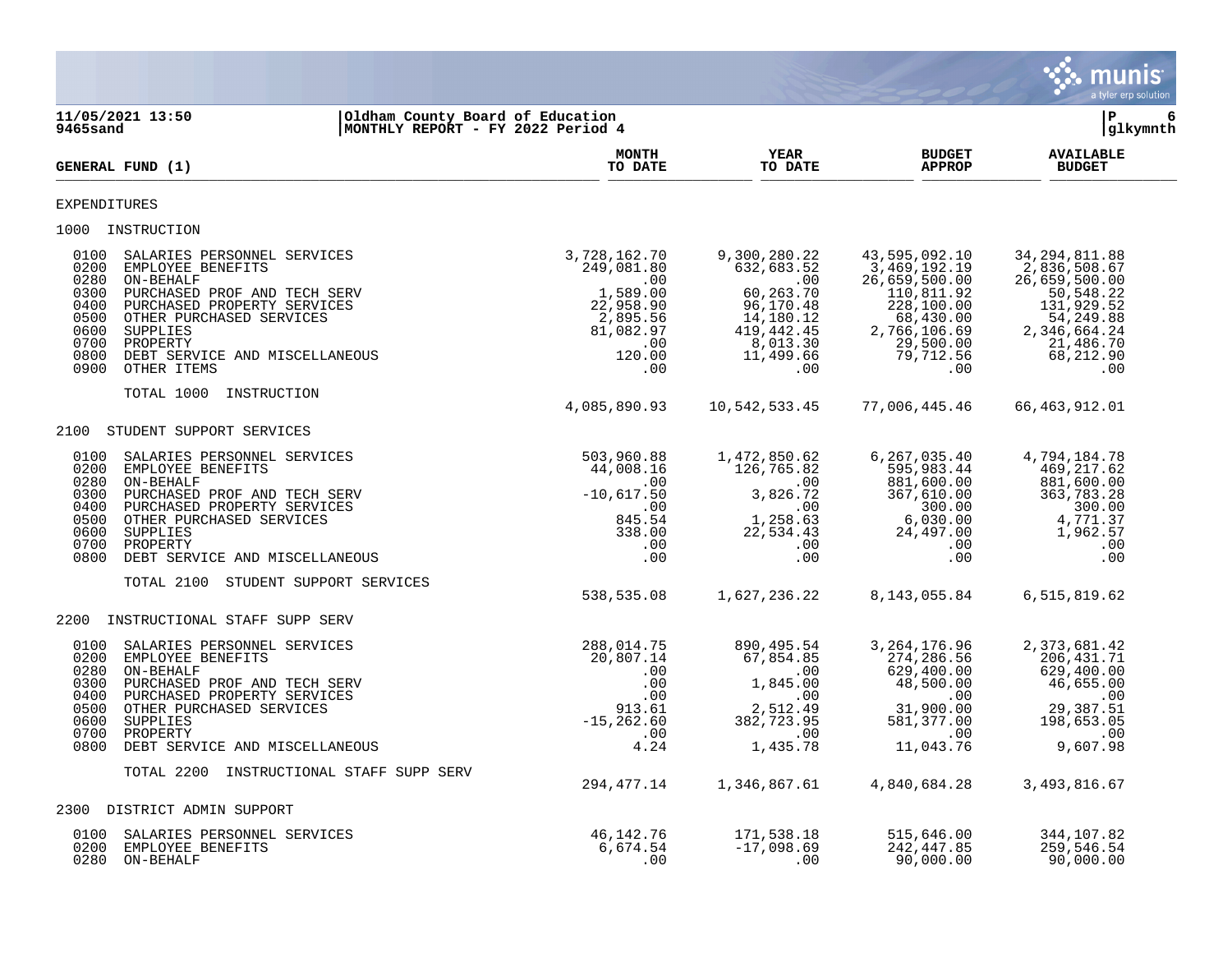

### **11/05/2021 13:50 |Oldham County Board of Education |P 7 9465sand |MONTHLY REPORT - FY 2022 Period 4 |glkymnth**

|                                                                              | <b>GENERAL FUND (1)</b>                                                                                                                                                                                                                                                                                                                                                                                                                                                                                                                                          | <b>MONTH</b><br>TO DATE                   | <b>YEAR</b><br>TO DATE                                                                                                                  | <b>BUDGET</b><br><b>APPROP</b>                                                                                                                                                                 | <b>AVAILABLE</b><br><b>BUDGET</b>                                                                                 |  |
|------------------------------------------------------------------------------|------------------------------------------------------------------------------------------------------------------------------------------------------------------------------------------------------------------------------------------------------------------------------------------------------------------------------------------------------------------------------------------------------------------------------------------------------------------------------------------------------------------------------------------------------------------|-------------------------------------------|-----------------------------------------------------------------------------------------------------------------------------------------|------------------------------------------------------------------------------------------------------------------------------------------------------------------------------------------------|-------------------------------------------------------------------------------------------------------------------|--|
| 0300<br>0400<br>0500<br>0600<br>0700<br>0800<br>0840<br>0900                 | DEBT SERVICE AND MISCELLANEOUS<br>OTHER ITEMS                                                                                                                                                                                                                                                                                                                                                                                                                                                                                                                    |                                           | 55,287.66<br>15,342.27<br>$\begin{array}{r} 182, 273 \\ 36, 164.85 \\ 0 \\ 0 \\ 0 \\ \end{array}$<br>46,396.10<br>.00<br>.00            | $773,059.00\n46,000.00\n382,888.80\n40,673.18\n2,700.00\n74,785.00\n.00\n.00$<br>$7\overline{4}$ , $785.00$<br>.00<br>.00                                                                      | 717,771.34<br>30,657.73<br>200,615.55<br>200,615.55<br>4,508.33<br>2,700.00<br>28,388.90<br>.00<br>.00            |  |
|                                                                              | TOTAL 2300 DISTRICT ADMIN SUPPORT                                                                                                                                                                                                                                                                                                                                                                                                                                                                                                                                | 87,710.52                                 | 489,903.62                                                                                                                              | 2, 168, 199.83 1, 678, 296.21                                                                                                                                                                  |                                                                                                                   |  |
|                                                                              | 2400 SCHOOL ADMIN SUPPORT                                                                                                                                                                                                                                                                                                                                                                                                                                                                                                                                        |                                           |                                                                                                                                         |                                                                                                                                                                                                |                                                                                                                   |  |
| 0100<br>0200<br>0280<br>0300<br>0400<br>0500<br>0600<br>0700<br>0800         | $\begin{array}{cc} \texttt{1S} & \texttt{474,767.38} \\ \texttt{62,716.23} \\ \texttt{1S} & \texttt{.00} \\ \texttt{1S} & \texttt{.00} \\ \texttt{1S} & \texttt{.00} \\ \texttt{00} & \texttt{.00} \\ \texttt{00} & \texttt{.00} \\ \texttt{00} & \texttt{.00} \\ \texttt{00} & \texttt{.00} \\ \texttt{00} & \texttt{.00} \\ \end{array}$<br>SALARIES PERSONNEL SERVICES<br>EMPLOYEE BENEFITS<br>ON-BEHALF<br>PURCHASED PROF AND TECH SERV<br>PURCHASED PROPERTY SERVICES<br>OTHER PURCHASED SERVICES<br>SUPPLIES<br>PROPERTY<br>DEBT SERVICE AND MISCELLANEOUS | $\begin{array}{c} .00 \\ .00 \end{array}$ | 1,758,511.80<br>221,999.64<br>.00<br>.00<br>$\begin{array}{c} .00\ 0.00\ 0.00\ 0.00\ 0.00\ 0.00\ \end{array}$                           | 6,010,919.56<br>809,061.00<br>1,040,300.00<br>$.00 \,$<br>.00<br>$\begin{array}{c} .00\ .00\ .00\ .00\ .00\ . \end{array}$                                                                     | 4, 252, 407. 76<br>587,061.36<br>1,040,300.00<br>.00<br>.00<br>.00<br>.00<br>.00<br>.00                           |  |
|                                                                              | TOTAL 2400<br>SCHOOL ADMIN SUPPORT                                                                                                                                                                                                                                                                                                                                                                                                                                                                                                                               |                                           | 537,483.61    1,980,511.44    7,860,280.56                                                                                              |                                                                                                                                                                                                | 5,879,769.12                                                                                                      |  |
|                                                                              | 2500 BUSINESS SUPPORT SERVICES                                                                                                                                                                                                                                                                                                                                                                                                                                                                                                                                   |                                           |                                                                                                                                         |                                                                                                                                                                                                |                                                                                                                   |  |
| 0100<br>0200<br>0280<br>0300<br>0400<br>0500<br>0600<br>0700<br>0800<br>0900 | JSINESS SUPPORT SERVICES<br>SALARIES PERSONNEL SERVICES<br>EMPLOYEE BENEFITS<br>ON-BEHALF<br>PURCHASED PROF AND TECH SERV<br>PURCHASED PROPERTY SERVICES<br>OTHER PURCHASED SERVICES<br>OTHER PURCHASED SERVICES<br>SPOPERTY<br>SUPPLIES<br>PROPER                                                                                                                                                                                                                                                                                                               |                                           | 464,232.04<br>127,747.58<br>$127,747.300$<br>$34,982.31$<br>$4,989.00$<br>$66,627.58$<br>$962,391.21$<br>$2,391.21$<br>$100.01$<br>$00$ | 1,958,546.00<br>484,308.52<br>$233,000.00$<br>$233,000.00$<br>$167,786.00$<br>$7,731.00$<br>$379,123.62$<br>$2,426,125.70$<br>$1463,185.86$<br>$124,908.44$<br>$122,517.23$<br>8,800.07<br>.00 | 1,494,313.96<br>356,560.94<br>8,700.06<br>.00                                                                     |  |
|                                                                              | TOTAL 2500<br>BUSINESS SUPPORT SERVICES                                                                                                                                                                                                                                                                                                                                                                                                                                                                                                                          | 546,757.81                                | 1,664,009.57                                                                                                                            | 5,790,329.35                                                                                                                                                                                   | 4,126,319.78                                                                                                      |  |
|                                                                              | 2600 PLANT OPERATIONS AND MAINTENANCE                                                                                                                                                                                                                                                                                                                                                                                                                                                                                                                            |                                           |                                                                                                                                         |                                                                                                                                                                                                |                                                                                                                   |  |
| 0100<br>0200<br>0280<br>0300<br>0400<br>0500<br>0600                         | ON-BEHALF BENEFITS SERVICES<br>ON-BEHALF SENEFITS 102,935.39<br>PURCHASED PROF AND TECH SERV<br>PURCHASED PROPERTY SERVICES<br>OTHER PURCHASED SERVICES<br>SUPPLIES<br>ROPERTY<br>ROPERTY<br>ROPERTY<br>0700 PROPERTY                                                                                                                                                                                                                                                                                                                                            |                                           | 1,165,220.00<br>397,731.12<br>$1,549.00$<br>$1,549.00$<br>$393,386.19$<br>$144,992.76$<br>$935.753$<br>935, 753.91<br>123,914.24        | 3, 512, 718.84<br>1, 213, 802.00<br>631,000.00<br>17,300.00<br>953,055.50<br>337,771.00<br>2, 344, 762.94<br>85,500.00                                                                         | 2,347,498.84<br>816,070.88<br>631,000.00<br>15,751.00<br>559,669.31<br>192,778.24<br>1,409,009.03<br>$-38,414.24$ |  |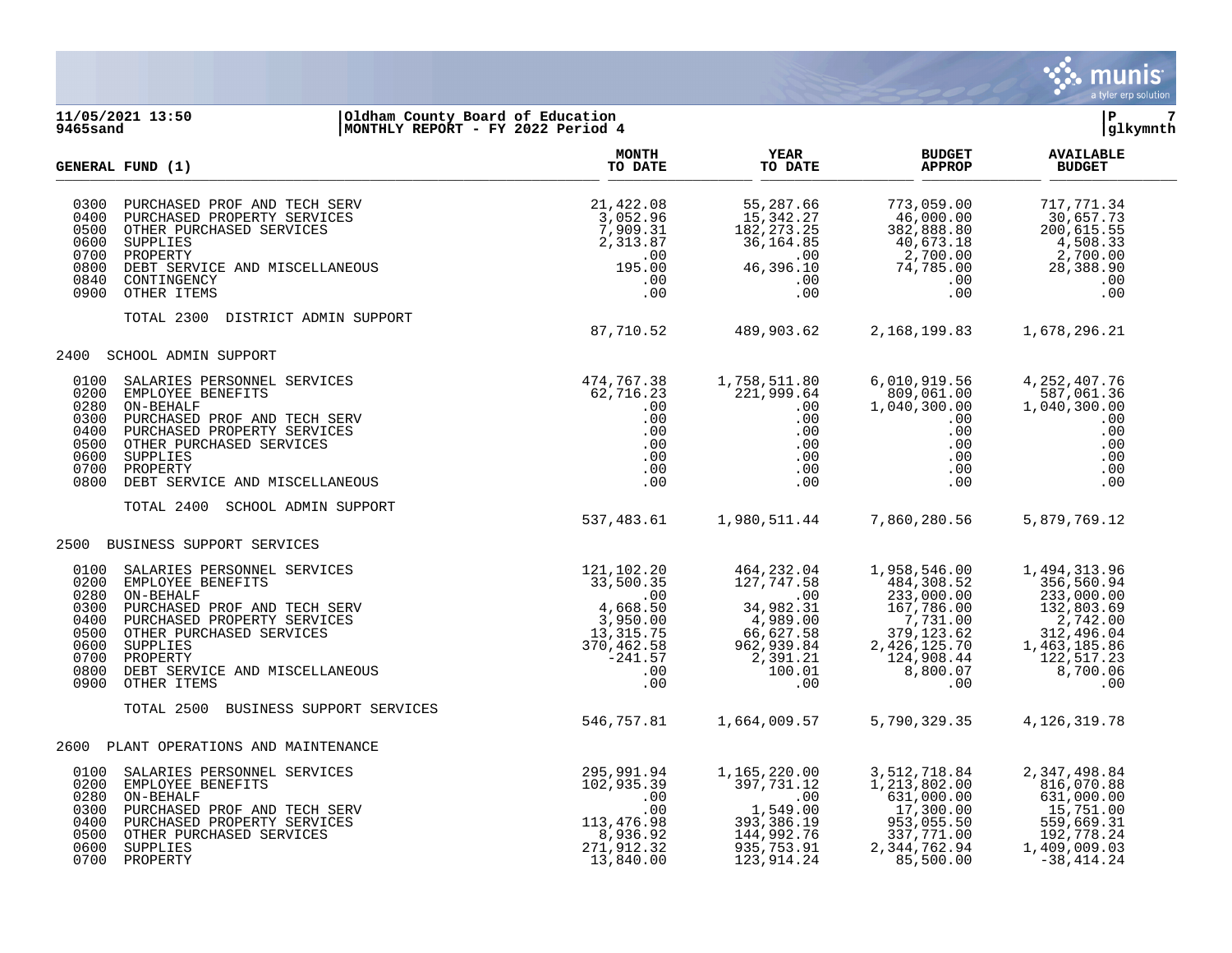

| 11/05/2021 13:50<br>Oldham County Board of Education<br>MONTHLY REPORT - FY 2022 Period 4<br>9465sand                                                                                                                                                                                                             |                                                                                              |                                                                                                      |                                                                                                                                | İР<br>8<br> glkymnth                                                                                                      |  |
|-------------------------------------------------------------------------------------------------------------------------------------------------------------------------------------------------------------------------------------------------------------------------------------------------------------------|----------------------------------------------------------------------------------------------|------------------------------------------------------------------------------------------------------|--------------------------------------------------------------------------------------------------------------------------------|---------------------------------------------------------------------------------------------------------------------------|--|
| GENERAL FUND (1)                                                                                                                                                                                                                                                                                                  | <b>MONTH</b><br>TO DATE                                                                      | YEAR<br>TO DATE                                                                                      | <b>BUDGET</b><br><b>APPROP</b>                                                                                                 | <b>AVAILABLE</b><br><b>BUDGET</b>                                                                                         |  |
| 0800<br>DEBT SERVICE AND MISCELLANEOUS                                                                                                                                                                                                                                                                            | 1,289.67                                                                                     | 6,113.83                                                                                             | 28,685.58                                                                                                                      | 22,571.75                                                                                                                 |  |
| TOTAL 2600 PLANT OPERATIONS AND MAINTENANCE                                                                                                                                                                                                                                                                       | 808, 383. 22                                                                                 | 3,168,661.05                                                                                         | 9,124,595.86                                                                                                                   | 5,955,934.81                                                                                                              |  |
| STUDENT TRANSPORTATION<br>2700                                                                                                                                                                                                                                                                                    |                                                                                              |                                                                                                      |                                                                                                                                |                                                                                                                           |  |
| 0100<br>SALARIES PERSONNEL SERVICES<br>0200<br>EMPLOYEE BENEFITS<br>0280<br>ON-BEHALF<br>0300<br>PURCHASED PROF AND TECH SERV<br>0400<br>PURCHASED PROPERTY SERVICES<br>0500<br>OTHER PURCHASED SERVICES<br>0600<br>SUPPLIES<br>0700<br>PROPERTY<br>0800<br>DEBT SERVICE AND MISCELLANEOUS                        | 301,462.06<br>109,763.95<br>.00<br>.00<br>6,215.85<br>1,394.61<br>59,906.48<br>.00<br>679.87 | 857,778.17<br>311,562.58<br>.00<br>141.00<br>36,590.77<br>83,759.32<br>257,023.70<br>.00<br>3,172.85 | 3, 361, 819.41<br>1,003,853.00<br>573,500.00<br>2,250.00<br>81,328.54<br>168,495.20<br>1,351,723.10<br>690,000.00<br>15,800.00 | 2,504,041.24<br>692,290.42<br>573,500.00<br>2,109.00<br>44,737.77<br>84,735.88<br>1,094,699.40<br>690,000.00<br>12,627.15 |  |
| TOTAL 2700 STUDENT TRANSPORTATION                                                                                                                                                                                                                                                                                 | 479,422.82                                                                                   | 1,550,028.39                                                                                         | 7, 248, 769. 25                                                                                                                | 5,698,740.86                                                                                                              |  |
| FOOD SERVICE OPERATION<br>3100                                                                                                                                                                                                                                                                                    |                                                                                              |                                                                                                      |                                                                                                                                |                                                                                                                           |  |
| 0280<br>ON-BEHALF                                                                                                                                                                                                                                                                                                 | .00                                                                                          | .00                                                                                                  | .00                                                                                                                            | .00                                                                                                                       |  |
| TOTAL 3100<br>FOOD SERVICE OPERATION                                                                                                                                                                                                                                                                              | .00                                                                                          | .00                                                                                                  | .00                                                                                                                            | .00                                                                                                                       |  |
| 3200<br>DAY CARE OPERATIONS                                                                                                                                                                                                                                                                                       |                                                                                              |                                                                                                      |                                                                                                                                |                                                                                                                           |  |
| 0280<br>ON-BEHALF                                                                                                                                                                                                                                                                                                 | .00                                                                                          | .00                                                                                                  | .00                                                                                                                            | .00                                                                                                                       |  |
| TOTAL 3200<br>DAY CARE OPERATIONS                                                                                                                                                                                                                                                                                 | .00                                                                                          | .00                                                                                                  | .00                                                                                                                            | .00                                                                                                                       |  |
| 3300<br>COMMUNITY SERVICES                                                                                                                                                                                                                                                                                        |                                                                                              |                                                                                                      |                                                                                                                                |                                                                                                                           |  |
| 0100<br>SALARIES PERSONNEL SERVICES<br>0200<br>EMPLOYEE BENEFITS<br>0280<br>ON-BEHALF<br>0300<br>PURCHASED PROF AND TECH SERV<br>0400<br>PURCHASED PROPERTY SERVICES<br>0500<br>OTHER PURCHASED SERVICES<br>0600<br>SUPPLIES<br>0700<br>PROPERTY<br>0800<br>DEBT SERVICE AND MISCELLANEOUS<br>0900<br>OTHER ITEMS | .00<br>.00<br>.00<br>315.00<br>.00<br>.00<br>12.06<br>.00<br>50.00<br>.00                    | .00<br>.00.<br>.00<br>315.00<br>.00<br>.00<br>523.08<br>.00<br>50.00<br>.00                          | .00<br>.00<br>.00<br>4,780.00<br>.00<br>2,600.00<br>1,700.00<br>.00<br>50.00<br>.00                                            | .00<br>.00<br>.00<br>4,465.00<br>.00<br>2,600.00<br>1,176.92<br>.00<br>.00<br>.00                                         |  |
| TOTAL 3300<br>COMMUNITY SERVICES                                                                                                                                                                                                                                                                                  | 377.06                                                                                       | 888.08                                                                                               | 9,130.00                                                                                                                       | 8,241.92                                                                                                                  |  |
| 4100<br>LAND/SITE ACQUISITIONS                                                                                                                                                                                                                                                                                    |                                                                                              |                                                                                                      |                                                                                                                                |                                                                                                                           |  |
| 0300<br>PURCHASED PROF AND TECH SERV                                                                                                                                                                                                                                                                              | .00                                                                                          | .00                                                                                                  | .00                                                                                                                            | .00                                                                                                                       |  |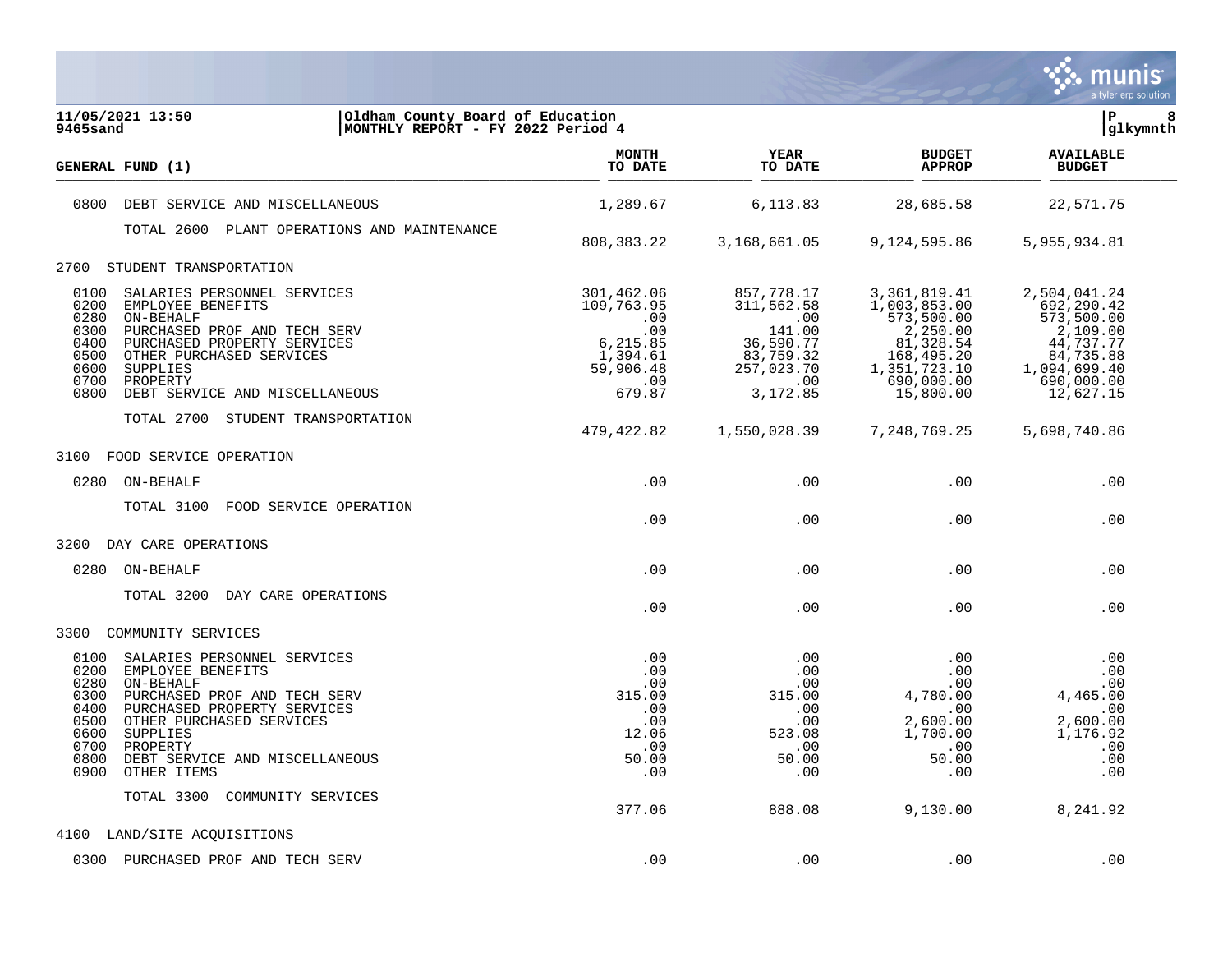

| 11/05/2021 13:50<br>Oldham County Board of Education<br>MONTHLY REPORT - FY 2022 Period 4<br>9465sand                                                                                                                                                                 |                                                                                     |                                                                                            |                                                                                                       | lР<br>9<br> glkymnth                                                                                |
|-----------------------------------------------------------------------------------------------------------------------------------------------------------------------------------------------------------------------------------------------------------------------|-------------------------------------------------------------------------------------|--------------------------------------------------------------------------------------------|-------------------------------------------------------------------------------------------------------|-----------------------------------------------------------------------------------------------------|
| GENERAL FUND (1)                                                                                                                                                                                                                                                      | <b>MONTH</b><br>TO DATE                                                             | <b>YEAR</b><br>TO DATE                                                                     | <b>BUDGET</b><br><b>APPROP</b>                                                                        | <b>AVAILABLE</b><br><b>BUDGET</b>                                                                   |
| 0700<br>PROPERTY                                                                                                                                                                                                                                                      | .00                                                                                 | .00                                                                                        | .00                                                                                                   | .00                                                                                                 |
| TOTAL 4100<br>LAND/SITE ACQUISITIONS                                                                                                                                                                                                                                  | .00                                                                                 | .00                                                                                        | .00                                                                                                   | .00                                                                                                 |
| 4200<br>LAND IMPROVEMENTS                                                                                                                                                                                                                                             |                                                                                     |                                                                                            |                                                                                                       |                                                                                                     |
| PURCHASED PROF AND TECH SERV<br>0300<br>0400<br>PURCHASED PROPERTY SERVICES<br>0700<br>PROPERTY                                                                                                                                                                       | .00<br>.00<br>.00                                                                   | .00<br>.00<br>.00                                                                          | 6,000.00<br>20,000.00<br>.00                                                                          | 6,000.00<br>20,000.00<br>.00                                                                        |
| TOTAL 4200<br>LAND IMPROVEMENTS                                                                                                                                                                                                                                       | .00                                                                                 | .00                                                                                        | 26,000.00                                                                                             | 26,000.00                                                                                           |
| ARCHITECTURAL/ENGIN<br>4300                                                                                                                                                                                                                                           |                                                                                     |                                                                                            |                                                                                                       |                                                                                                     |
| 0100<br>SALARIES PERSONNEL SERVICES<br>0200<br>EMPLOYEE BENEFITS<br>0300<br>PURCHASED PROF AND TECH SERV<br>0400<br>PURCHASED PROPERTY SERVICES<br>0500<br>OTHER PURCHASED SERVICES<br>0600<br>SUPPLIES<br>0700<br>PROPERTY<br>0800<br>DEBT SERVICE AND MISCELLANEOUS | 18,363.24<br>3,873.62<br>$.00 \,$<br>11,896.70<br>307.94<br>11,744.61<br>.00<br>.00 | 73,452.96<br>15,494.48<br>1,941.93<br>24, 375.91<br>1,251.15<br>18,282.47<br>.00<br>130.00 | 258,853.00<br>49,555.00<br>19,400.00<br>433,000.00<br>3,400.00<br>48,709.00<br>317,000.00<br>1,085.00 | 185,400.04<br>34,060.52<br>17,458.07<br>408,624.09<br>2,148.85<br>30,426.53<br>317,000.00<br>955.00 |
| TOTAL 4300 ARCHITECTURAL/ENGIN                                                                                                                                                                                                                                        | 46,186.11                                                                           | 134,928.90                                                                                 | 1,131,002.00                                                                                          | 996,073.10                                                                                          |
| EDUCATIONAL SPECIFIC<br>4400                                                                                                                                                                                                                                          |                                                                                     |                                                                                            |                                                                                                       |                                                                                                     |
| 0700 PROPERTY                                                                                                                                                                                                                                                         | .00                                                                                 | .00                                                                                        | .00                                                                                                   | .00                                                                                                 |
| TOTAL 4400<br>EDUCATIONAL SPECIFIC                                                                                                                                                                                                                                    | .00                                                                                 | .00                                                                                        | .00                                                                                                   | .00                                                                                                 |
| 4500 BUILDING ACQUISTIONS & CONSTRUCTION                                                                                                                                                                                                                              |                                                                                     |                                                                                            |                                                                                                       |                                                                                                     |
| 0300<br>PURCHASED PROF AND TECH SERV<br>0400<br>PURCHASED PROPERTY SERVICES<br>0700<br>PROPERTY                                                                                                                                                                       | .00<br>.00<br>.00                                                                   | .00<br>.00<br>.00                                                                          | .00<br>.00<br>.00                                                                                     | .00<br>.00<br>.00                                                                                   |
| TOTAL 4500 BUILDING ACQUISTIONS & CONSTRUCTION                                                                                                                                                                                                                        | .00                                                                                 | .00                                                                                        | .00                                                                                                   | .00                                                                                                 |
| 4600<br>SITE IMPROVEMENT                                                                                                                                                                                                                                              |                                                                                     |                                                                                            |                                                                                                       |                                                                                                     |
| PURCHASED PROPERTY SERVICES<br>0400                                                                                                                                                                                                                                   | .00                                                                                 | .00                                                                                        | .00                                                                                                   | .00                                                                                                 |
| TOTAL 4600 SITE IMPROVEMENT                                                                                                                                                                                                                                           | .00                                                                                 | .00                                                                                        | .00                                                                                                   | .00                                                                                                 |

4700 BUILDING IMPROVEMENTS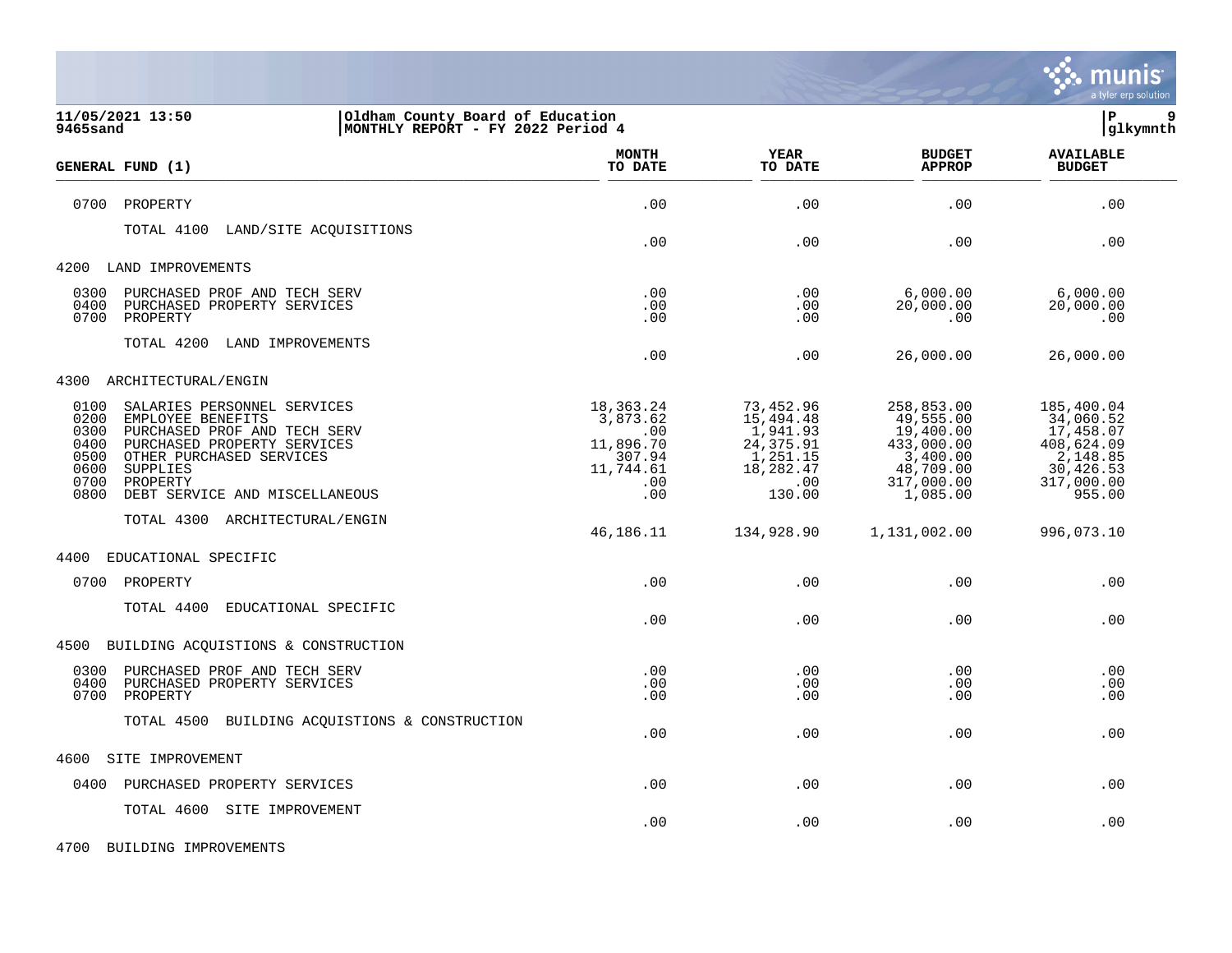

**11/05/2021 13:50 |Oldham County Board of Education |P 10 9465sand |MONTHLY REPORT - FY 2022 Period 4 |glkymnth**

| <b>GENERAL FUND (1)</b>                                                                                                | <b>MONTH</b><br>TO DATE  | <b>YEAR</b><br>TO DATE   | <b>BUDGET</b><br><b>APPROP</b> | <b>AVAILABLE</b><br><b>BUDGET</b> |  |
|------------------------------------------------------------------------------------------------------------------------|--------------------------|--------------------------|--------------------------------|-----------------------------------|--|
| 0300<br>PURCHASED PROF AND TECH SERV<br>0400<br>PURCHASED PROPERTY SERVICES<br>0700<br>PROPERTY<br>0900<br>OTHER ITEMS | .00<br>.00<br>.00<br>.00 | .00<br>.00<br>.00<br>.00 | .00<br>.00<br>.00<br>.00       | .00<br>.00<br>.00<br>.00          |  |
| TOTAL 4700<br>BUILDING IMPROVEMENTS                                                                                    | .00                      | .00                      | .00                            | .00                               |  |
| 5100<br>DEBT SERVICE                                                                                                   |                          |                          |                                |                                   |  |
| 0800<br>DEBT SERVICE AND MISCELLANEOUS                                                                                 | .00                      | 8,040.97                 | 189, 173.00                    | 181, 132.03                       |  |
| TOTAL 5100<br>DEBT SERVICE                                                                                             | .00                      | 8,040.97                 | 189, 173.00                    | 181,132.03                        |  |
| 5200<br><b>FUND TRANSFERS</b>                                                                                          |                          |                          |                                |                                   |  |
| 0900<br>OTHER ITEMS                                                                                                    | 108,317.00               | 108,317.00               | 5,000.00                       | $-103, 317.00$                    |  |
| TOTAL 5200<br><b>FUND TRANSFERS</b>                                                                                    | 108,317.00               | 108,317.00               | 5,000.00                       | $-103, 317.00$                    |  |
| 5300 CONTINGENCY                                                                                                       |                          |                          |                                |                                   |  |
| 0840<br>CONTINGENCY                                                                                                    | .00                      | .00                      | 12,943,343.47                  | 12,943,343.47                     |  |
| TOTAL 5300 CONTINGENCY                                                                                                 | .00                      | .00                      | 12,943,343.47                  | 12,943,343.47                     |  |
| TOTAL EXPENDITURES                                                                                                     | 7,533,541.30             | 22,621,926.30            | 136,486,008.90                 | 113,864,082.60                    |  |
| TOTAL FOR GENERAL FUND (1)                                                                                             | $-3,449,191.73$          | $-5,885,475.66$          | .00                            | 5,885,475.66                      |  |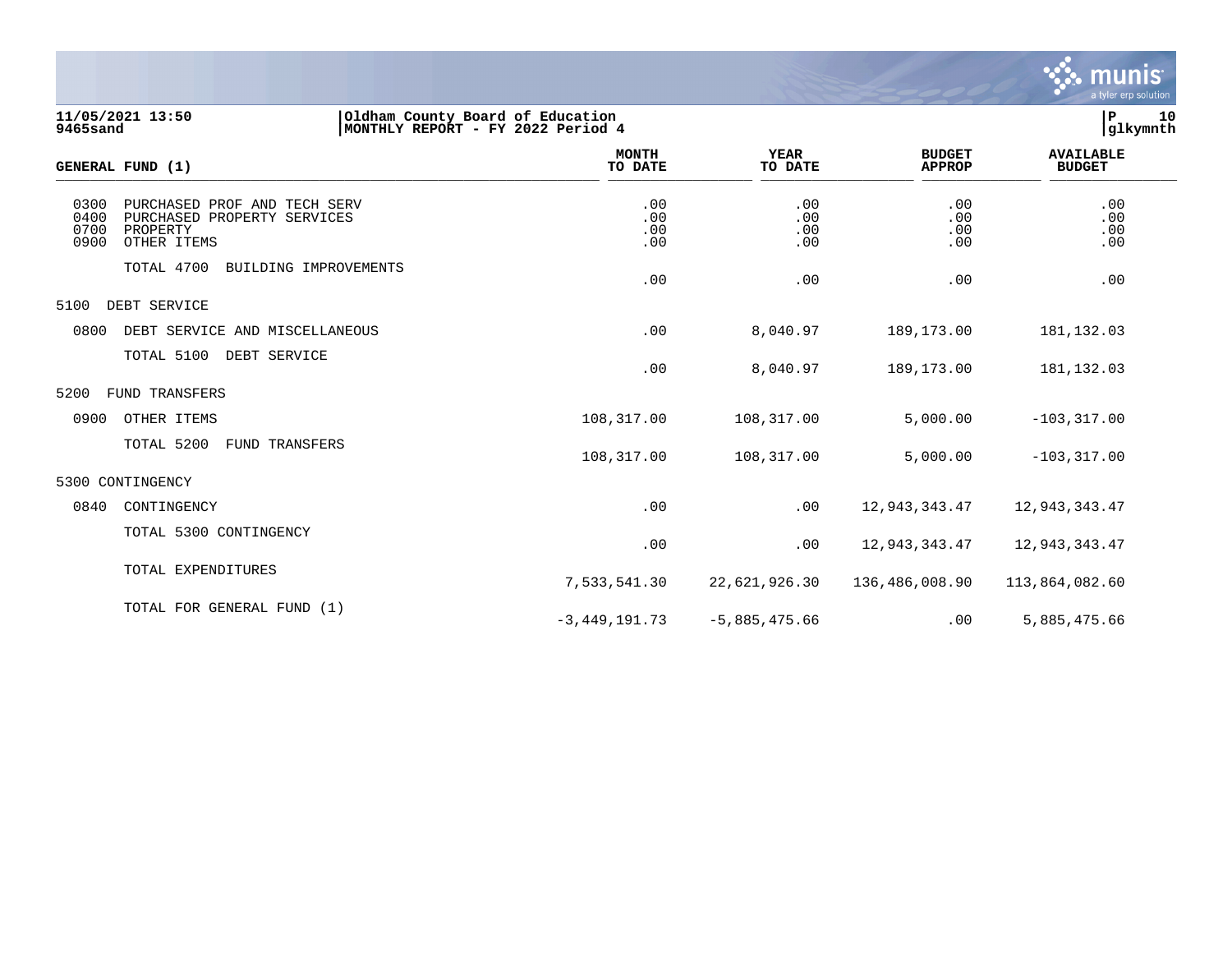|                                                                                                       |                         |                 |                                | <u>ः munis</u><br>a tyler erp solution |
|-------------------------------------------------------------------------------------------------------|-------------------------|-----------------|--------------------------------|----------------------------------------|
| 11/05/2021 13:50<br>Oldham County Board of Education<br>9465sand<br>MONTHLY REPORT - FY 2022 Period 4 |                         |                 |                                | lР<br>11<br> glkymnth                  |
| SPECIAL REVENUE (2)                                                                                   | <b>MONTH</b><br>TO DATE | YEAR<br>TO DATE | <b>BUDGET</b><br><b>APPROP</b> | <b>AVAILABLE</b><br><b>BUDGET</b>      |
| REVENUES                                                                                              |                         |                 |                                |                                        |
| 0999 BEGINNING BALANCE                                                                                |                         |                 |                                |                                        |
| TOTAL 0999 BEGINNING BALANCE                                                                          | .00                     | .00             | .00                            | .00                                    |
| RECEIPTS                                                                                              |                         |                 |                                |                                        |
| REVENUE FROM LOCAL SOURCES                                                                            |                         |                 |                                |                                        |
| EARNINGS ON INVESTMENTS                                                                               |                         |                 |                                |                                        |
| 1510 INTEREST ON INVESTMENTS                                                                          | .00                     | .00             | .00                            | .00                                    |
| TOTAL EARNINGS ON INVESTMENTS                                                                         | .00                     | .00             | .00                            | .00                                    |
| STUDENT ACTIVITIES                                                                                    |                         |                 |                                |                                        |
| 1740 REV-BAND DIRECTOR FY 09<br>1790 OTHER DIST/STUDENT ACTIVIT INC                                   | .00<br>.00              | .00<br>.00      | .00<br>.00                     | .00<br>.00                             |
| TOTAL STUDENT ACTIVITIES                                                                              | .00                     | .00             | .00                            | .00                                    |
| OTHER REVENUE FROM LOCAL SOURCES                                                                      |                         |                 |                                |                                        |
| 1920 CONTRIBUTIONS / DONATIONS                                                                        | 24,687.03               | 125, 135.98     | 373, 265. 16                   | 248,129.18                             |
| TOTAL OTHER REVENUE FROM LOCAL SOURCES                                                                | 24,687.03               | 125, 135.98     | 373, 265. 16                   | 248,129.18                             |
| TOTAL REVENUE FROM LOCAL SOURCES                                                                      | 24,687.03               | 125, 135.98     | 373, 265. 16                   | 248, 129. 18                           |
| REVENUE FROM STATE SOURCES                                                                            |                         |                 |                                |                                        |
| STATE PROGRAM                                                                                         |                         |                 |                                |                                        |
| 3111 SEEK PROGRAM                                                                                     | .00                     | .00             | .00                            | .00                                    |
| TOTAL STATE PROGRAM                                                                                   | .00                     | .00             | .00                            | .00                                    |
| RESTRICTED                                                                                            |                         |                 |                                |                                        |
| 3200 RESTRICTED STATE REVENUE                                                                         | 34,529.00               | 864,812.64      | 2,056,220.74                   | 1,191,408.10                           |
| TOTAL RESTRICTED                                                                                      | 34,529.00               | 864,812.64      | 2,056,220.74                   | 1,191,408.10                           |

the control of the state of the control of the control of the control of the control of the control of the control of the control of the control of the control of the control of the control of the control of the control of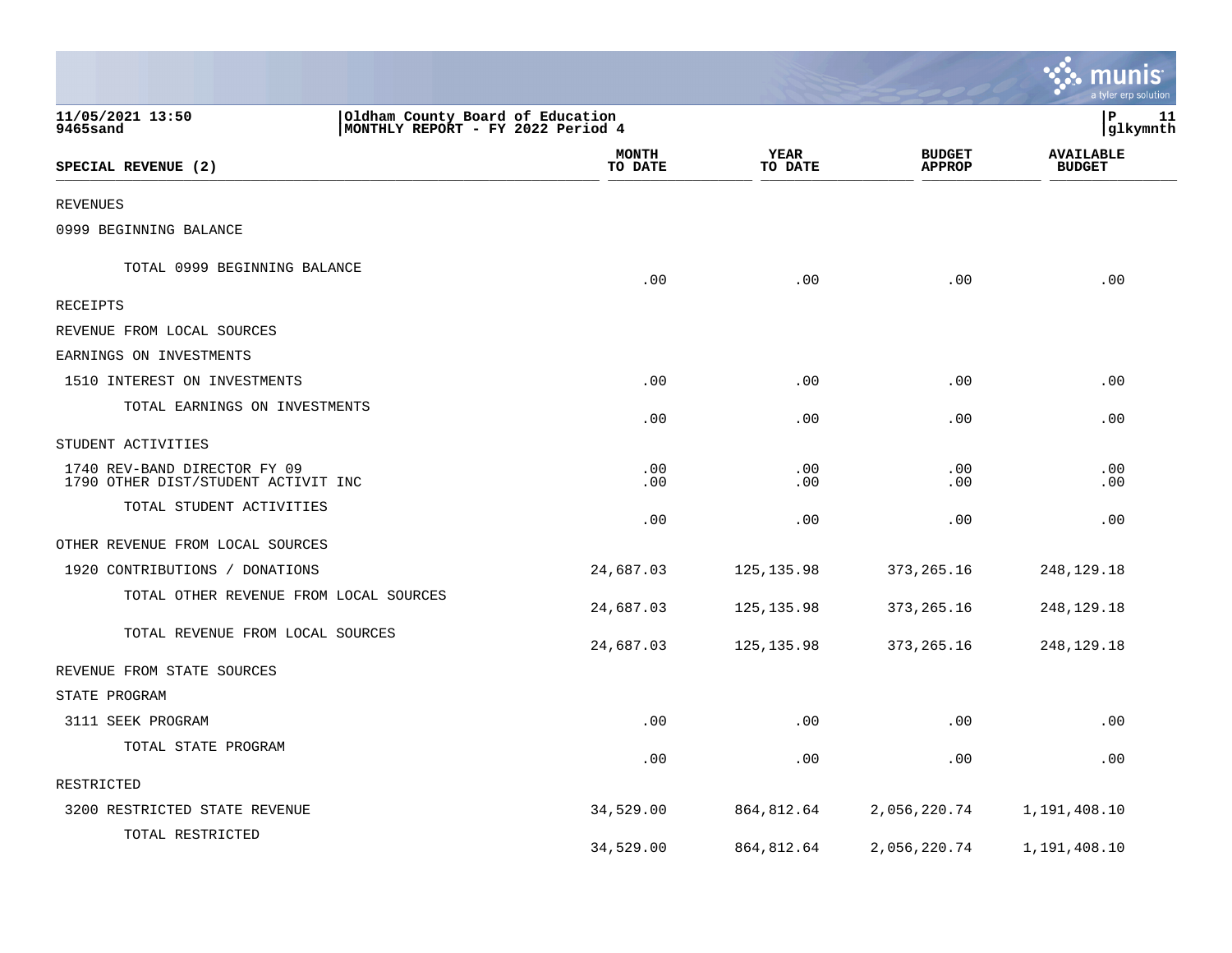|                                                                                                                                                                                                                                                                                                                        |                                                                             |                                                                           |                                                                                                     | a tyler erp solution                                                                                  |
|------------------------------------------------------------------------------------------------------------------------------------------------------------------------------------------------------------------------------------------------------------------------------------------------------------------------|-----------------------------------------------------------------------------|---------------------------------------------------------------------------|-----------------------------------------------------------------------------------------------------|-------------------------------------------------------------------------------------------------------|
| 11/05/2021 13:50<br>Oldham County Board of Education<br>MONTHLY REPORT - FY 2022 Period 4<br><b>9465sand</b>                                                                                                                                                                                                           |                                                                             |                                                                           |                                                                                                     | lР<br>12<br> glkymnth                                                                                 |
| SPECIAL REVENUE (2)                                                                                                                                                                                                                                                                                                    | <b>MONTH</b><br>TO DATE                                                     | YEAR<br>TO DATE                                                           | <b>BUDGET</b><br><b>APPROP</b>                                                                      | <b>AVAILABLE</b><br><b>BUDGET</b>                                                                     |
| REVENUE ON BEHALF PAYMENTS                                                                                                                                                                                                                                                                                             |                                                                             |                                                                           |                                                                                                     |                                                                                                       |
| 3900 REVENUE-ON BEHALF IDU FY 08                                                                                                                                                                                                                                                                                       | .00                                                                         | .00                                                                       | .00                                                                                                 | .00                                                                                                   |
| TOTAL REVENUE ON BEHALF PAYMENTS                                                                                                                                                                                                                                                                                       | .00                                                                         | .00                                                                       | .00                                                                                                 | .00                                                                                                   |
| TOTAL REVENUE FROM STATE SOURCES                                                                                                                                                                                                                                                                                       | 34,529.00                                                                   | 864,812.64                                                                | 2,056,220.74                                                                                        | 1,191,408.10                                                                                          |
| REVENUE FROM FEDERAL SOURCES                                                                                                                                                                                                                                                                                           |                                                                             |                                                                           |                                                                                                     |                                                                                                       |
| RESTRICTED DIRECT                                                                                                                                                                                                                                                                                                      |                                                                             |                                                                           |                                                                                                     |                                                                                                       |
| 4300 REV-HEAD START FY 12/13                                                                                                                                                                                                                                                                                           | .00                                                                         | .00                                                                       | .00                                                                                                 | .00                                                                                                   |
| TOTAL RESTRICTED DIRECT                                                                                                                                                                                                                                                                                                | .00                                                                         | .00                                                                       | .00                                                                                                 | .00                                                                                                   |
| RESTRICTED THROUGH THE STATE                                                                                                                                                                                                                                                                                           |                                                                             |                                                                           |                                                                                                     |                                                                                                       |
| 4500 RESTRICTED FED THRU STATE                                                                                                                                                                                                                                                                                         | 637,242.00                                                                  | 2,440,364.07                                                              | 3, 478, 527.30                                                                                      | 1,038,163.23                                                                                          |
| TOTAL RESTRICTED THROUGH THE STATE                                                                                                                                                                                                                                                                                     | 637,242.00                                                                  | 2,440,364.07                                                              | 3,478,527.30                                                                                        | 1,038,163.23                                                                                          |
| TOTAL REVENUE FROM FEDERAL SOURCES                                                                                                                                                                                                                                                                                     | 637,242.00                                                                  | 2,440,364.07                                                              | 3,478,527.30                                                                                        | 1,038,163.23                                                                                          |
| OTHER RECEIPTS                                                                                                                                                                                                                                                                                                         |                                                                             |                                                                           |                                                                                                     |                                                                                                       |
| INTERFUND TRANSFERS                                                                                                                                                                                                                                                                                                    |                                                                             |                                                                           |                                                                                                     |                                                                                                       |
| 5210 FUND TRANSFER IN<br>5231 GRANT XFRS FROM TITLE II<br>5232 NCLB XFR FROM TITLE IV<br>5241 GRANT XFRS TO TITLE I<br>5242 NCLB XFR TO TITLE II<br>5251 FLEX FOCUS TRNSFR FROM ESS<br>5252 FLEX FOCUS TRNSFR FROM PD<br>5253 FLEX FOCUS TRNSFR FROM IR<br>5254 FLEX TRANSFER IN<br>5261 FLEX TRNSF TO FLEX OPERATIONL | 113, 323. 35<br>.00<br>.00<br>.00<br>.00<br>.00<br>.00<br>.00<br>.00<br>.00 | 247,653.38<br>.00<br>.00<br>.00<br>.00<br>.00<br>.00<br>.00<br>.00<br>.00 | 118, 323. 35<br>119,569.00<br>33,609.00<br>$-153, 178.00$<br>.00<br>.00<br>.00<br>.00<br>.00<br>.00 | $-129, 330.03$<br>119,569.00<br>33,609.00<br>$-153, 178.00$<br>.00<br>.00<br>.00<br>.00<br>.00<br>.00 |
| TOTAL INTERFUND TRANSFERS                                                                                                                                                                                                                                                                                              | 113, 323. 35                                                                | 247,653.38                                                                | 118,323.35                                                                                          | $-129, 330.03$                                                                                        |
| TOTAL OTHER RECEIPTS                                                                                                                                                                                                                                                                                                   | 113, 323.35                                                                 | 247,653.38                                                                | 118, 323. 35                                                                                        | $-129, 330.03$                                                                                        |
| TOTAL RECEIPTS                                                                                                                                                                                                                                                                                                         | 809,781.38                                                                  | 3,677,966.07                                                              | 6,026,336.55                                                                                        | 2,348,370.48                                                                                          |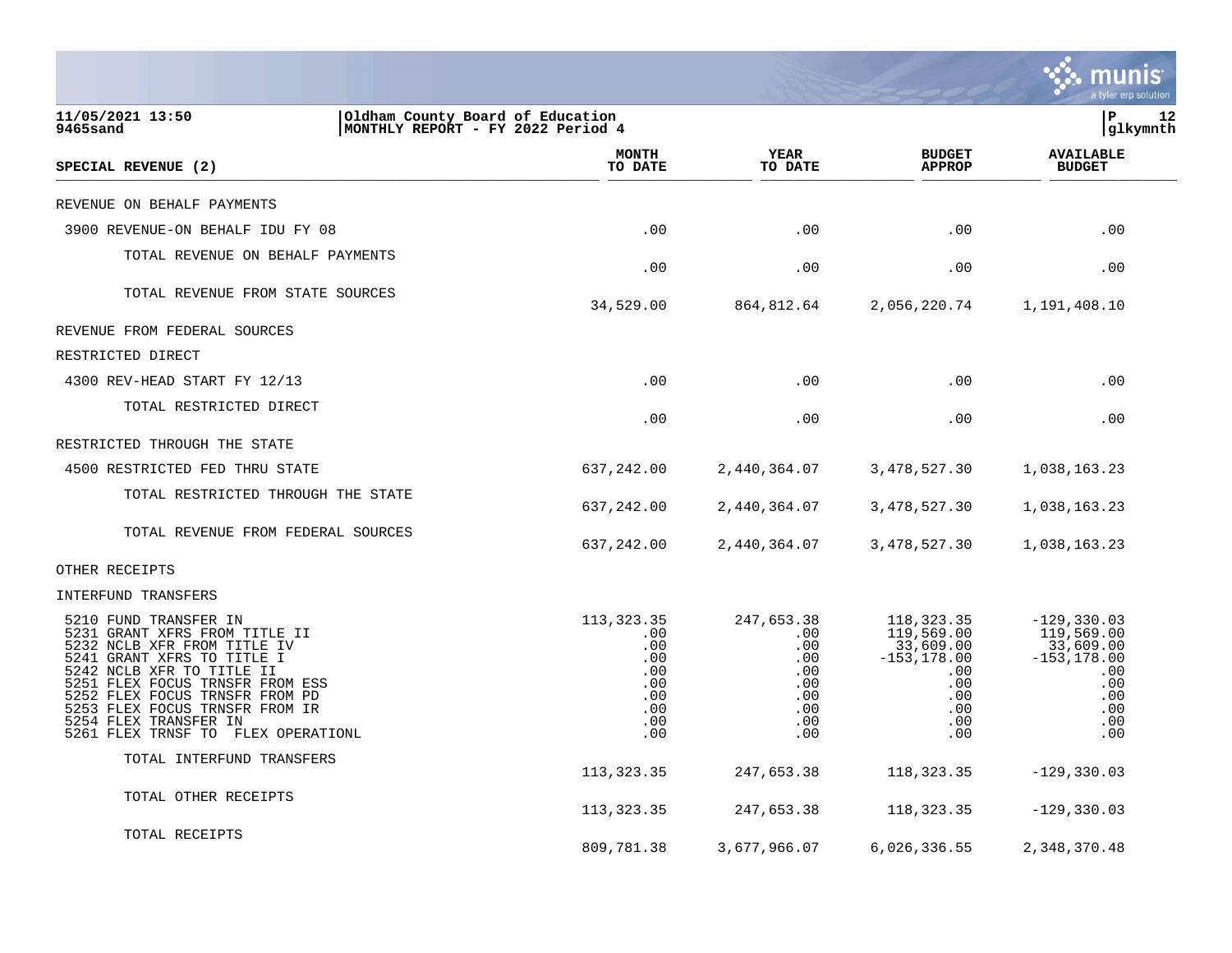|                              |                                                                       |                        |                         | munis<br>a tyler erp solution     |
|------------------------------|-----------------------------------------------------------------------|------------------------|-------------------------|-----------------------------------|
| 11/05/2021 13:50<br>9465sand | Oldham County Board of Education<br>MONTHLY REPORT - FY 2022 Period 4 |                        |                         | 13<br>glkymnth                    |
| SPECIAL REVENUE (2)          | <b>MONTH</b><br>TO DATE                                               | <b>YEAR</b><br>TO DATE | <b>BUDGET</b><br>APPROP | <b>AVAILABLE</b><br><b>BUDGET</b> |
| TOTAL REVENUE                | 809,781.38                                                            | 3,677,966.07           | 6,026,336.55            | 2,348,370.48                      |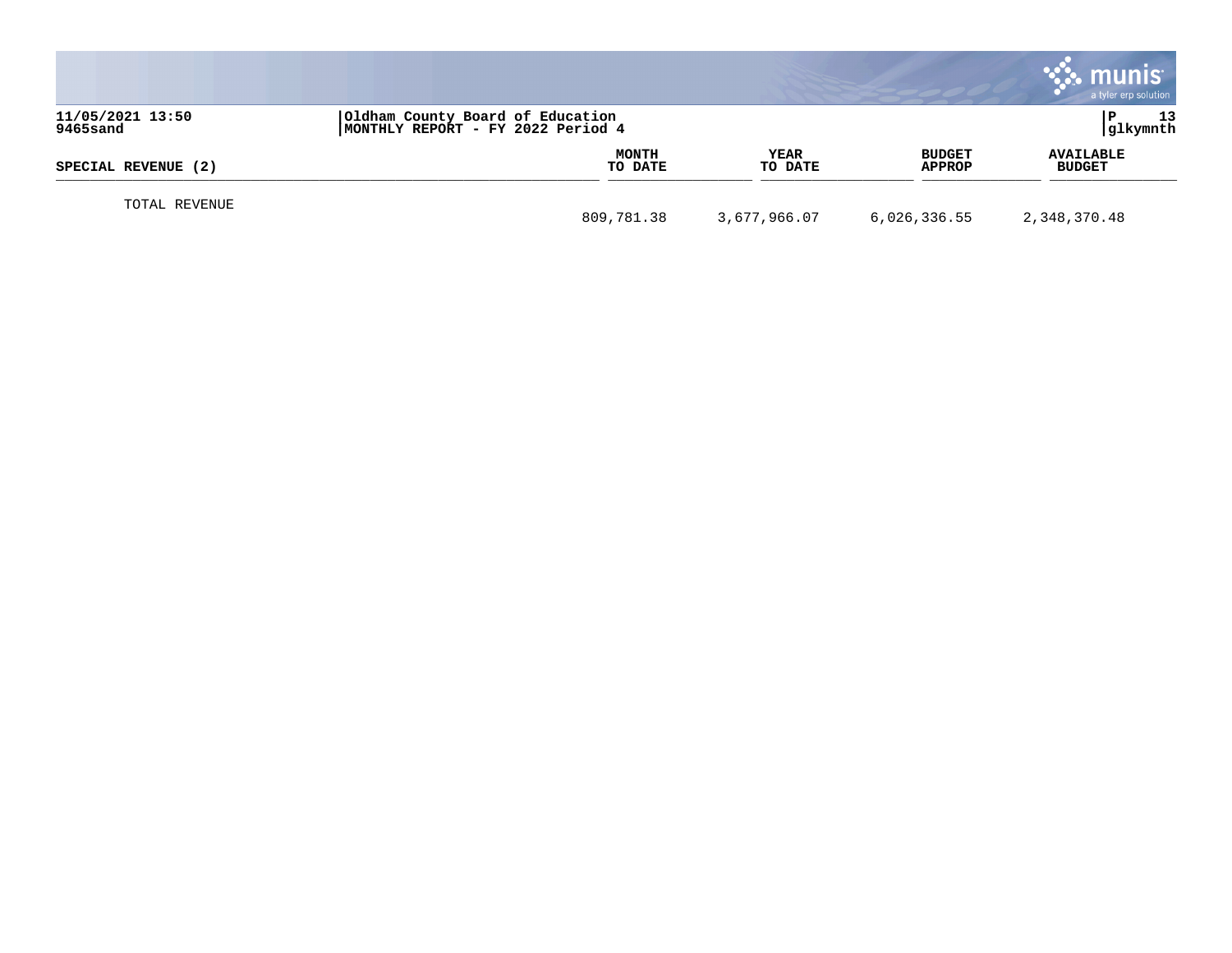|                                                                                                                                                                                                                                                                               |                                                                                              |                                                                                                |                                                                                                               | munis<br>a tyler erp solution                                                                            |
|-------------------------------------------------------------------------------------------------------------------------------------------------------------------------------------------------------------------------------------------------------------------------------|----------------------------------------------------------------------------------------------|------------------------------------------------------------------------------------------------|---------------------------------------------------------------------------------------------------------------|----------------------------------------------------------------------------------------------------------|
| 11/05/2021 13:50<br>Oldham County Board of Education<br>9465sand<br>MONTHLY REPORT - FY 2022 Period 4                                                                                                                                                                         |                                                                                              |                                                                                                |                                                                                                               | lР<br>14<br>glkymnth                                                                                     |
| SPECIAL REVENUE (2)                                                                                                                                                                                                                                                           | <b>MONTH</b><br>TO DATE                                                                      | YEAR<br>TO DATE                                                                                | <b>BUDGET</b><br><b>APPROP</b>                                                                                | <b>AVAILABLE</b><br><b>BUDGET</b>                                                                        |
| <b>EXPENDITURES</b>                                                                                                                                                                                                                                                           |                                                                                              |                                                                                                |                                                                                                               |                                                                                                          |
| 0000 RESTRICT TO REV & BAL SHT ONLY                                                                                                                                                                                                                                           |                                                                                              |                                                                                                |                                                                                                               |                                                                                                          |
| 0100<br>SALARIES PERSONNEL SERVICES<br>0900<br>OTHER ITEMS                                                                                                                                                                                                                    | .00<br>.00                                                                                   | .00<br>.00                                                                                     | $.00 \,$<br>$.00 \,$                                                                                          | .00<br>.00                                                                                               |
| TOTAL 0000<br>RESTRICT TO REV & BAL SHT ONLY                                                                                                                                                                                                                                  | .00                                                                                          | .00                                                                                            | $.00 \,$                                                                                                      | .00                                                                                                      |
| 1000<br>INSTRUCTION                                                                                                                                                                                                                                                           |                                                                                              |                                                                                                |                                                                                                               |                                                                                                          |
| 0100<br>SALARIES PERSONNEL SERVICES<br>0200<br>EMPLOYEE BENEFITS<br>0300<br>PURCHASED PROF AND TECH SERV<br>0400<br>PURCHASED PROPERTY SERVICES<br>OTHER PURCHASED SERVICES<br>0500<br>0600<br>SUPPLIES<br>0700<br>PROPERTY<br>0800<br>DEBT SERVICE AND MISCELLANEOUS         | 224,375.04<br>54,272.83<br>97,347.91<br>.00<br>787.39<br>147,874.78<br>.00<br>.00            | 901,618.64<br>186,855.67<br>193,261.82<br>.00<br>2,309.44<br>925, 111.26<br>.00<br>13,927.71   | 1,405,716.14<br>232,029.31<br>200,942.00<br>$\sim 00$<br>22,677.00<br>451,750.28<br>400,393.79<br>99,350.00   | 504,097.50<br>45,173.64<br>7,680.18<br>.00<br>20,367.56<br>$-473, 360.98$<br>400,393.79<br>85, 422.29    |
| 0900<br>OTHER ITEMS                                                                                                                                                                                                                                                           | .00                                                                                          | .00                                                                                            | $.00 \,$                                                                                                      | .00                                                                                                      |
| TOTAL 1000<br>INSTRUCTION                                                                                                                                                                                                                                                     | 524,657.95                                                                                   | 2, 223, 084.54                                                                                 | 2,812,858.52                                                                                                  | 589,773.98                                                                                               |
| 2100<br>STUDENT SUPPORT SERVICES                                                                                                                                                                                                                                              |                                                                                              |                                                                                                |                                                                                                               |                                                                                                          |
| 0100<br>SALARIES PERSONNEL SERVICES<br>0200<br>EMPLOYEE BENEFITS<br>0300<br>PURCHASED PROF AND TECH SERV<br>PURCHASED PROPERTY SERVICES<br>0400<br>0500<br>OTHER PURCHASED SERVICES<br>0600<br>SUPPLIES<br>0700<br>PROPERTY<br>0800<br>DEBT SERVICE AND MISCELLANEOUS         | 76,432.14<br>14,428.90<br>27,890.25<br>.00<br>1,323.70<br>12,115.98<br>$.00 \,$<br>.00       | 226,927.08<br>38,981.39<br>64,081.50<br>.00<br>1,316.78<br>103,750.07<br>.00<br>$-750.00$      | 541,771.61<br>85,485.12<br>6, 185.00<br>$.00 \,$<br>7,200.00<br>33, 473.99<br>$.00 \,$<br>.00                 | 314,844.53<br>46,503.73<br>$-57,896.50$<br>.00<br>5,883.22<br>$-70, 276.08$<br>.00<br>750.00             |
| TOTAL 2100<br>STUDENT SUPPORT SERVICES                                                                                                                                                                                                                                        | 132,190.97                                                                                   | 434,306.82                                                                                     | 674,115.72                                                                                                    | 239,808.90                                                                                               |
| 2200<br>INSTRUCTIONAL STAFF SUPP SERV                                                                                                                                                                                                                                         |                                                                                              |                                                                                                |                                                                                                               |                                                                                                          |
| 0100<br>SALARIES PERSONNEL SERVICES<br>0200<br>EMPLOYEE BENEFITS<br>0300 PURCHASED PROF AND TECH SERV<br>0400 PURCHASED PROPERTY SERVICES<br>0500 OTHER PURCHASED SERVICES<br>0600 SUPPLIES<br>0700 PROPERTY<br>0800<br>DEBT SERVICE AND MISCELLANEOUS<br>0900<br>OTHER ITEMS | 99,180.80<br>33,336.09<br>6,979.00<br>.00<br>7,111.70<br>36,025.52<br>$.00 \,$<br>.00<br>.00 | 300,936.98<br>97,235.54<br>21,670.25<br>163.93<br>12,415.46<br>127,061.62<br>.00<br>.00<br>.00 | 1,714,597.27<br>405,790.97<br>133,599.59<br>300.00<br>45,627.00<br>179,748.74<br>$.00 \,$<br>16,000.00<br>.00 | 1,413,660.29<br>308,555.43<br>111,929.34<br>136.07<br>33, 211.54<br>52,687.12<br>.00<br>16,000.00<br>.00 |
| TOTAL 2200<br>INSTRUCTIONAL STAFF SUPP SERV                                                                                                                                                                                                                                   | 182,633.11                                                                                   | 559,483.78                                                                                     | 2,495,663.57                                                                                                  | 1,936,179.79                                                                                             |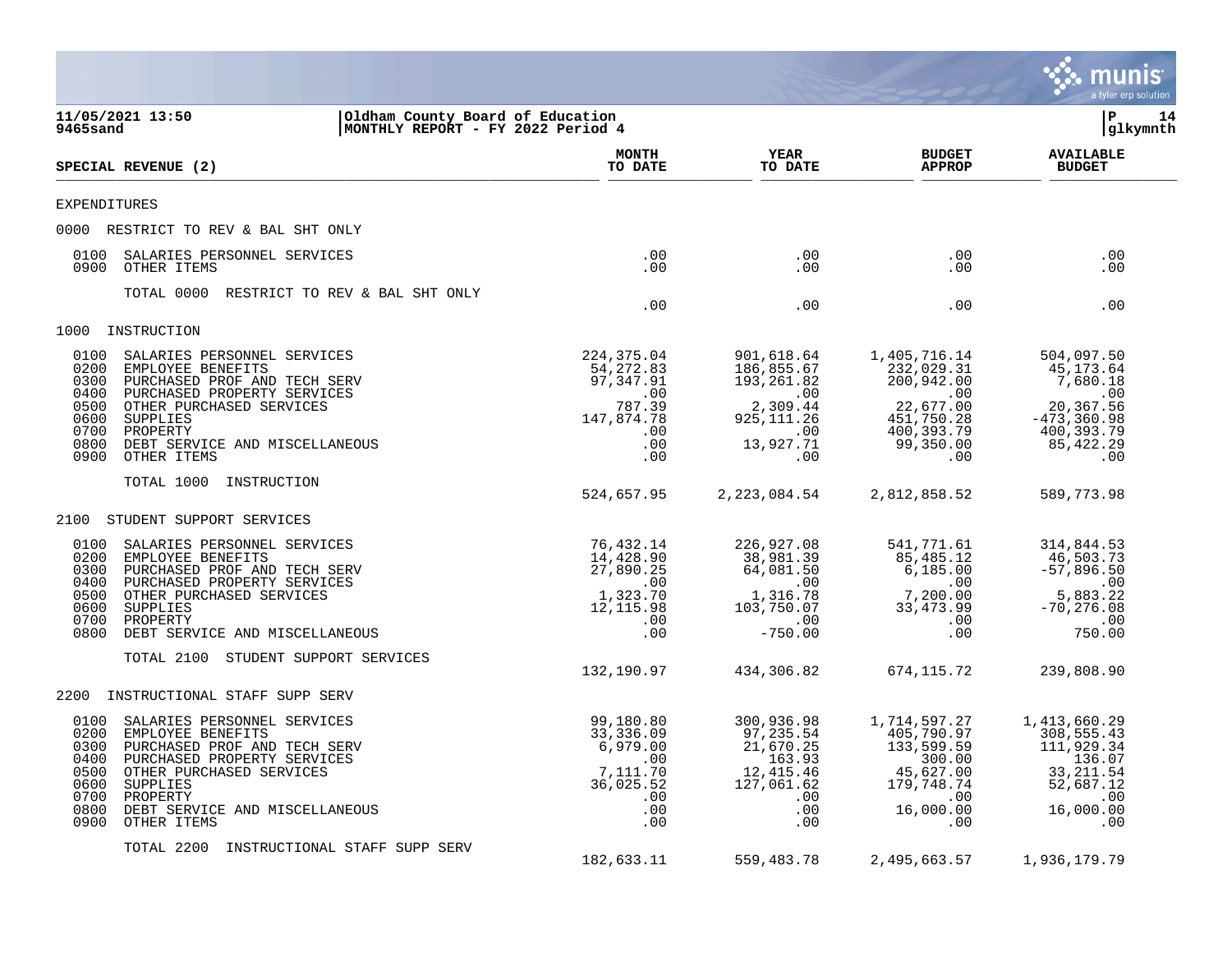|                                                                                                                                                                                        |                                        |                                                          |                                        | munis<br>a tyler erp solution                                      |
|----------------------------------------------------------------------------------------------------------------------------------------------------------------------------------------|----------------------------------------|----------------------------------------------------------|----------------------------------------|--------------------------------------------------------------------|
| 11/05/2021 13:50<br>Oldham County Board of Education<br>MONTHLY REPORT - FY 2022 Period 4<br>9465sand                                                                                  |                                        |                                                          |                                        | l P<br>15<br> glkymnth                                             |
| SPECIAL REVENUE (2)                                                                                                                                                                    | <b>MONTH</b><br>TO DATE                | <b>YEAR</b><br>TO DATE                                   | <b>BUDGET</b><br><b>APPROP</b>         | <b>AVAILABLE</b><br><b>BUDGET</b>                                  |
| 2300 DISTRICT ADMIN SUPPORT                                                                                                                                                            |                                        |                                                          |                                        |                                                                    |
| 0300<br>PURCHASED PROF AND TECH SERV<br>0500<br>OTHER PURCHASED SERVICES                                                                                                               | .00<br>.00                             | .00<br>.00                                               | .00<br>.00                             | .00<br>.00                                                         |
| TOTAL 2300 DISTRICT ADMIN SUPPORT                                                                                                                                                      | .00                                    | .00                                                      | .00                                    | .00                                                                |
| SCHOOL ADMIN SUPPORT<br>2400                                                                                                                                                           |                                        |                                                          |                                        |                                                                    |
| 0100<br>SALARIES PERSONNEL SERVICES<br>0200<br>EMPLOYEE BENEFITS                                                                                                                       | .00<br>.00                             | .00<br>.00                                               | .00<br>.00                             | .00<br>.00                                                         |
| TOTAL 2400 SCHOOL ADMIN SUPPORT                                                                                                                                                        | .00                                    | .00                                                      | .00                                    | .00                                                                |
| BUSINESS SUPPORT SERVICES<br>2500                                                                                                                                                      |                                        |                                                          |                                        |                                                                    |
| 0100<br>SALARIES PERSONNEL SERVICES<br>0200<br>EMPLOYEE BENEFITS<br>OTHER PURCHASED SERVICES<br>0500<br><b>SUPPLIES</b><br>0600                                                        | .00<br>.00<br>.00<br>10,329.00         | .00<br>.00<br>.00<br>10,329.00                           | .00<br>.00<br>.00<br>.00               | .00<br>.00<br>.00<br>$-10, 329.00$                                 |
| TOTAL 2500<br>BUSINESS SUPPORT SERVICES                                                                                                                                                | 10,329.00                              | 10,329.00                                                | .00                                    | $-10, 329.00$                                                      |
| PLANT OPERATIONS AND MAINTENANCE<br>2600                                                                                                                                               |                                        |                                                          |                                        |                                                                    |
| 0100<br>SALARIES PERSONNEL SERVICES<br>0200<br>EMPLOYEE BENEFITS<br>0300<br>PURCHASED PROF AND TECH SERV<br>OTHER PURCHASED SERVICES<br>0500<br>SUPPLIES<br>0600<br>0700<br>PROPERTY   | .00<br>.00<br>.00<br>.00<br>.00<br>.00 | .00<br>.00<br>.00<br>.00<br>.00<br>.00                   | .00<br>.00<br>.00<br>.00<br>.00<br>.00 | .00<br>.00<br>.00<br>.00<br>.00<br>.00                             |
| TOTAL 2600<br>PLANT OPERATIONS AND MAINTENANCE                                                                                                                                         | .00                                    | .00                                                      | .00                                    | .00                                                                |
| 2700<br>STUDENT TRANSPORTATION                                                                                                                                                         |                                        |                                                          |                                        |                                                                    |
| 0100<br>SALARIES PERSONNEL SERVICES<br>0200<br>EMPLOYEE BENEFITS<br>OTHER PURCHASED SERVICES<br>0500<br>0600<br>SUPPLIES<br>0700<br>PROPERTY<br>DEBT SERVICE AND MISCELLANEOUS<br>0800 | .00<br>.00<br>.00<br>.00<br>.00<br>.00 | 50,820.49<br>19,063.18<br>.00<br>12,297.71<br>.00<br>.00 | .00<br>.00<br>.00<br>.00<br>.00<br>.00 | $-50,820.49$<br>$-19,063.18$<br>.00<br>$-12, 297.71$<br>.00<br>.00 |
| TOTAL 2700 STUDENT TRANSPORTATION                                                                                                                                                      | .00                                    | 82,181.38                                                | .00                                    | $-82, 181.38$                                                      |
| 3100 FOOD SERVICE OPERATION                                                                                                                                                            |                                        |                                                          |                                        |                                                                    |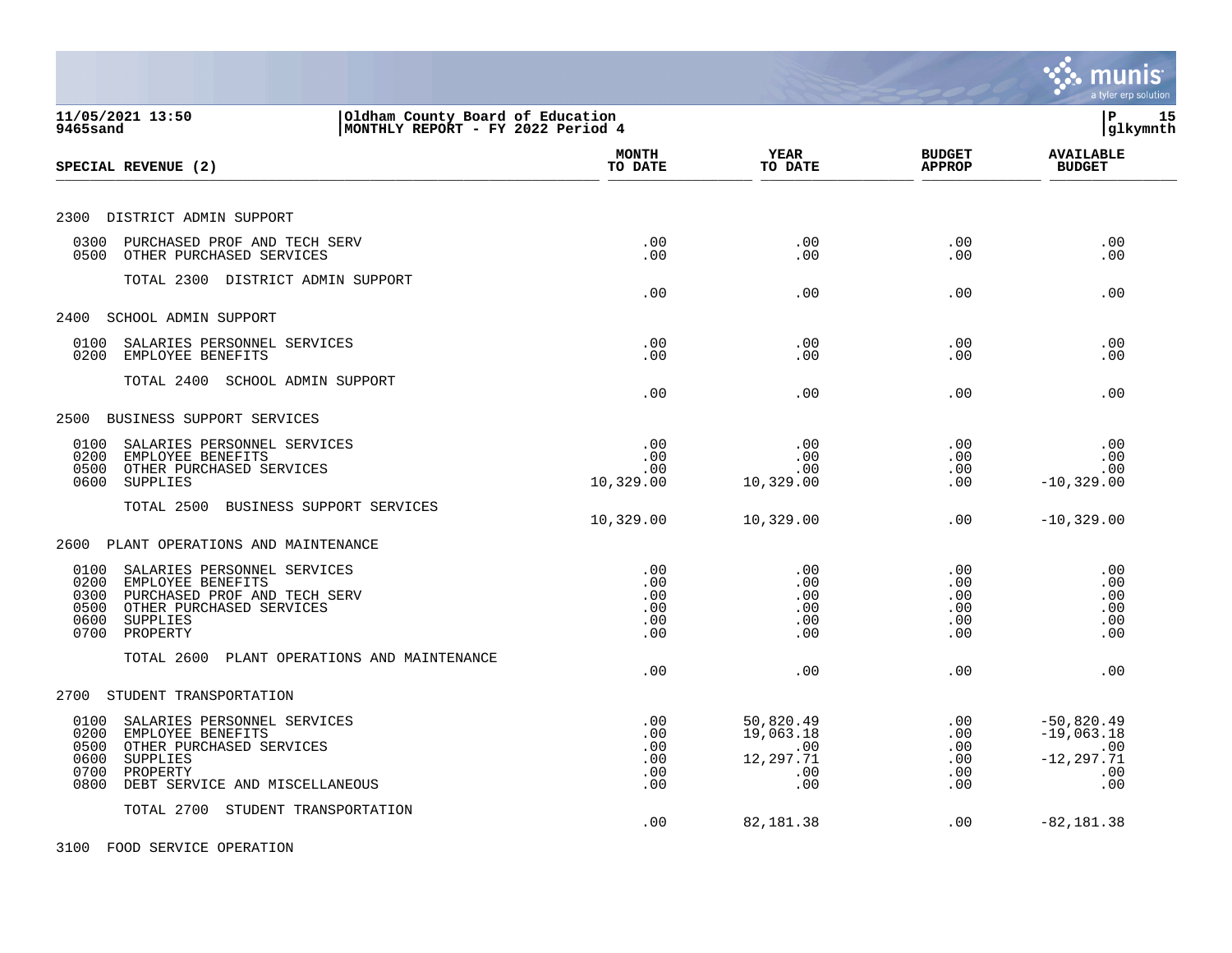

| 9465sand                                             | 11/05/2021 13:50<br>Oldham County Board of Education                                                                                                                   | MONTHLY REPORT - FY 2022 Period 4                            |                                                                  |                                                                                      | l P<br>16<br>glkymnth                                                               |
|------------------------------------------------------|------------------------------------------------------------------------------------------------------------------------------------------------------------------------|--------------------------------------------------------------|------------------------------------------------------------------|--------------------------------------------------------------------------------------|-------------------------------------------------------------------------------------|
|                                                      | SPECIAL REVENUE (2)                                                                                                                                                    | <b>MONTH</b><br>TO DATE                                      | <b>YEAR</b><br>TO DATE                                           | <b>BUDGET</b><br><b>APPROP</b>                                                       | <b>AVAILABLE</b><br><b>BUDGET</b>                                                   |
| 0600<br>0700                                         | SUPPLIES<br>PROPERTY                                                                                                                                                   | .00<br>.00                                                   | .00<br>.00                                                       | .00<br>.00                                                                           | .00<br>.00                                                                          |
|                                                      | TOTAL 3100<br>FOOD SERVICE OPERATION                                                                                                                                   | .00                                                          | .00                                                              | .00                                                                                  | .00                                                                                 |
| 3200                                                 | DAY CARE OPERATIONS                                                                                                                                                    |                                                              |                                                                  |                                                                                      |                                                                                     |
| 0100<br>0200<br>0600<br>0800                         | SALARIES PERSONNEL SERVICES<br>EMPLOYEE BENEFITS<br>SUPPLIES<br>DEBT SERVICE AND MISCELLANEOUS                                                                         | 72,426.70<br>43,684.25<br>5,090.71<br>4,749.99               | 504,124.94<br>261,035.82<br>87, 131. 73<br>29,669.08             | $.00 \,$<br>.00<br>.00<br>.00                                                        | $-504, 124.94$<br>$-261,035.82$<br>$-87, 131.73$<br>$-29,669.08$                    |
|                                                      | TOTAL 3200 DAY CARE OPERATIONS                                                                                                                                         | 125,951.65                                                   | 881,961.57                                                       | .00                                                                                  | $-881,961.57$                                                                       |
| 3300                                                 | COMMUNITY SERVICES                                                                                                                                                     |                                                              |                                                                  |                                                                                      |                                                                                     |
| 0100<br>0200<br>0300<br>0500<br>0600<br>0700<br>0800 | SALARIES PERSONNEL SERVICES<br>EMPLOYEE BENEFITS<br>PURCHASED PROF AND TECH SERV<br>OTHER PURCHASED SERVICES<br>SUPPLIES<br>PROPERTY<br>DEBT SERVICE AND MISCELLANEOUS | 5,265.26<br>627.32<br>50.00<br>12.49<br>505.41<br>.00<br>.00 | 24,408.65<br>2,555.15<br>147.00<br>38.89<br>627.90<br>.00<br>.00 | 120,614.00<br>14,111.00<br>1,600.00<br>4,400.00<br>21,059.74<br>$.00 \,$<br>4,379.00 | 96,205.35<br>11,555.85<br>1,453.00<br>4,361.11<br>20,431.84<br>$\,$ .00<br>4,379.00 |
|                                                      | TOTAL 3300 COMMUNITY SERVICES                                                                                                                                          | 6,460.48                                                     | 27,777.59                                                        | 166, 163.74                                                                          | 138,386.15                                                                          |
| 4300                                                 | ARCHITECTURAL/ENGIN                                                                                                                                                    |                                                              |                                                                  |                                                                                      |                                                                                     |
| 0400<br>0700                                         | PURCHASED PROPERTY SERVICES<br>PROPERTY                                                                                                                                | .00<br>.00                                                   | .00<br>.00                                                       | .00<br>.00                                                                           | .00<br>.00                                                                          |
|                                                      | TOTAL 4300 ARCHITECTURAL/ENGIN                                                                                                                                         | .00                                                          | .00                                                              | .00                                                                                  | .00                                                                                 |
| 4900                                                 | OTHER - FACILITIES                                                                                                                                                     |                                                              |                                                                  |                                                                                      |                                                                                     |
| 0400                                                 | PURCHASED PROPERTY SERVICES                                                                                                                                            | .00                                                          | .00                                                              | .00                                                                                  | .00                                                                                 |
|                                                      | TOTAL 4900 OTHER - FACILITIES                                                                                                                                          | .00                                                          | .00                                                              | .00                                                                                  | .00                                                                                 |
| 5200                                                 | FUND TRANSFERS                                                                                                                                                         |                                                              |                                                                  |                                                                                      |                                                                                     |
| 0100<br>0200<br>0900                                 | SALARIES PERSONNEL SERVICES<br>EMPLOYEE BENEFITS<br>OTHER ITEMS                                                                                                        | .00<br>.00<br>.00                                            | .00<br>.00<br>.00                                                | .00<br>.00<br>$-122, 465.00$                                                         | .00<br>.00<br>$-122, 465.00$                                                        |

.00 .00 -122,465.00 -122,465.00

TOTAL 5200 FUND TRANSFERS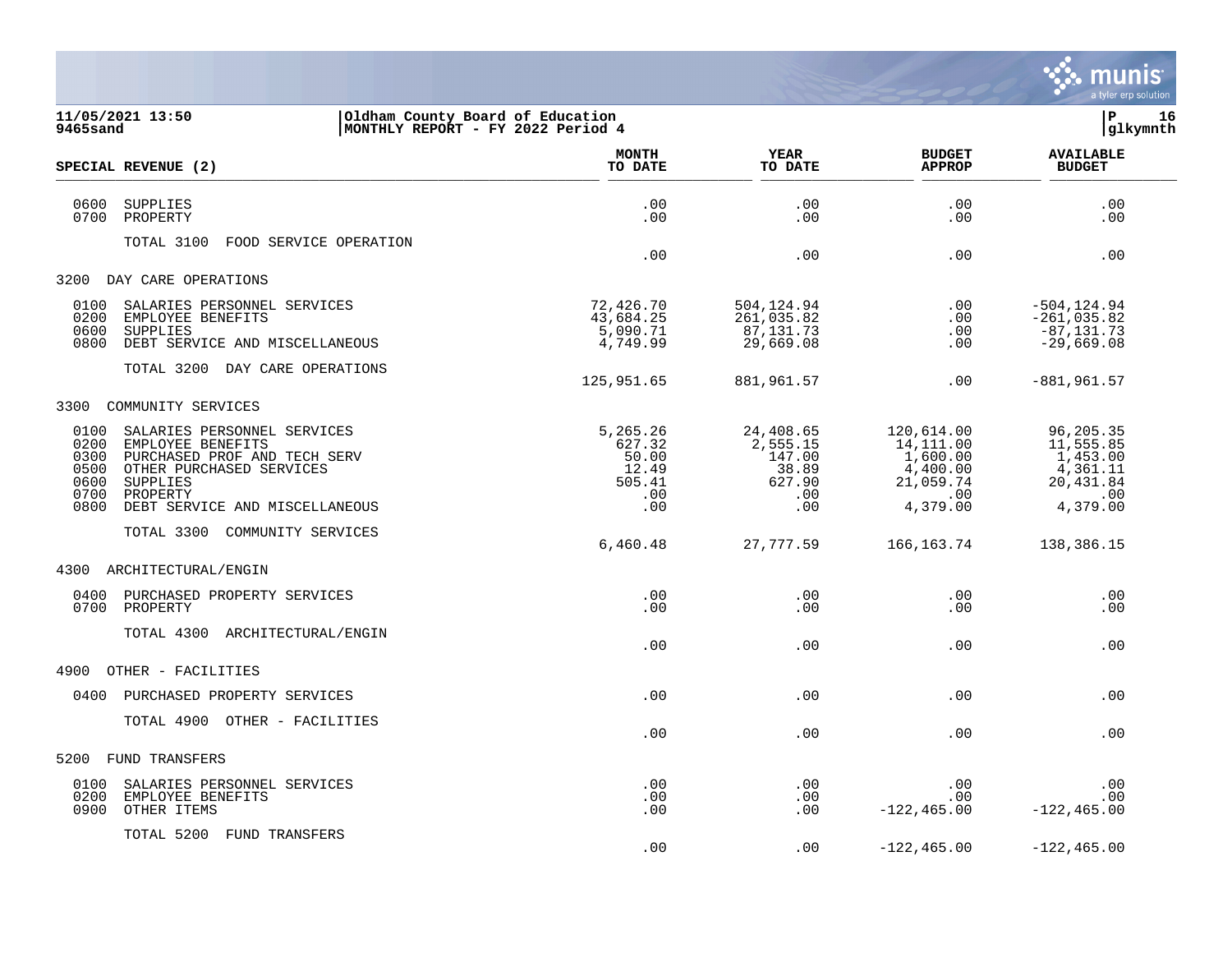|                                                                                                       |  |                         |                        |                         | <b>munis</b><br>a tyler erp solution |
|-------------------------------------------------------------------------------------------------------|--|-------------------------|------------------------|-------------------------|--------------------------------------|
| 11/05/2021 13:50<br>Oldham County Board of Education<br>MONTHLY REPORT - FY 2022 Period 4<br>9465sand |  |                         |                        |                         |                                      |
| SPECIAL REVENUE (2)                                                                                   |  | <b>MONTH</b><br>TO DATE | <b>YEAR</b><br>TO DATE | <b>BUDGET</b><br>APPROP | <b>AVAILABLE</b><br><b>BUDGET</b>    |
| TOTAL EXPENDITURES                                                                                    |  | 982, 223. 16            | 4,219,124.68           | 6,026,336.55            | 1,807,211.87                         |
| TOTAL FOR SPECIAL REVENUE (2)                                                                         |  | $-172, 441.78$          | $-541, 158.61$         | .00                     | 541,158.61                           |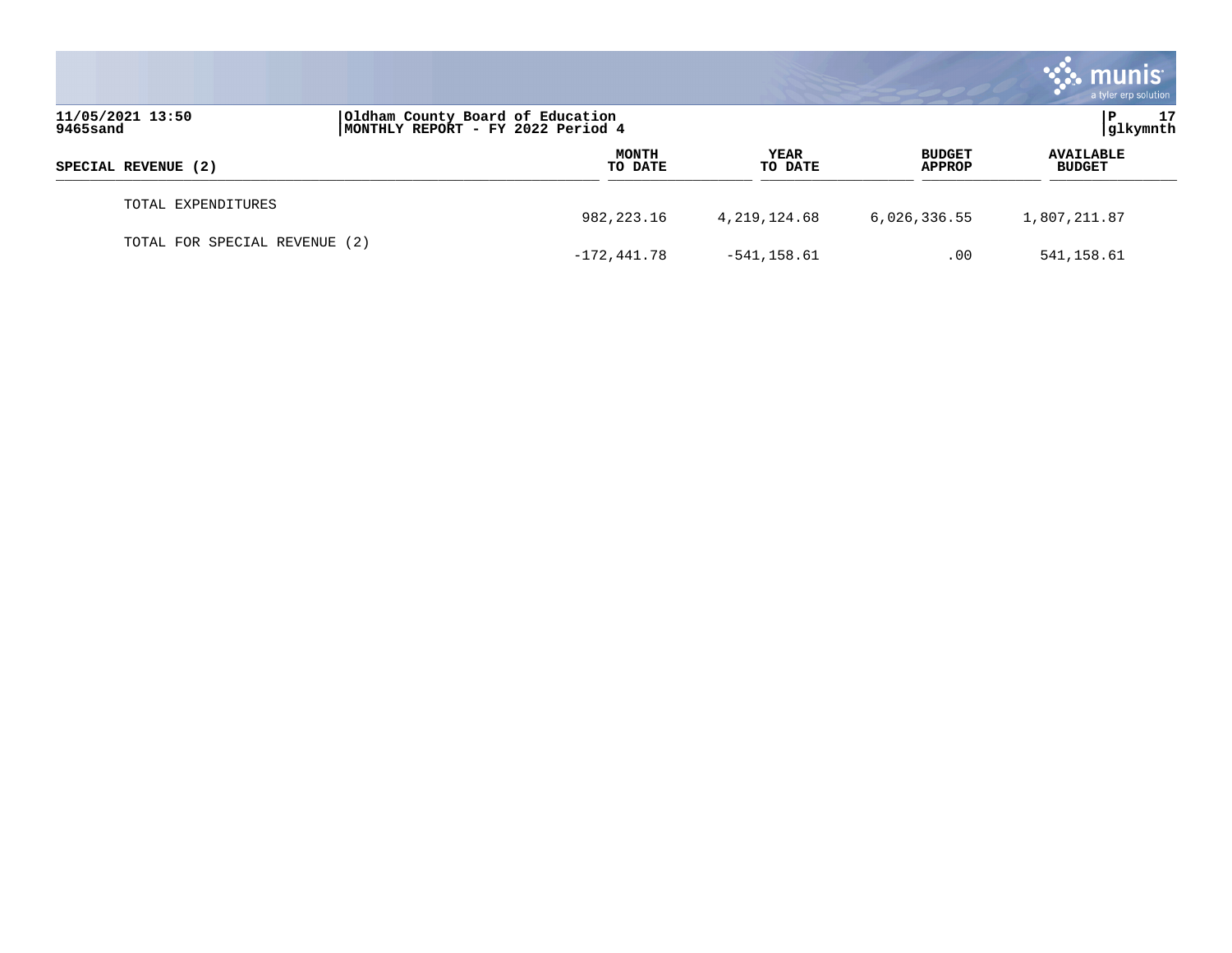|                                                                                                                                                          |                                                 |                                                     |                                | a tyler erp solution                                             |
|----------------------------------------------------------------------------------------------------------------------------------------------------------|-------------------------------------------------|-----------------------------------------------------|--------------------------------|------------------------------------------------------------------|
| 11/05/2021 13:50<br>Oldham County Board of Education<br>9465sand<br>MONTHLY REPORT - FY 2022 Period 4                                                    |                                                 | l P<br>18<br> glkymnth                              |                                |                                                                  |
| DISTRICT ACTIVITY FUND 21 AY (                                                                                                                           | <b>MONTH</b><br>TO DATE                         | <b>YEAR</b><br>TO DATE                              | <b>BUDGET</b><br><b>APPROP</b> | <b>AVAILABLE</b><br><b>BUDGET</b>                                |
| <b>REVENUES</b>                                                                                                                                          |                                                 |                                                     |                                |                                                                  |
| 0999 BEGINNING BALANCE                                                                                                                                   |                                                 |                                                     |                                |                                                                  |
| TOTAL 0999 BEGINNING BALANCE                                                                                                                             | .00                                             | 1,656,502.27                                        | 1,656,502.27                   | .00                                                              |
| RECEIPTS                                                                                                                                                 |                                                 |                                                     |                                |                                                                  |
| REVENUE FROM LOCAL SOURCES                                                                                                                               |                                                 |                                                     |                                |                                                                  |
| EARNINGS ON INVESTMENTS                                                                                                                                  |                                                 |                                                     |                                |                                                                  |
| 1510 INTEREST ON INVESTMENTS                                                                                                                             | 227.85                                          | 825.49                                              | .00                            | $-825.49$                                                        |
| TOTAL EARNINGS ON INVESTMENTS                                                                                                                            | 227.85                                          | 825.49                                              | .00                            | $-825.49$                                                        |
| STUDENT ACTIVITIES                                                                                                                                       |                                                 |                                                     |                                |                                                                  |
| 1710 ADMISSIONS - DISTRICT ACTIVITY<br>1720 BOOKSTORE SALES-DISTRICT ACTIV<br>1740 STUDENT FEES-DISTRICT ACTIVITY<br>1790 OTHER DIST/STUDENT ACTIVIT INC | 23,609.74<br>9,600.22<br>68,351.71<br>37,836.51 | 49,911.51<br>12,818.09<br>1,389,474.08<br>93,237.19 | .00<br>.00<br>$.00 \,$<br>.00  | $-49,911.51$<br>$-12,818.09$<br>$-1,389,474.08$<br>$-93, 237.19$ |
| TOTAL STUDENT ACTIVITIES                                                                                                                                 | 139,398.18                                      | 1,545,440.87                                        | $.00 \,$                       | $-1, 545, 440.87$                                                |
| OTHER REVENUE FROM LOCAL SOURCES                                                                                                                         |                                                 |                                                     |                                |                                                                  |
| 1920 CONTRIBUTIONS / DONATIONS                                                                                                                           | 13,733.09                                       | 167, 191.42                                         | .00                            | $-167, 191.42$                                                   |
| TOTAL OTHER REVENUE FROM LOCAL SOURCES                                                                                                                   | 13,733.09                                       | 167, 191.42                                         | .00                            | $-167, 191.42$                                                   |
| TOTAL REVENUE FROM LOCAL SOURCES                                                                                                                         | 153,359.12                                      | 1,713,457.78                                        | $.00 \,$                       | $-1, 713, 457.78$                                                |
| TOTAL RECEIPTS                                                                                                                                           | 153,359.12                                      | 1,713,457.78                                        | $.00 \,$                       | $-1,713,457.78$                                                  |
| TOTAL REVENUE                                                                                                                                            | 153,359.12                                      | 3,369,960.05                                        | 1,656,502.27                   | $-1,713,457.78$                                                  |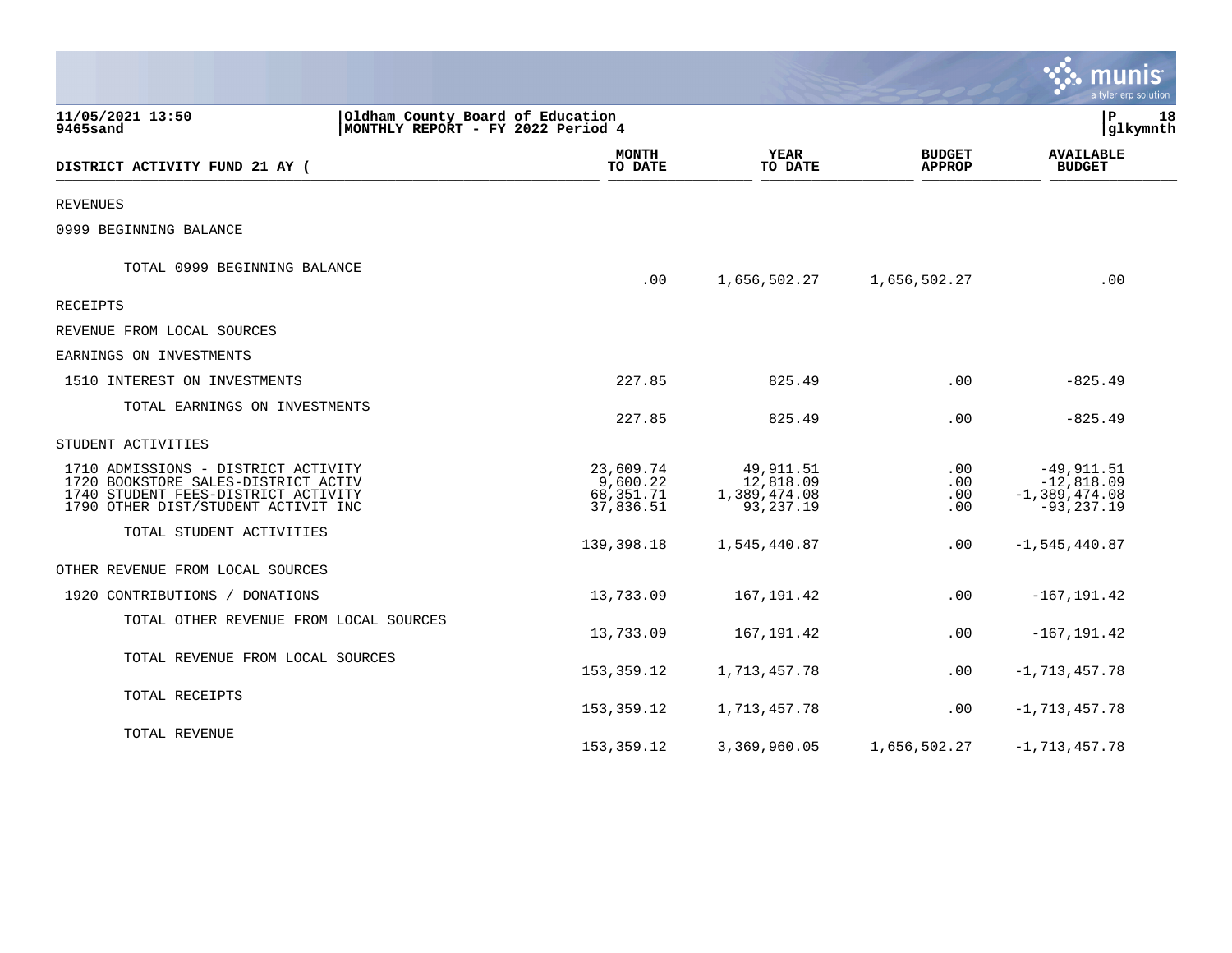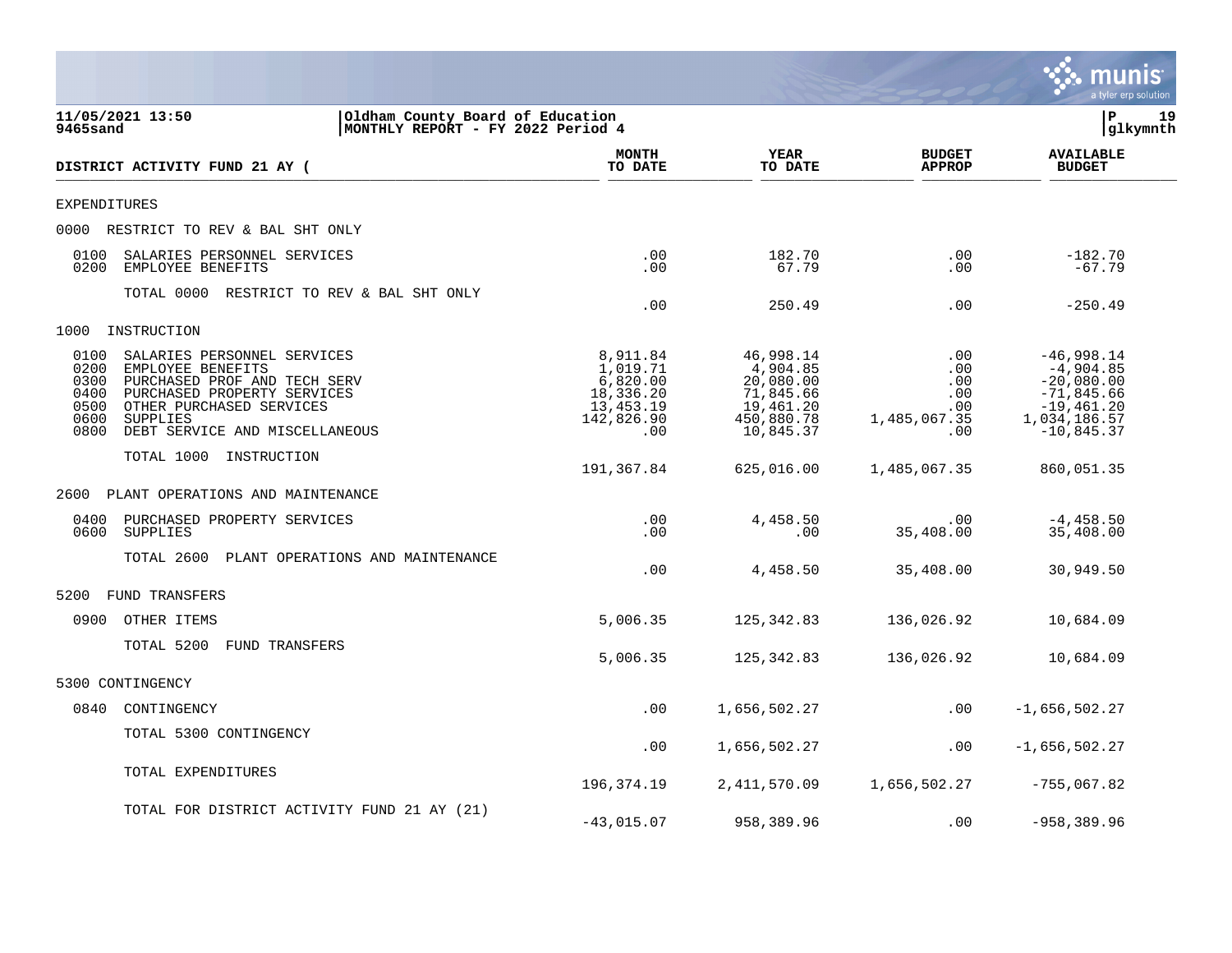|                                                                                                                                                                                                                                                                                            |                                                            |                                                                   |                                                                            | munis<br>a tyler erp solution                                           |
|--------------------------------------------------------------------------------------------------------------------------------------------------------------------------------------------------------------------------------------------------------------------------------------------|------------------------------------------------------------|-------------------------------------------------------------------|----------------------------------------------------------------------------|-------------------------------------------------------------------------|
| 11/05/2021 13:50<br>Oldham County Board of Education<br>9465sand<br>MONTHLY REPORT - FY 2022 Period 4                                                                                                                                                                                      |                                                            |                                                                   |                                                                            | l P<br>20<br> glkymnth                                                  |
| DISTRICT ACTIVITY FUND 22 MY (                                                                                                                                                                                                                                                             | <b>MONTH</b><br>TO DATE                                    | YEAR<br>TO DATE                                                   | <b>BUDGET</b><br><b>APPROP</b>                                             | <b>AVAILABLE</b><br><b>BUDGET</b>                                       |
| <b>REVENUES</b>                                                                                                                                                                                                                                                                            |                                                            |                                                                   |                                                                            |                                                                         |
| 0999 BEGINNING BALANCE                                                                                                                                                                                                                                                                     |                                                            |                                                                   |                                                                            |                                                                         |
| TOTAL 0999 BEGINNING BALANCE                                                                                                                                                                                                                                                               | .00                                                        | .00                                                               | 244,207.65                                                                 | 244,207.65                                                              |
| RECEIPTS                                                                                                                                                                                                                                                                                   |                                                            |                                                                   |                                                                            |                                                                         |
| REVENUE FROM LOCAL SOURCES                                                                                                                                                                                                                                                                 |                                                            |                                                                   |                                                                            |                                                                         |
| EARNINGS ON INVESTMENTS                                                                                                                                                                                                                                                                    |                                                            |                                                                   |                                                                            |                                                                         |
| 1510 INTEREST ON INVESTMENTS                                                                                                                                                                                                                                                               | .00                                                        | .00                                                               | .00                                                                        | .00                                                                     |
| TOTAL EARNINGS ON INVESTMENTS                                                                                                                                                                                                                                                              | .00                                                        | .00                                                               | .00                                                                        | .00                                                                     |
| STUDENT ACTIVITIES                                                                                                                                                                                                                                                                         |                                                            |                                                                   |                                                                            |                                                                         |
| 1710 ADMISSIONS - DISTRICT ACTIVITY<br>1720 BOOKSTORE SALES-DISTRICT ACTIV<br>1730 CLUB DUES-DISTRICT ACTIVITY FD<br>1740 STUDENT FEES-DISTRICT ACTIVITY<br>1740 STUDENT FEES - ATHLETIC<br>1750 SALES REVENUE<br>1790 OTHER DIST/STUDENT ACTIVIT INC<br>1790 FIELD TRIP FEES - OPER/MAINT | .00<br>.00<br>.00<br>.00<br>.00<br>.00<br>27,857.22<br>.00 | .00<br>.00<br>.00<br>700.00<br>.00<br>320.00<br>212,711.72<br>.00 | .00<br>.00<br>$.00 \ \rm$<br>.00<br>.00<br>$.00 \,$<br>398, 475. 18<br>.00 | .00<br>.00<br>.00<br>$-700.00$<br>.00<br>$-320.00$<br>185,763.46<br>.00 |
| TOTAL STUDENT ACTIVITIES                                                                                                                                                                                                                                                                   | 27,857.22                                                  | 213,731.72                                                        | 398, 475. 18                                                               | 184,743.46                                                              |
| OTHER REVENUE FROM LOCAL SOURCES                                                                                                                                                                                                                                                           |                                                            |                                                                   |                                                                            |                                                                         |
| 1920 CONTRIBUTIONS / DONATIONS                                                                                                                                                                                                                                                             | .00                                                        | .00                                                               | .00                                                                        | .00                                                                     |
| TOTAL OTHER REVENUE FROM LOCAL SOURCES                                                                                                                                                                                                                                                     | .00                                                        | .00                                                               | .00                                                                        | .00                                                                     |
| TOTAL REVENUE FROM LOCAL SOURCES                                                                                                                                                                                                                                                           | 27,857.22                                                  | 213,731.72                                                        | 398, 475. 18                                                               | 184,743.46                                                              |
| REVENUE FROM FEDERAL SOURCES                                                                                                                                                                                                                                                               |                                                            |                                                                   |                                                                            |                                                                         |
| RESTRICTED THROUGH THE STATE                                                                                                                                                                                                                                                               |                                                            |                                                                   |                                                                            |                                                                         |
| 4500 RESTRICTED FED THRU STATE                                                                                                                                                                                                                                                             | .00                                                        | .00                                                               | .00                                                                        | .00                                                                     |
| TOTAL RESTRICTED THROUGH THE STATE                                                                                                                                                                                                                                                         | .00                                                        | .00                                                               | $.00 \,$                                                                   | .00                                                                     |
| TOTAL REVENUE FROM FEDERAL SOURCES                                                                                                                                                                                                                                                         |                                                            |                                                                   |                                                                            |                                                                         |

 $\mathcal{L}$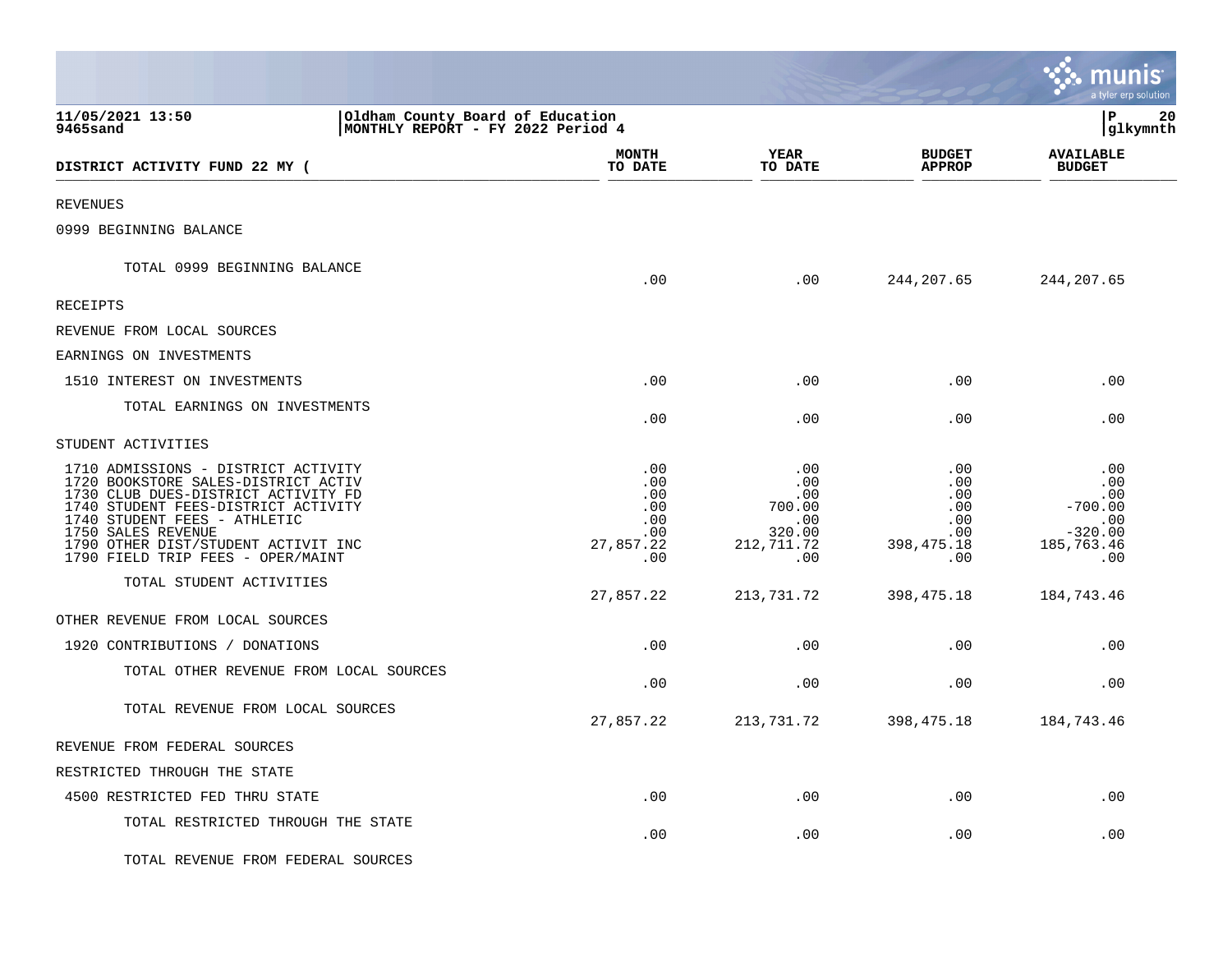

# **11/05/2021 13:50 |Oldham County Board of Education |P 21 9465sand |MONTHLY REPORT - FY 2022 Period 4 |glkymnth**

| DISTRICT ACTIVITY FUND 22 MY (                            | <b>MONTH</b><br>TO DATE | YEAR<br>TO DATE | <b>BUDGET</b><br>APPROP | <b>AVAILABLE</b><br><b>BUDGET</b> |
|-----------------------------------------------------------|-------------------------|-----------------|-------------------------|-----------------------------------|
|                                                           | .00                     | .00             | .00                     | .00                               |
| OTHER RECEIPTS                                            |                         |                 |                         |                                   |
| INTERFUND TRANSFERS                                       |                         |                 |                         |                                   |
| 5210 FUND TRANSFER<br>5210 FUND 22 PREV YR END BAL TRNSFR | .00<br>.00              | .00<br>.00      | .00<br>.00              | .00<br>.00                        |
| TOTAL INTERFUND TRANSFERS                                 | .00                     | .00             | .00                     | .00                               |
| TOTAL OTHER RECEIPTS                                      | .00                     | .00             | .00                     | .00                               |
| TOTAL RECEIPTS                                            | 27,857.22               | 213,731.72      | 398,475.18              | 184,743.46                        |
| TOTAL REVENUE                                             | 27,857.22               | 213,731.72      | 642,682.83              | 428,951.11                        |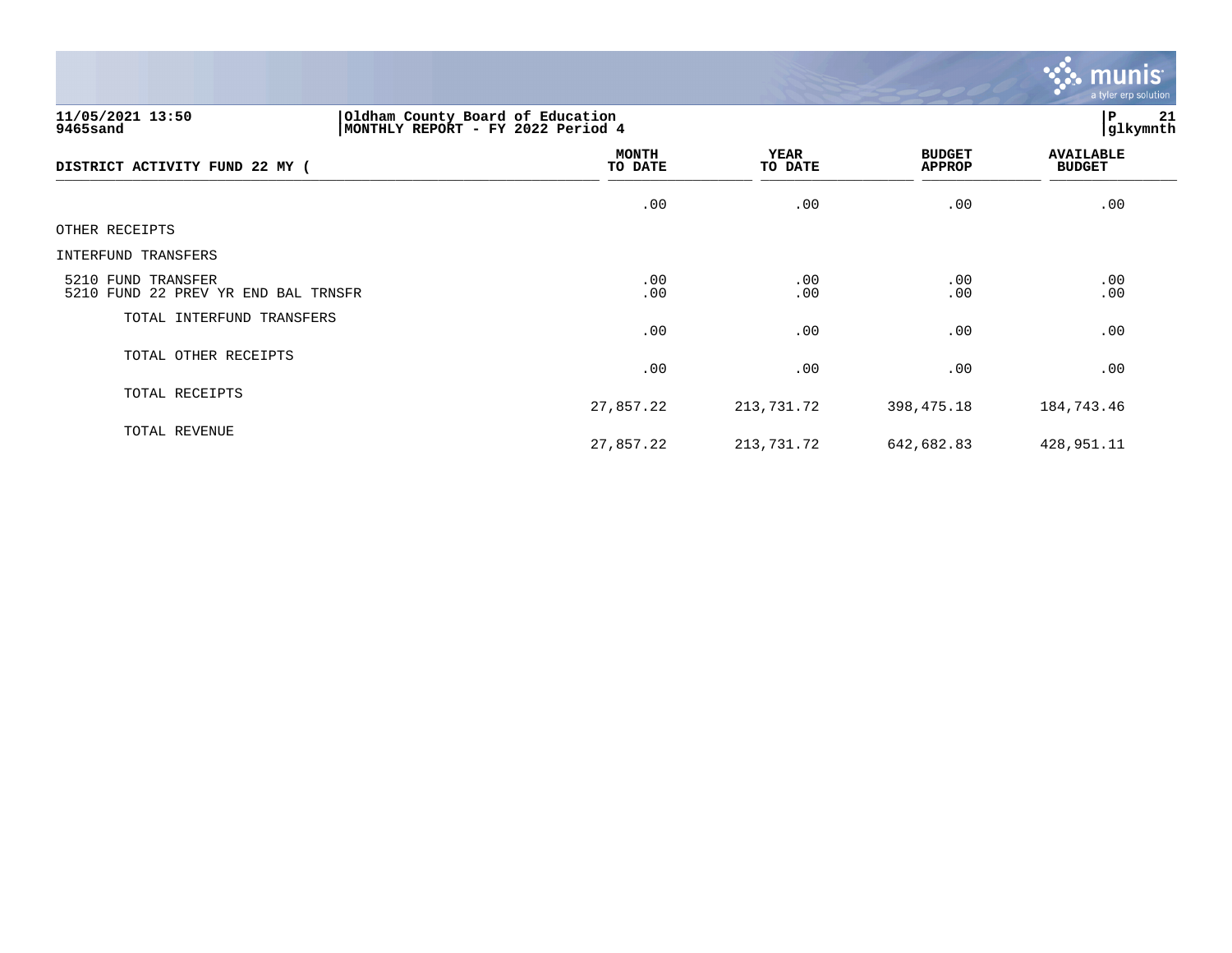|                                                                                                                                                                                                                                                                                              |                                                                             |                                                                                        |                                                                                                      | munis<br>a tyler erp solution                                                                          |
|----------------------------------------------------------------------------------------------------------------------------------------------------------------------------------------------------------------------------------------------------------------------------------------------|-----------------------------------------------------------------------------|----------------------------------------------------------------------------------------|------------------------------------------------------------------------------------------------------|--------------------------------------------------------------------------------------------------------|
| 11/05/2021 13:50<br>Oldham County Board of Education<br>9465sand<br>MONTHLY REPORT - FY 2022 Period 4                                                                                                                                                                                        |                                                                             |                                                                                        |                                                                                                      | ΙP<br>22<br>glkymnth                                                                                   |
| DISTRICT ACTIVITY FUND 22 MY (                                                                                                                                                                                                                                                               | <b>MONTH</b><br>TO DATE                                                     | YEAR<br>TO DATE                                                                        | <b>BUDGET</b><br><b>APPROP</b>                                                                       | <b>AVAILABLE</b><br><b>BUDGET</b>                                                                      |
| <b>EXPENDITURES</b>                                                                                                                                                                                                                                                                          |                                                                             |                                                                                        |                                                                                                      |                                                                                                        |
| RESTRICT TO REV & BAL SHT ONLY<br>0000                                                                                                                                                                                                                                                       |                                                                             |                                                                                        |                                                                                                      |                                                                                                        |
| 0600<br>SUPPLIES<br>OTHER ITEMS<br>0900                                                                                                                                                                                                                                                      | .00<br>.00                                                                  | .00<br>.00                                                                             | .00<br>.00                                                                                           | .00<br>.00                                                                                             |
| TOTAL 0000<br>RESTRICT TO REV & BAL SHT ONLY                                                                                                                                                                                                                                                 | .00                                                                         | .00                                                                                    | .00                                                                                                  | .00                                                                                                    |
| 1000<br>INSTRUCTION                                                                                                                                                                                                                                                                          |                                                                             |                                                                                        |                                                                                                      |                                                                                                        |
| 0100<br>SALARIES PERSONNEL SERVICES<br>0200<br>EMPLOYEE BENEFITS<br>0300<br>PURCHASED PROF AND TECH SERV<br>0400<br>PURCHASED PROPERTY SERVICES<br>0500<br>OTHER PURCHASED SERVICES<br>0600<br>SUPPLIES<br>0700<br>PROPERTY<br>0800<br>DEBT SERVICE AND MISCELLANEOUS<br>0900<br>OTHER ITEMS | 43,864.36<br>5,373.35<br>.00<br>.00<br>.00<br>2,842.33<br>.00<br>.00<br>.00 | 176,994.39<br>21,328.17<br>600.00<br>.00<br>.00<br>24,060.60<br>.00<br>2,541.21<br>.00 | 195,988.29<br>33,150.00<br>79,400.00<br>1,936.89<br>9,000.00<br>321,702.65<br>.00<br>1,505.00<br>.00 | 18,993.90<br>11,821.83<br>78,800.00<br>1,936.89<br>9,000.00<br>297,642.05<br>.00<br>$-1,036.21$<br>.00 |
| TOTAL 1000<br>INSTRUCTION                                                                                                                                                                                                                                                                    |                                                                             |                                                                                        |                                                                                                      |                                                                                                        |
|                                                                                                                                                                                                                                                                                              | 52,080.04                                                                   | 225,524.37                                                                             | 642,682.83                                                                                           | 417,158.46                                                                                             |
| 2200<br>INSTRUCTIONAL STAFF SUPP SERV                                                                                                                                                                                                                                                        |                                                                             |                                                                                        |                                                                                                      |                                                                                                        |
| SALARIES PERSONNEL SERVICES<br>0100<br>0200<br>EMPLOYEE BENEFITS<br>0400<br>PURCHASED PROPERTY SERVICES<br>0600<br>SUPPLIES<br>0700<br>PROPERTY<br>0800<br>DEBT SERVICE AND MISCELLANEOUS<br>TOTAL 2200<br>INSTRUCTIONAL STAFF SUPP SERV                                                     | .00<br>.00<br>.00<br>.00<br>.00<br>.00<br>.00                               | .00<br>.00<br>.00<br>.00<br>.00<br>.00<br>.00                                          | .00<br>.00<br>.00<br>.00<br>.00<br>.00<br>.00                                                        | .00<br>.00<br>.00<br>.00<br>.00<br>.00<br>.00                                                          |
|                                                                                                                                                                                                                                                                                              |                                                                             |                                                                                        |                                                                                                      |                                                                                                        |
| 2600<br>PLANT OPERATIONS AND MAINTENANCE<br>0200<br>EMPLOYEE BENEFITS<br>0300<br>PURCHASED PROF AND TECH SERV<br>PURCHASED PROPERTY SERVICES<br>0400<br>0600<br>SUPPLIES<br>0700<br>PROPERTY<br>0800<br>DEBT SERVICE AND MISCELLANEOUS<br>TOTAL 2600 PLANT OPERATIONS AND MAINTENANCE        | .00<br>.00<br>.00<br>.00<br>.00<br>.00<br>.00                               | .00<br>.00<br>.00<br>.00<br>.00<br>.00<br>.00                                          | .00<br>.00<br>.00<br>.00<br>.00<br>.00<br>.00                                                        | .00<br>.00<br>.00<br>.00<br>.00<br>.00<br>.00                                                          |
| STUDENT TRANSPORTATION<br>2700                                                                                                                                                                                                                                                               |                                                                             |                                                                                        |                                                                                                      |                                                                                                        |
| 0800 DEBT SERVICE AND MISCELLANEOUS                                                                                                                                                                                                                                                          | .00                                                                         | .00                                                                                    | .00                                                                                                  | .00                                                                                                    |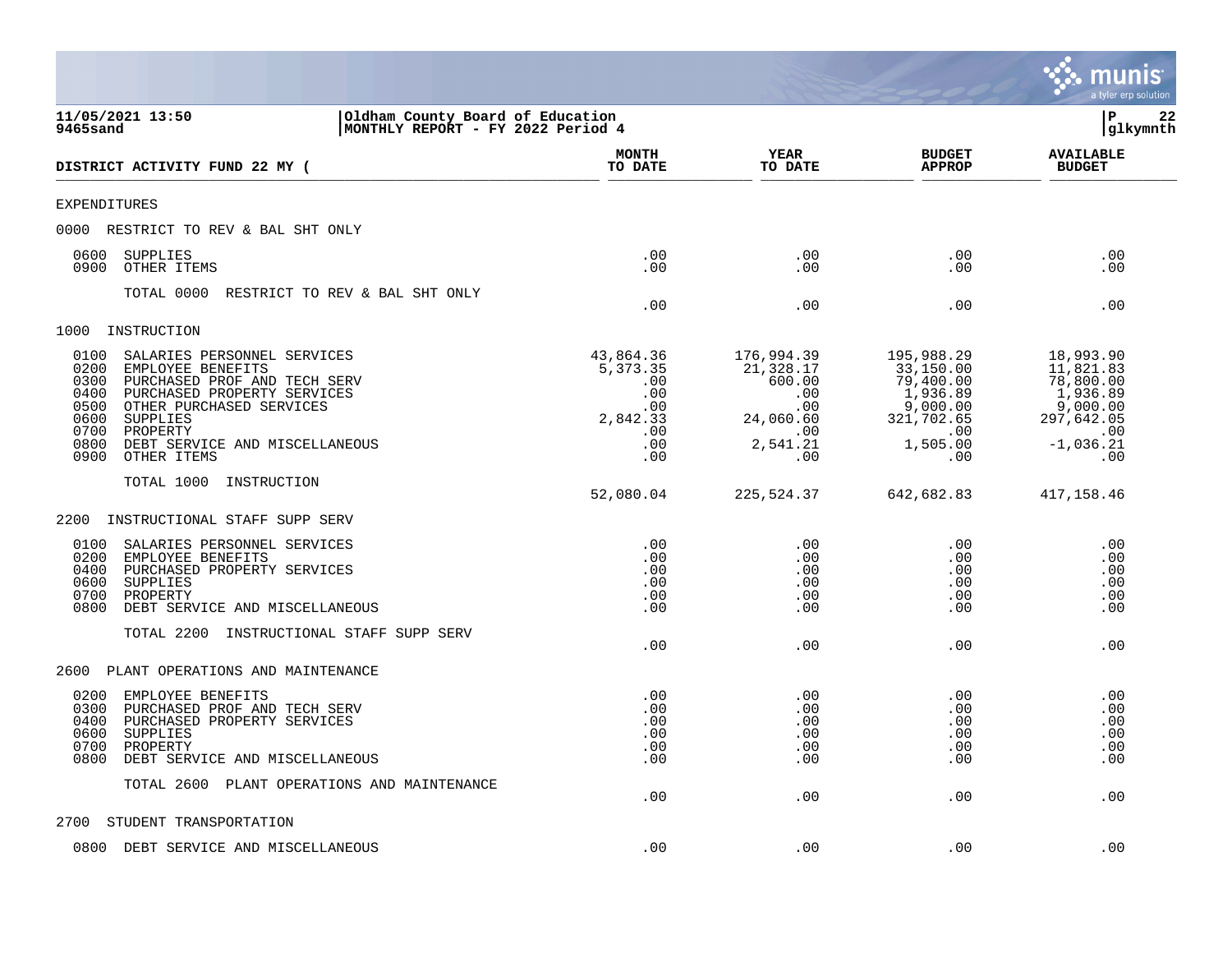

# **11/05/2021 13:50 |Oldham County Board of Education |P 23 9465sand |MONTHLY REPORT - FY 2022 Period 4 |glkymnth**

| DISTRICT ACTIVITY FUND 22 MY (              | <b>MONTH</b><br>TO DATE | YEAR<br>TO DATE | <b>BUDGET</b><br><b>APPROP</b> | <b>AVAILABLE</b><br><b>BUDGET</b> |  |
|---------------------------------------------|-------------------------|-----------------|--------------------------------|-----------------------------------|--|
| TOTAL 2700<br>STUDENT TRANSPORTATION        | .00                     | .00             | .00                            | .00                               |  |
| 5200<br>FUND TRANSFERS                      |                         |                 |                                |                                   |  |
| OTHER ITEMS<br>0900                         | .00                     | .00             | .00                            | .00                               |  |
| TOTAL 5200<br>FUND TRANSFERS                | .00                     | .00             | .00                            | .00                               |  |
| TOTAL EXPENDITURES                          | 52,080.04               | 225,524.37      | 642,682.83                     | 417,158.46                        |  |
| TOTAL FOR DISTRICT ACTIVITY FUND 22 MY (22) | $-24, 222.82$           | $-11,792.65$    | .00                            | 11,792.65                         |  |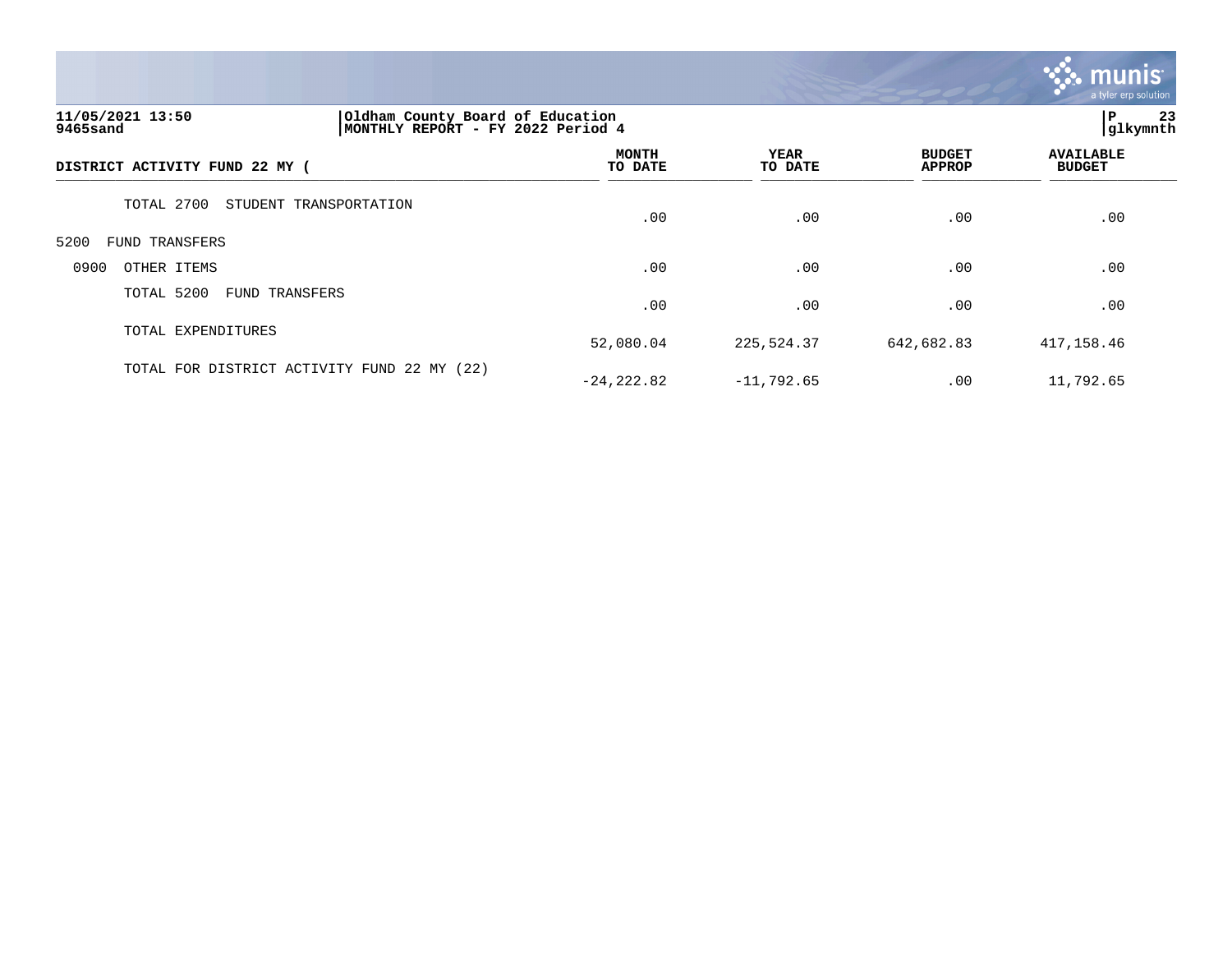|                                                                                                       |                         |                        |                                | munis<br>a tyler erp solution     |
|-------------------------------------------------------------------------------------------------------|-------------------------|------------------------|--------------------------------|-----------------------------------|
| 11/05/2021 13:50<br>Oldham County Board of Education<br>MONTHLY REPORT - FY 2022 Period 4<br>9465sand |                         |                        |                                | $\, {\bf P}$<br>24<br>glkymnth    |
| SCHOOL ACTIVITY FUND 25 (25)                                                                          | <b>MONTH</b><br>TO DATE | <b>YEAR</b><br>TO DATE | <b>BUDGET</b><br><b>APPROP</b> | <b>AVAILABLE</b><br><b>BUDGET</b> |
| <b>REVENUES</b>                                                                                       |                         |                        |                                |                                   |
| 0999 BEGINNING BALANCE                                                                                |                         |                        |                                |                                   |
| TOTAL 0999 BEGINNING BALANCE                                                                          | .00                     | 1,001,077.00           | .00                            | $-1,001,077.00$                   |
| <b>RECEIPTS</b>                                                                                       |                         |                        |                                |                                   |
| REVENUE FROM LOCAL SOURCES                                                                            |                         |                        |                                |                                   |
| STUDENT ACTIVITIES                                                                                    |                         |                        |                                |                                   |
| 1740 STUDENT FEES-DISTRICT ACTIVITY<br>1790 OTHER DIST/STUDENT ACTIVIT INC                            | .00<br>.00              | .00<br>.00             | .00<br>2,600,000.00            | .00<br>2,600,000.00               |
| TOTAL STUDENT ACTIVITIES                                                                              | .00                     | .00                    | 2,600,000.00                   | 2,600,000.00                      |
| TOTAL REVENUE FROM LOCAL SOURCES                                                                      | .00                     | .00                    | 2,600,000.00                   | 2,600,000.00                      |
| TOTAL RECEIPTS                                                                                        | .00                     | .00                    | 2,600,000.00                   | 2,600,000.00                      |
| TOTAL REVENUE                                                                                         | .00                     | 1,001,077.00           | 2,600,000.00                   | 1,598,923.00                      |

 $\bullet$ 

**College**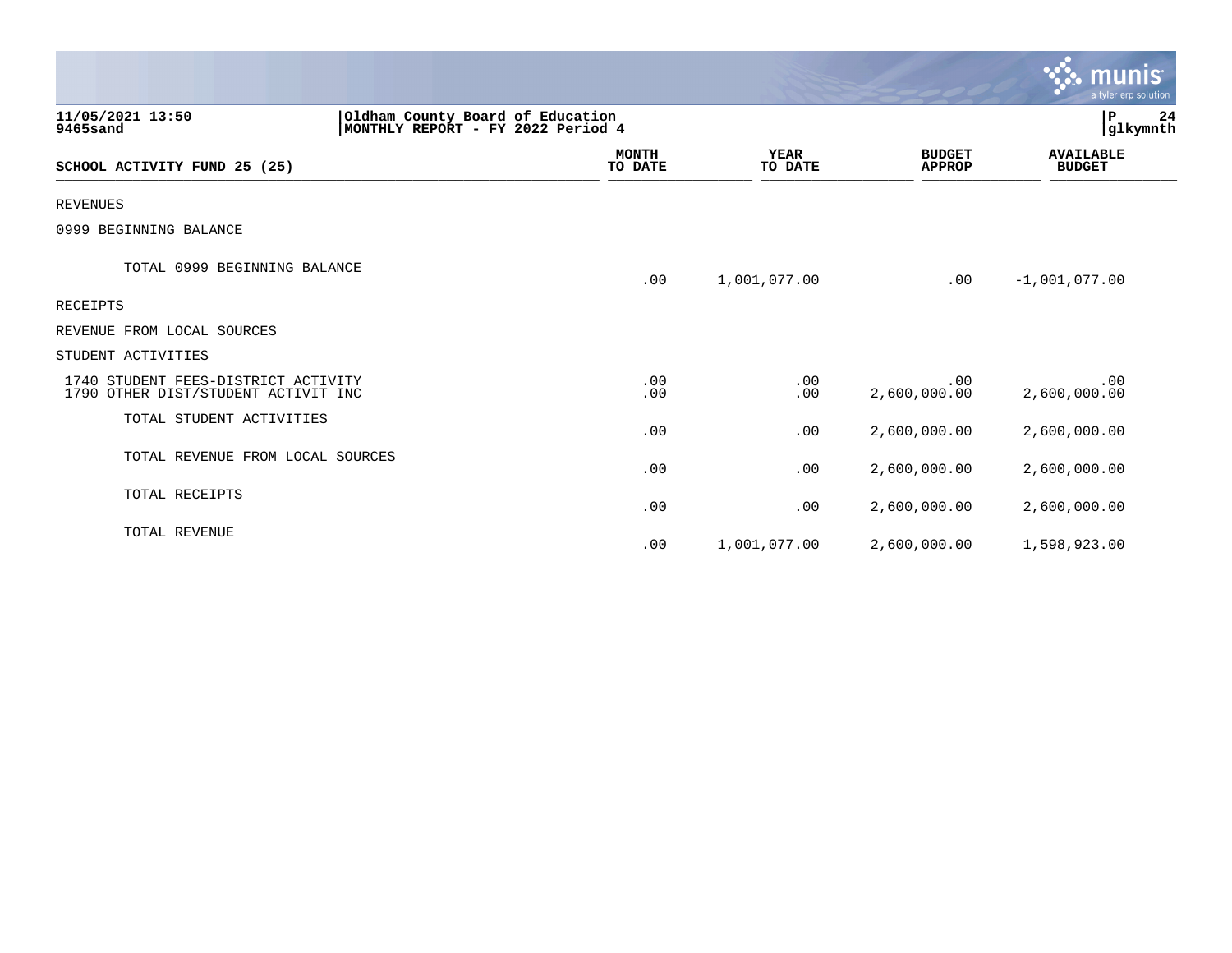

| 11/05/2021 13:50<br>9465sand                               | Oldham County Board of Education<br>MONTHLY REPORT - FY 2022 Period 4 |                         |                        |                                | P<br> glkymnth                    | 25 |
|------------------------------------------------------------|-----------------------------------------------------------------------|-------------------------|------------------------|--------------------------------|-----------------------------------|----|
| SCHOOL ACTIVITY FUND 25 (25)                               |                                                                       | <b>MONTH</b><br>TO DATE | <b>YEAR</b><br>TO DATE | <b>BUDGET</b><br><b>APPROP</b> | <b>AVAILABLE</b><br><b>BUDGET</b> |    |
| EXPENDITURES                                               |                                                                       |                         |                        |                                |                                   |    |
| 1000<br>INSTRUCTION                                        |                                                                       |                         |                        |                                |                                   |    |
| 0600<br>SUPPLIES<br>0800<br>DEBT SERVICE AND MISCELLANEOUS |                                                                       | .00<br>.00              | $.00 \,$<br>.00        | 2,600,000.00<br>.00            | 2,600,000.00<br>.00               |    |
| TOTAL 1000<br>INSTRUCTION                                  |                                                                       | .00                     | .00                    | 2,600,000.00                   | 2,600,000.00                      |    |
| 5200<br>FUND TRANSFERS                                     |                                                                       |                         |                        |                                |                                   |    |
| 0900<br>OTHER ITEMS                                        |                                                                       | .00                     | .00                    | .00                            | .00                               |    |
| TOTAL 5200<br>FUND TRANSFERS                               |                                                                       | .00                     | .00                    | .00                            | .00                               |    |
| TOTAL EXPENDITURES                                         |                                                                       | .00                     | .00                    | 2,600,000.00                   | 2,600,000.00                      |    |
| TOTAL FOR SCHOOL ACTIVITY FUND 25 (25)                     |                                                                       | .00                     | 1,001,077.00           | .00                            | $-1,001,077.00$                   |    |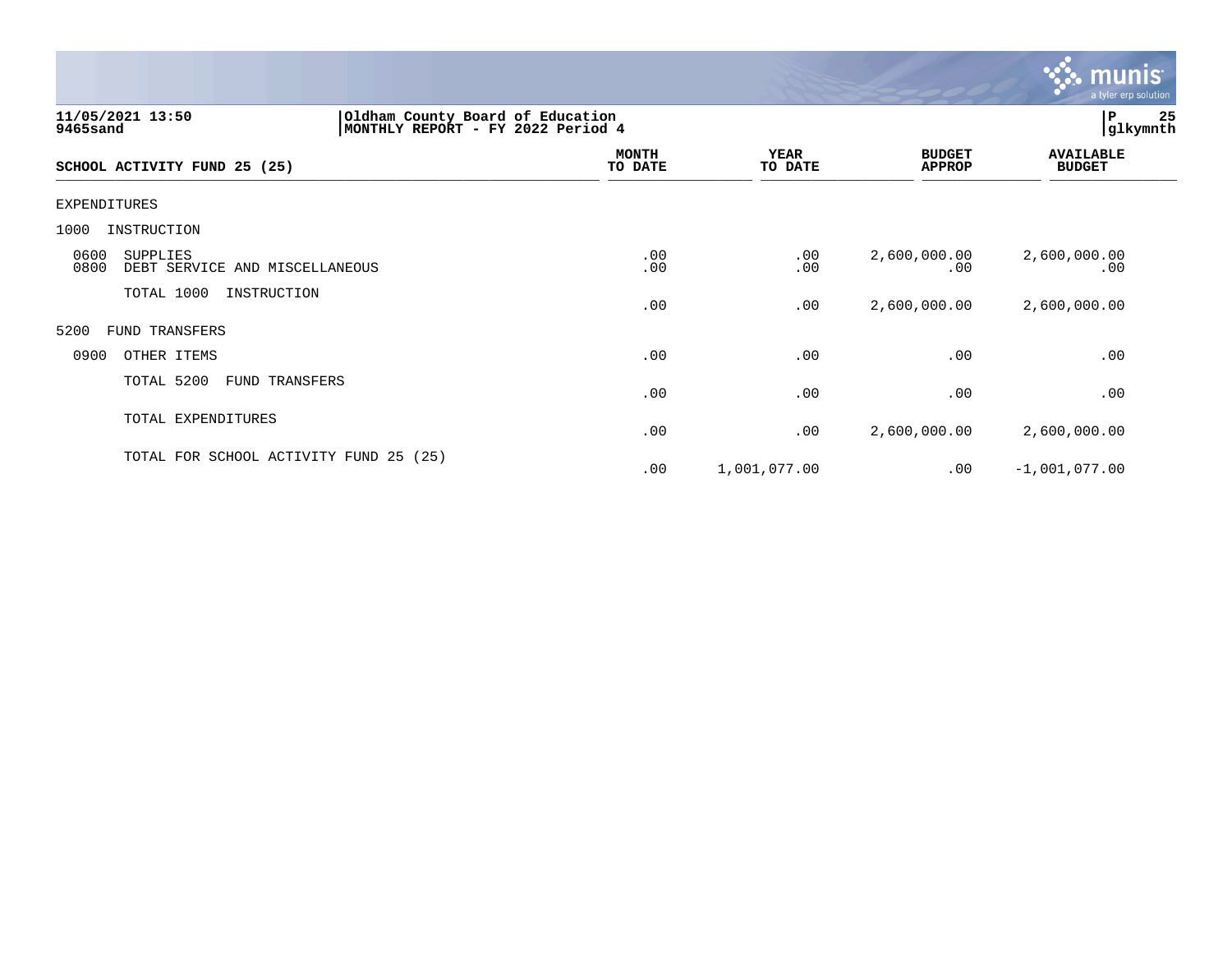|                                                                                                       |                         |                 |                                | munis<br>a tyler erp solution     |
|-------------------------------------------------------------------------------------------------------|-------------------------|-----------------|--------------------------------|-----------------------------------|
| 11/05/2021 13:50<br>Oldham County Board of Education<br>MONTHLY REPORT - FY 2022 Period 4<br>9465sand |                         |                 |                                | l P<br>26<br>glkymnth             |
| CAPITAL OUTLAY FUND (310)                                                                             | <b>MONTH</b><br>TO DATE | YEAR<br>TO DATE | <b>BUDGET</b><br><b>APPROP</b> | <b>AVAILABLE</b><br><b>BUDGET</b> |
| <b>REVENUES</b>                                                                                       |                         |                 |                                |                                   |
| 0999 BEGINNING BALANCE                                                                                |                         |                 |                                |                                   |
| TOTAL 0999 BEGINNING BALANCE                                                                          | .00                     | .00             | .00                            | .00                               |
| RECEIPTS                                                                                              |                         |                 |                                |                                   |
| REVENUE FROM LOCAL SOURCES                                                                            |                         |                 |                                |                                   |
| EARNINGS ON INVESTMENTS                                                                               |                         |                 |                                |                                   |
| 1510 INTEREST ON INVESTMENTS                                                                          | .00                     | .00             | .00                            | .00                               |
| TOTAL EARNINGS ON INVESTMENTS                                                                         | .00                     | .00             | .00                            | .00                               |
| TOTAL REVENUE FROM LOCAL SOURCES                                                                      | .00                     | .00             | .00                            | .00                               |
| REVENUE FROM STATE SOURCES                                                                            |                         |                 |                                |                                   |
| RESTRICTED                                                                                            |                         |                 |                                |                                   |
| 3200 REVENUE-CAPITAL OUTLAY                                                                           | .00                     | 601,762.00      | 1,203,523.00                   | 601,761.00                        |
| TOTAL RESTRICTED                                                                                      | .00                     | 601,762.00      | 1,203,523.00                   | 601,761.00                        |
| TOTAL REVENUE FROM STATE SOURCES                                                                      | .00                     | 601,762.00      | 1,203,523.00                   | 601,761.00                        |
| OTHER RECEIPTS                                                                                        |                         |                 |                                |                                   |
| INTERFUND TRANSFERS                                                                                   |                         |                 |                                |                                   |
| 5210 FUND TRANSFER                                                                                    | .00                     | .00             | .00                            | .00                               |
| TOTAL INTERFUND TRANSFERS                                                                             | .00                     | .00             | .00                            | .00                               |
| TOTAL OTHER RECEIPTS                                                                                  | .00                     | .00             | .00                            | .00                               |
| TOTAL RECEIPTS                                                                                        | .00                     | 601,762.00      | 1,203,523.00                   | 601,761.00                        |
| TOTAL REVENUE                                                                                         | .00                     | 601,762.00      | 1,203,523.00                   | 601,761.00                        |

the control of the state of the control of the control of the control of the control of the control of the control of the control of the control of the control of the control of the control of the control of the control of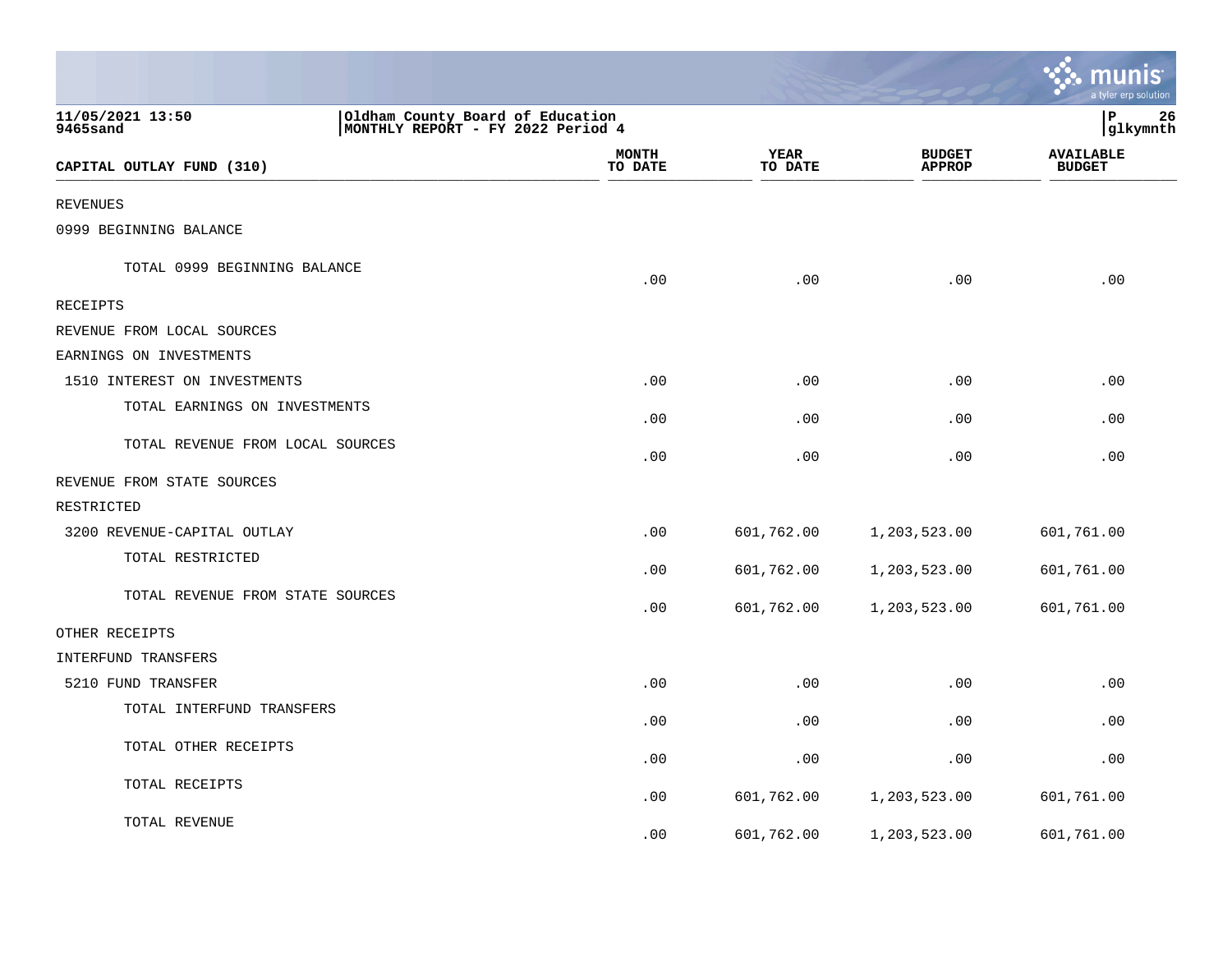|                                                                                                              |                         |                        |                                | munis<br>a tyler erp solution     |
|--------------------------------------------------------------------------------------------------------------|-------------------------|------------------------|--------------------------------|-----------------------------------|
| 11/05/2021 13:50<br>Oldham County Board of Education<br>MONTHLY REPORT - FY 2022 Period 4<br><b>9465sand</b> |                         |                        |                                | ${\bf P}$<br>27<br> glkymnth      |
| CAPITAL OUTLAY FUND (310)                                                                                    | <b>MONTH</b><br>TO DATE | <b>YEAR</b><br>TO DATE | <b>BUDGET</b><br><b>APPROP</b> | <b>AVAILABLE</b><br><b>BUDGET</b> |
| <b>EXPENDITURES</b>                                                                                          |                         |                        |                                |                                   |
| RESTRICT TO REV & BAL SHT ONLY<br>0000                                                                       |                         |                        |                                |                                   |
| 0900<br>OTHER ITEMS                                                                                          | .00                     | .00                    | .00                            | .00                               |
| TOTAL 0000 RESTRICT TO REV & BAL SHT ONLY                                                                    | .00                     | .00                    | .00                            | .00                               |
| 1000<br>INSTRUCTION                                                                                          |                         |                        |                                |                                   |
| 0100<br>SALARIES PERSONNEL SERVICES                                                                          | .00                     | .00                    | .00                            | .00                               |
| TOTAL 1000 INSTRUCTION                                                                                       | .00                     | .00                    | .00                            | .00                               |
| DISTRICT ADMIN SUPPORT<br>2300                                                                               |                         |                        |                                |                                   |
| 0300<br>PURCHASED PROF AND TECH SERV<br>0840<br>CONTINGENCY                                                  | .00<br>.00              | .00<br>.00             | .00<br>.00                     | .00<br>.00                        |
| TOTAL 2300 DISTRICT ADMIN SUPPORT                                                                            | .00                     | .00                    | .00                            | .00                               |
| PLANT OPERATIONS AND MAINTENANCE<br>2600                                                                     |                         |                        |                                |                                   |
| PURCHASED PROPERTY SERVICES<br>0400<br>0500 OTHER PURCHASED SERVICES<br>0700 PROPERTY                        | .00<br>.00<br>.00       | .00<br>.00<br>.00      | .00<br>.00<br>.00              | .00<br>.00<br>.00                 |
| TOTAL 2600 PLANT OPERATIONS AND MAINTENANCE                                                                  | .00                     | .00                    | .00                            | .00                               |
| 4100 LAND/SITE ACQUISITIONS                                                                                  |                         |                        |                                |                                   |
| 0300 PURCHASED PROF AND TECH SERV<br>0700 PROPERTY                                                           | .00<br>.00              | .00<br>.00             | .00<br>.00                     | .00<br>.00                        |
| TOTAL 4100 LAND/SITE ACQUISITIONS                                                                            | .00                     | .00                    | .00                            | .00                               |
| 4200 LAND IMPROVEMENTS                                                                                       |                         |                        |                                |                                   |
| 0400 PURCHASED PROPERTY SERVICES                                                                             | .00                     | .00                    | .00                            | .00                               |
| TOTAL 4200 LAND IMPROVEMENTS                                                                                 | .00                     | .00                    | .00                            | .00                               |
| 4300<br>ARCHITECTURAL/ENGIN                                                                                  |                         |                        |                                |                                   |
| 0400 PURCHASED PROPERTY SERVICES                                                                             | .00                     | .00                    | .00                            | .00                               |
| TOTAL 4300 ARCHITECTURAL/ENGIN                                                                               |                         |                        |                                |                                   |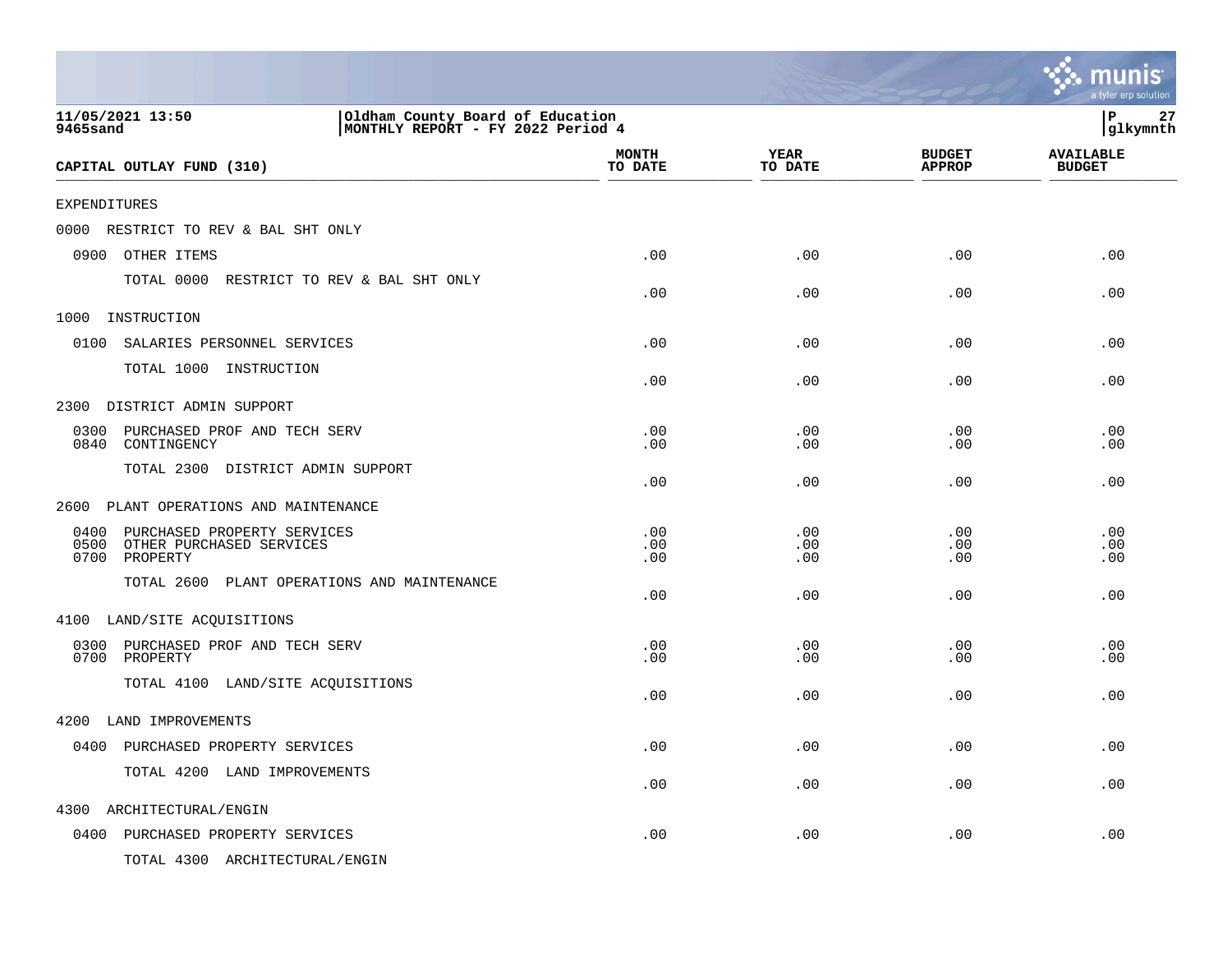

| 11/05/2021 13:50<br>Oldham County Board of Education<br>9465sand<br>MONTHLY REPORT - FY 2022 Period 4                                                     |                          |                          |                                | lР<br>28<br> glkymnth             |
|-----------------------------------------------------------------------------------------------------------------------------------------------------------|--------------------------|--------------------------|--------------------------------|-----------------------------------|
| CAPITAL OUTLAY FUND (310)                                                                                                                                 | <b>MONTH</b><br>TO DATE  | <b>YEAR</b><br>TO DATE   | <b>BUDGET</b><br><b>APPROP</b> | <b>AVAILABLE</b><br><b>BUDGET</b> |
|                                                                                                                                                           | .00                      | .00                      | .00                            | .00                               |
| 4500 BUILDING ACQUISTIONS & CONSTRUCTION                                                                                                                  |                          |                          |                                |                                   |
| 0300<br>PURCHASED PROF AND TECH SERV<br>0400<br>PURCHASED PROPERTY SERVICES<br>0700<br>PROPERTY                                                           | .00<br>.00<br>.00        | .00<br>.00<br>.00        | .00<br>.00<br>.00              | .00<br>.00<br>.00                 |
| TOTAL 4500 BUILDING ACQUISTIONS & CONSTRUCTION                                                                                                            | .00                      | .00                      | .00                            | .00                               |
| 4600 SITE IMPROVEMENT                                                                                                                                     |                          |                          |                                |                                   |
| 0300<br>PURCHASED PROF AND TECH SERV<br>0400<br>PURCHASED PROPERTY SERVICES<br>0700<br>PROPERTY                                                           | .00<br>.00<br>.00        | .00<br>.00<br>.00        | .00<br>.00<br>.00              | .00<br>.00<br>.00                 |
| TOTAL 4600<br>SITE IMPROVEMENT                                                                                                                            | .00                      | .00                      | .00                            | .00                               |
| 4700 BUILDING IMPROVEMENTS                                                                                                                                |                          |                          |                                |                                   |
| 0300<br>PURCHASED PROF AND TECH SERV<br>0400<br>PURCHASED PROPERTY SERVICES<br>PROPERTY<br>0700                                                           | .00<br>.00<br>.00        | .00<br>.00<br>.00        | .00<br>.00<br>.00              | .00<br>.00<br>.00                 |
| TOTAL 4700 BUILDING IMPROVEMENTS                                                                                                                          | .00                      | .00                      | .00                            | .00                               |
| 4900<br>OTHER - FACILITIES                                                                                                                                |                          |                          |                                |                                   |
| 0400<br>PURCHASED PROPERTY SERVICES                                                                                                                       | .00                      | .00                      | 1,203,523.00                   | 1,203,523.00                      |
| TOTAL 4900 OTHER - FACILITIES                                                                                                                             | .00                      | $.00 \,$                 | 1,203,523.00                   | 1,203,523.00                      |
| DEBT SERVICE<br>5100                                                                                                                                      |                          |                          |                                |                                   |
| 0300<br>PURCHASED PROF AND TECH SERV<br>0400<br>PURCHASED PROPERTY SERVICES<br>0500<br>OTHER PURCHASED SERVICES<br>0800<br>DEBT SERVICE AND MISCELLANEOUS | .00<br>.00<br>.00<br>.00 | .00<br>.00<br>.00<br>.00 | .00<br>.00<br>.00<br>.00       | .00<br>.00<br>.00<br>.00          |
| TOTAL 5100 DEBT SERVICE                                                                                                                                   | .00                      | .00                      | .00                            | .00                               |
| FUND TRANSFERS<br>5200                                                                                                                                    |                          |                          |                                |                                   |
| OTHER ITEMS<br>0900                                                                                                                                       | .00                      | .00                      | .00                            | .00                               |
| TOTAL 5200 FUND TRANSFERS                                                                                                                                 | .00                      | .00                      | .00                            | .00                               |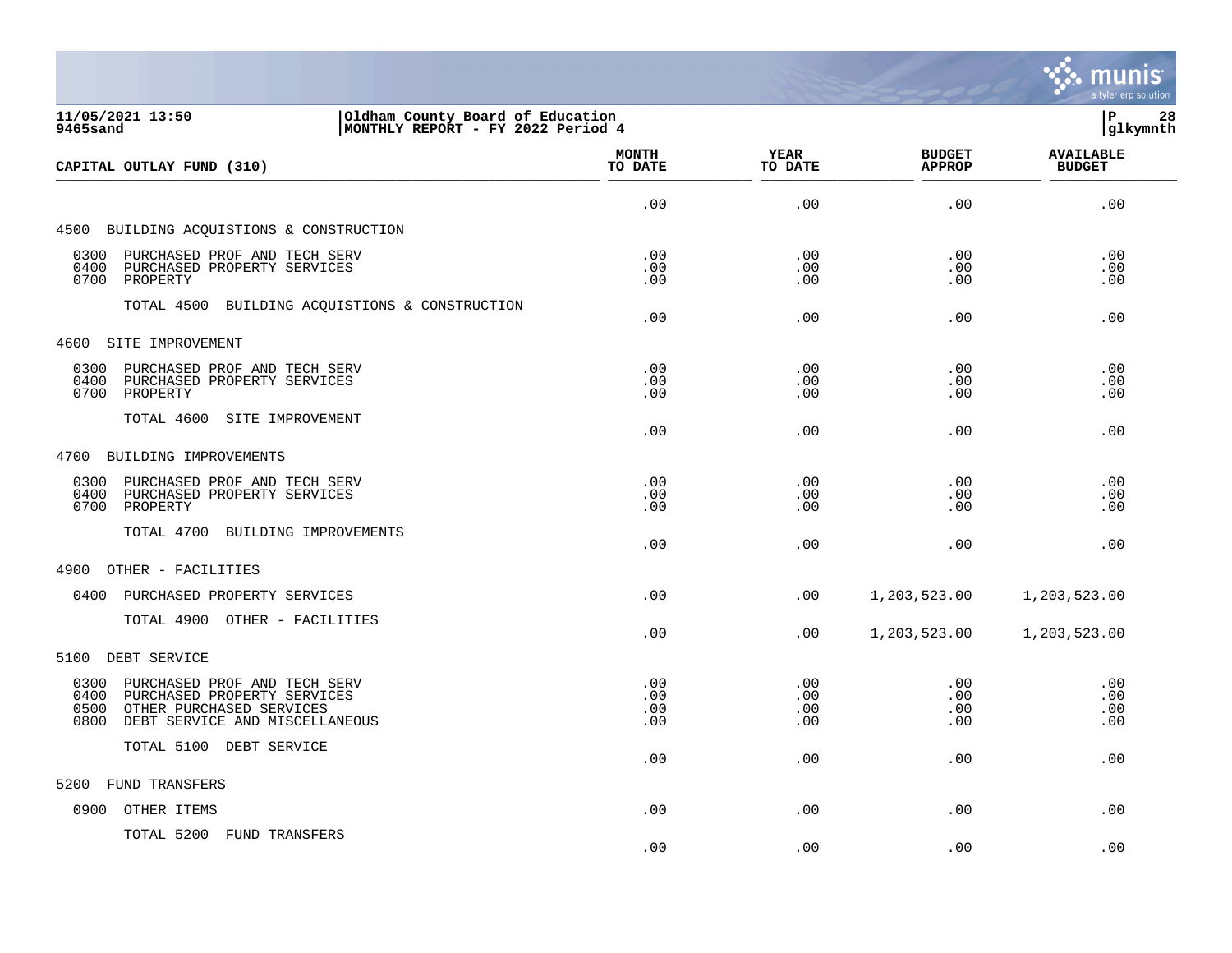|                                     |                                                                       |                  |                 |                                | <b>munis</b><br>a tyler erp solution |
|-------------------------------------|-----------------------------------------------------------------------|------------------|-----------------|--------------------------------|--------------------------------------|
| 11/05/2021 13:50<br>9465sand        | Oldham County Board of Education<br>MONTHLY REPORT - FY 2022 Period 4 |                  |                 |                                | 29<br>P<br> glkymnth                 |
| CAPITAL OUTLAY FUND (310)           |                                                                       | MONTH<br>TO DATE | YEAR<br>TO DATE | <b>BUDGET</b><br><b>APPROP</b> | <b>AVAILABLE</b><br><b>BUDGET</b>    |
| TOTAL EXPENDITURES                  |                                                                       | .00              | .00             | 1,203,523.00                   | 1,203,523.00                         |
| TOTAL FOR CAPITAL OUTLAY FUND (310) |                                                                       | .00              | 601,762.00      | .00                            | $-601,762.00$                        |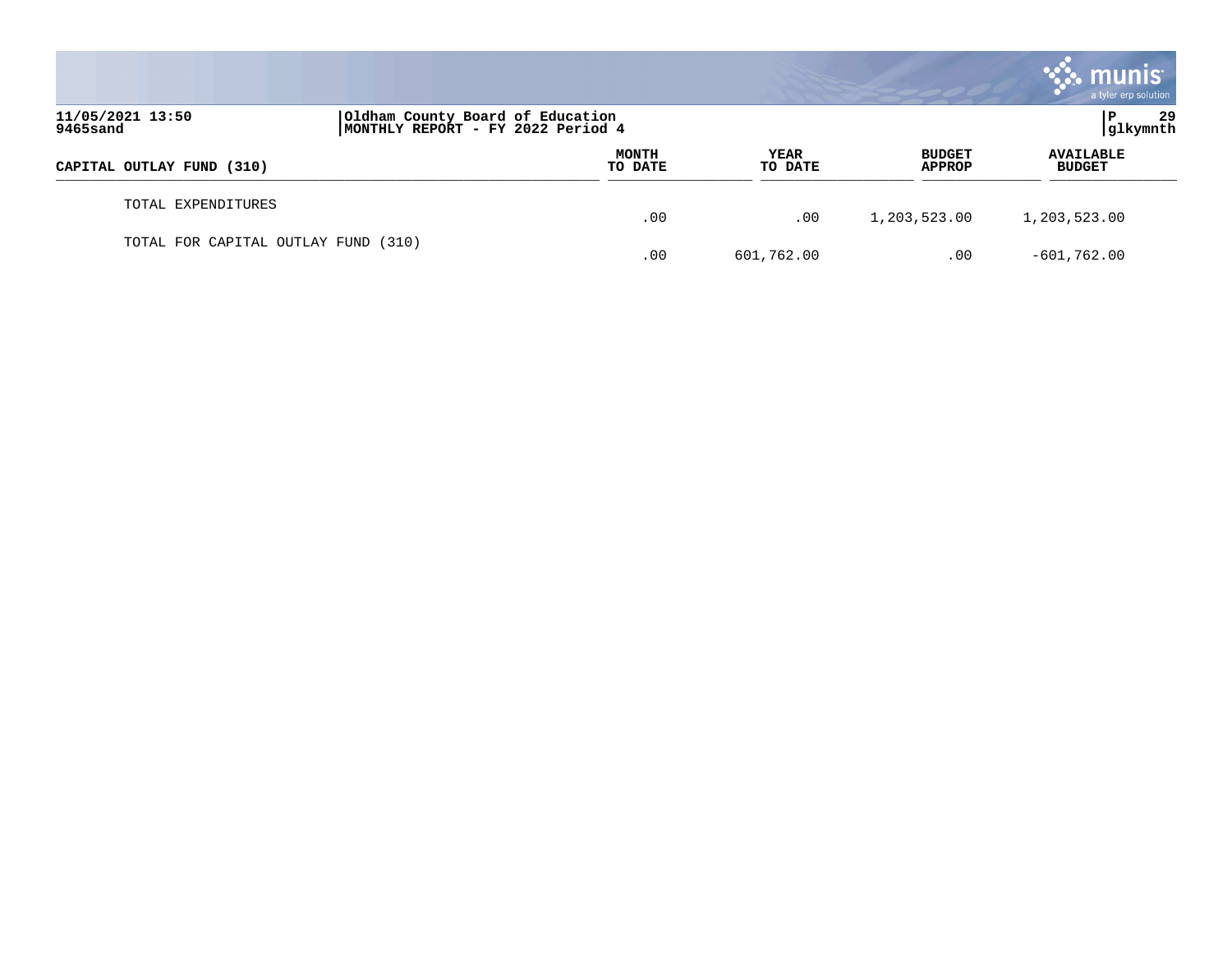|                                                                                                                                                     |                                                                       |                                 |                                      |                                           | munis<br>a tyler erp solution             |
|-----------------------------------------------------------------------------------------------------------------------------------------------------|-----------------------------------------------------------------------|---------------------------------|--------------------------------------|-------------------------------------------|-------------------------------------------|
| 11/05/2021 13:50<br>9465sand                                                                                                                        | Oldham County Board of Education<br>MONTHLY REPORT - FY 2022 Period 4 |                                 |                                      |                                           | P<br>30<br> glkymnth                      |
| BLDING FUND (5CNT LEVY-DT SVC)                                                                                                                      |                                                                       | <b>MONTH</b><br>TO DATE         | <b>YEAR</b><br>TO DATE               | <b>BUDGET</b><br><b>APPROP</b>            | <b>AVAILABLE</b><br><b>BUDGET</b>         |
| <b>REVENUES</b>                                                                                                                                     |                                                                       |                                 |                                      |                                           |                                           |
| 0999 BEGINNING BALANCE                                                                                                                              |                                                                       |                                 |                                      |                                           |                                           |
| TOTAL 0999 BEGINNING BALANCE                                                                                                                        |                                                                       | .00                             | .00                                  | .00                                       | .00                                       |
| RECEIPTS                                                                                                                                            |                                                                       |                                 |                                      |                                           |                                           |
| REVENUE FROM LOCAL SOURCES                                                                                                                          |                                                                       |                                 |                                      |                                           |                                           |
| AD VALOREM TAXES                                                                                                                                    |                                                                       |                                 |                                      |                                           |                                           |
| 1111 GENERAL REAL PROPERTY TAX<br>1113 PSC REAL PROPERTY TAX<br>1115 DELINQUENT PROPERTY TAX<br>1117 MOTOR VEHICLE TAX<br>1118 UNMINED MINERALS TAX |                                                                       | .00<br>.00<br>.00<br>.00<br>.00 | 1,042.00<br>.00<br>.00<br>.00<br>.00 | 15,869,140.00<br>.00<br>.00<br>.00<br>.00 | 15,868,098.00<br>.00<br>.00<br>.00<br>.00 |
| TOTAL AD VALOREM TAXES                                                                                                                              |                                                                       | .00                             | 1,042.00                             | 15,869,140.00                             | 15,868,098.00                             |
| PENALTIES & INTEREST ON TAXES                                                                                                                       |                                                                       |                                 |                                      |                                           |                                           |
| 1140 PENALTIES & INTEREST ON TAXES                                                                                                                  |                                                                       | .00                             | .00                                  | .00                                       | .00                                       |
| TOTAL PENALTIES & INTEREST ON TAXES                                                                                                                 |                                                                       | .00                             | .00                                  | .00                                       | .00                                       |
| OTHER TAXES                                                                                                                                         |                                                                       |                                 |                                      |                                           |                                           |
| 1191 OMITTED PROPERTY TAX                                                                                                                           |                                                                       | .00                             | .00                                  | .00                                       | .00                                       |
| TOTAL OTHER TAXES                                                                                                                                   |                                                                       | .00                             | .00                                  | .00                                       | .00                                       |
| EARNINGS ON INVESTMENTS                                                                                                                             |                                                                       |                                 |                                      |                                           |                                           |
| 1510 INTEREST ON INVESTMENTS                                                                                                                        |                                                                       | .00                             | .00                                  | .00                                       | .00                                       |
| TOTAL EARNINGS ON INVESTMENTS                                                                                                                       |                                                                       | .00                             | .00                                  | .00                                       | .00                                       |
| TOTAL REVENUE FROM LOCAL SOURCES                                                                                                                    |                                                                       | .00                             | 1,042.00                             | 15,869,140.00                             | 15,868,098.00                             |
| REVENUE FROM STATE SOURCES                                                                                                                          |                                                                       |                                 |                                      |                                           |                                           |
| RESTRICTED                                                                                                                                          |                                                                       |                                 |                                      |                                           |                                           |
| 3200 REVENUE-FSPK & EQUALIZATION                                                                                                                    |                                                                       | .00                             | 2,536,745.00                         | 4,634,547.00                              | 2,097,802.00                              |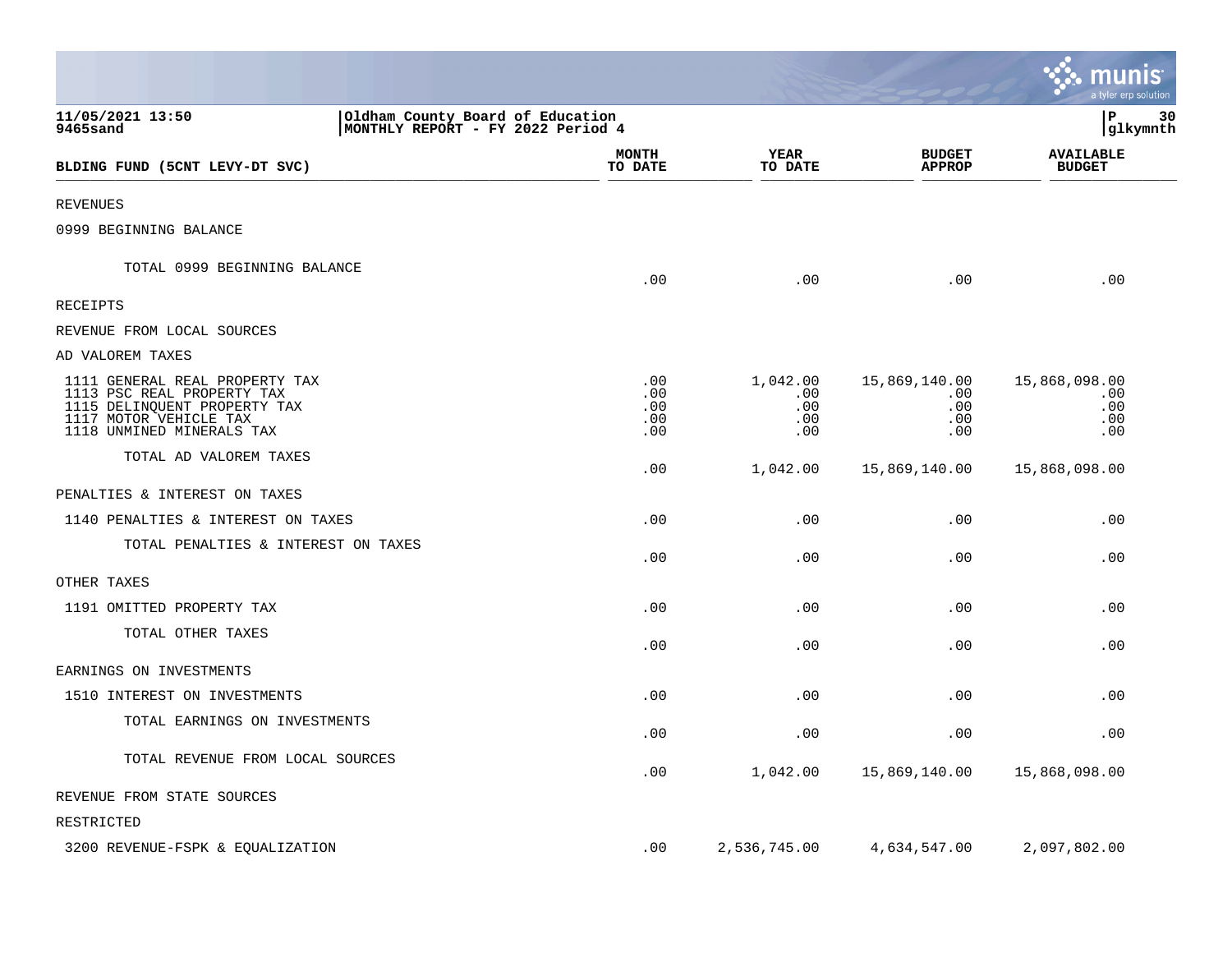|                                                                                                       |                         |                        |                                | munis<br>a tyler erp solution     |    |
|-------------------------------------------------------------------------------------------------------|-------------------------|------------------------|--------------------------------|-----------------------------------|----|
| 11/05/2021 13:50<br>Oldham County Board of Education<br>MONTHLY REPORT - FY 2022 Period 4<br>9465sand |                         |                        |                                | P<br>glkymnth                     | 31 |
| BLDING FUND (5CNT LEVY-DT SVC)                                                                        | <b>MONTH</b><br>TO DATE | <b>YEAR</b><br>TO DATE | <b>BUDGET</b><br><b>APPROP</b> | <b>AVAILABLE</b><br><b>BUDGET</b> |    |
| TOTAL RESTRICTED                                                                                      | .00                     | 2,536,745.00           | 4,634,547.00                   | 2,097,802.00                      |    |
| TOTAL REVENUE FROM STATE SOURCES                                                                      | .00                     | 2,536,745.00           | 4,634,547.00                   | 2,097,802.00                      |    |
| OTHER RECEIPTS                                                                                        |                         |                        |                                |                                   |    |
| <b>INTERFUND TRANSFERS</b>                                                                            |                         |                        |                                |                                   |    |
| 5210 FUND TRANSFER                                                                                    | .00                     | .00                    | .00                            | .00                               |    |
| TOTAL INTERFUND TRANSFERS                                                                             | .00                     | .00                    | .00                            | .00                               |    |
| SALE OR COMP FOR LOSS OF ASSETS                                                                       |                         |                        |                                |                                   |    |
| 5312 LOSS COMP - LAND & IMPROVEMNTS<br>5342 LOSS COMP - EQUIPMENT ETC                                 | .00<br>.00              | .00<br>.00             | .00<br>.00                     | .00<br>.00                        |    |
| TOTAL SALE OR COMP FOR LOSS OF ASSETS                                                                 | .00                     | .00                    | .00                            | .00                               |    |
| TOTAL OTHER RECEIPTS                                                                                  | .00                     | .00                    | .00                            | .00                               |    |
| TOTAL RECEIPTS                                                                                        | .00                     | 2,537,787.00           | 20,503,687.00                  | 17,965,900.00                     |    |
| TOTAL REVENUE                                                                                         | .00                     | 2,537,787.00           | 20,503,687.00                  | 17,965,900.00                     |    |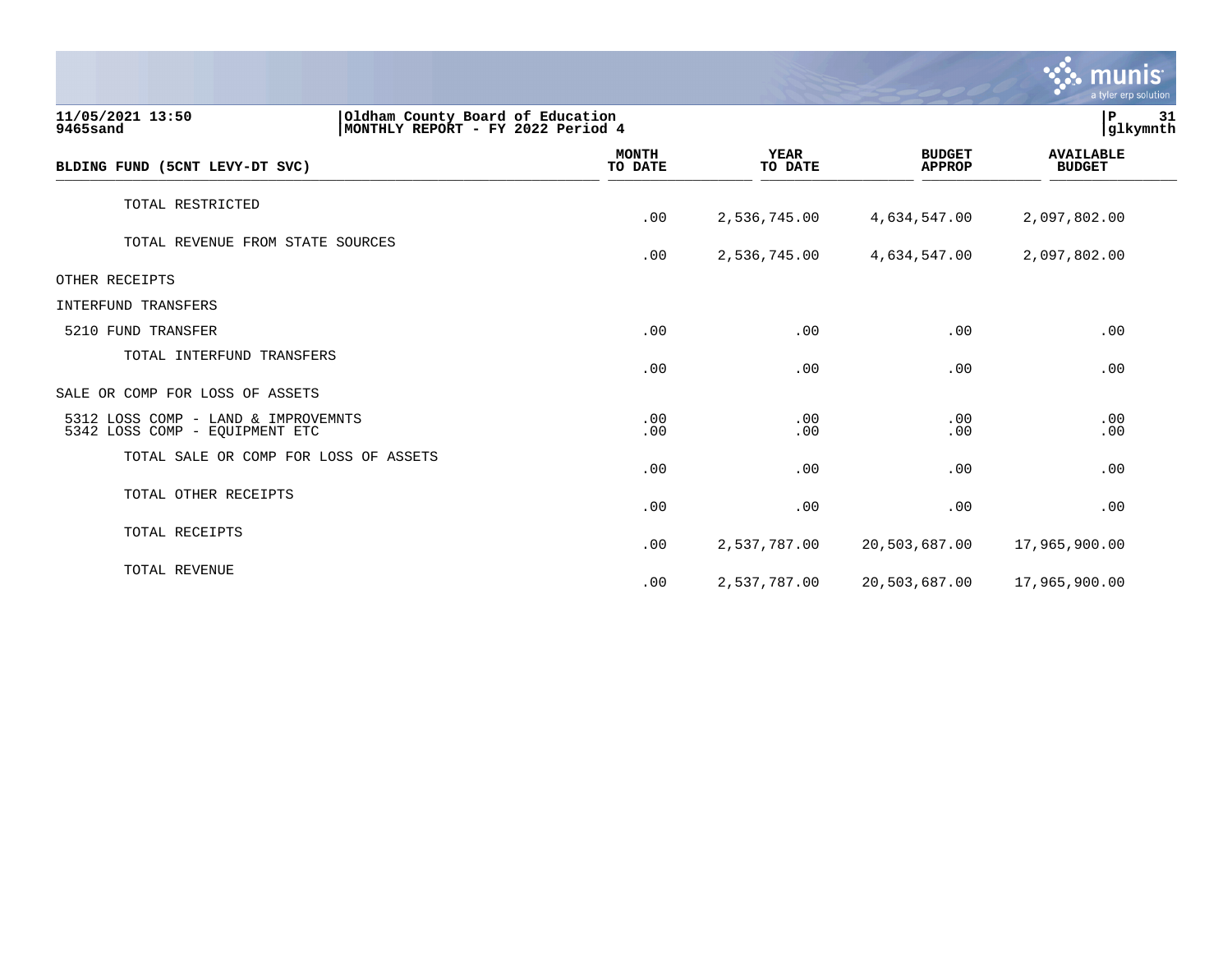|                                                                                                                                     |                                                                       |                          |                          |                                | a tyler erp solution              |
|-------------------------------------------------------------------------------------------------------------------------------------|-----------------------------------------------------------------------|--------------------------|--------------------------|--------------------------------|-----------------------------------|
| 11/05/2021 13:50<br>9465sand                                                                                                        | Oldham County Board of Education<br>MONTHLY REPORT - FY 2022 Period 4 |                          |                          |                                | ΙP<br>32<br>glkymnth              |
| BLDING FUND (5CNT LEVY-DT SVC)                                                                                                      |                                                                       | <b>MONTH</b><br>TO DATE  | <b>YEAR</b><br>TO DATE   | <b>BUDGET</b><br><b>APPROP</b> | <b>AVAILABLE</b><br><b>BUDGET</b> |
| <b>EXPENDITURES</b>                                                                                                                 |                                                                       |                          |                          |                                |                                   |
| 0000 RESTRICT TO REV & BAL SHT ONLY                                                                                                 |                                                                       |                          |                          |                                |                                   |
| 0900<br>OTHER ITEMS                                                                                                                 |                                                                       | .00                      | .00                      | .00                            | .00                               |
| TOTAL 0000                                                                                                                          | RESTRICT TO REV & BAL SHT ONLY                                        | .00                      | .00                      | .00                            | .00                               |
| 2300<br>DISTRICT ADMIN SUPPORT                                                                                                      |                                                                       |                          |                          |                                |                                   |
| PURCHASED PROF AND TECH SERV<br>0300<br>0840<br>CONTINGENCY                                                                         |                                                                       | .00<br>.00               | .00<br>.00               | 246,444.00<br>.00              | 246,444.00<br>.00                 |
| TOTAL 2300 DISTRICT ADMIN SUPPORT                                                                                                   |                                                                       | .00                      | .00                      | 246, 444.00                    | 246,444.00                        |
| 4100 LAND/SITE ACQUISITIONS                                                                                                         |                                                                       |                          |                          |                                |                                   |
| PURCHASED PROF AND TECH SERV<br>0300<br>0700<br>PROPERTY                                                                            |                                                                       | .00<br>.00               | .00<br>.00               | .00<br>.00                     | .00<br>.00                        |
| TOTAL 4100<br>LAND/SITE ACQUISITIONS                                                                                                |                                                                       | .00                      | .00                      | .00                            | .00                               |
| BUILDING ACQUISTIONS & CONSTRUCTION<br>4500                                                                                         |                                                                       |                          |                          |                                |                                   |
| 0300<br>PURCHASED PROF AND TECH SERV<br>0400<br>PURCHASED PROPERTY SERVICES<br>0500<br>OTHER PURCHASED SERVICES                     |                                                                       | .00<br>.00<br>.00        | .00<br>.00<br>.00        | .00<br>.00<br>.00              | .00<br>.00<br>.00                 |
| TOTAL 4500                                                                                                                          | BUILDING ACQUISTIONS & CONSTRUCTION                                   | .00                      | .00                      | .00                            | .00                               |
| SITE IMPROVEMENT<br>4600                                                                                                            |                                                                       |                          |                          |                                |                                   |
| 0300<br>PURCHASED PROF AND TECH SERV<br>0400<br>PURCHASED PROPERTY SERVICES<br>0500<br>OTHER PURCHASED SERVICES<br>0700<br>PROPERTY |                                                                       | .00<br>.00<br>.00<br>.00 | .00<br>.00<br>.00<br>.00 | .00<br>.00<br>.00<br>.00       | .00<br>.00<br>.00<br>.00          |
| TOTAL 4600<br>SITE IMPROVEMENT                                                                                                      |                                                                       | .00                      | .00                      | .00                            | .00                               |
| 4700<br>BUILDING IMPROVEMENTS                                                                                                       |                                                                       |                          |                          |                                |                                   |
| PURCHASED PROF AND TECH SERV<br>0300<br>0400<br>PURCHASED PROPERTY SERVICES<br>0700<br>PROPERTY                                     |                                                                       | .00<br>.00<br>.00        | .00<br>.00<br>.00        | .00<br>.00<br>.00              | .00<br>.00<br>.00                 |
| TOTAL 4700<br>BUILDING IMPROVEMENTS                                                                                                 |                                                                       | .00                      | .00                      | .00                            | .00                               |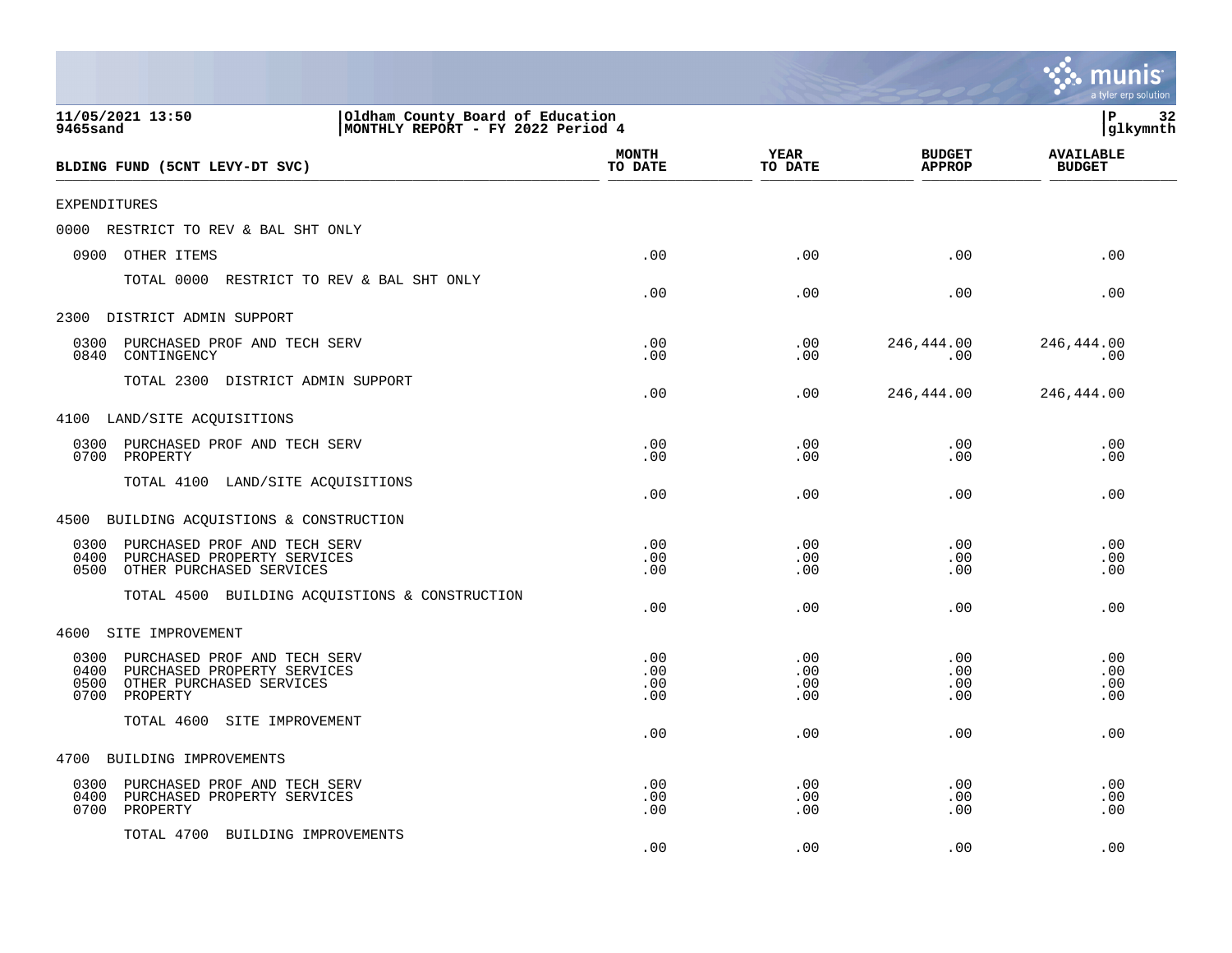

| 11/05/2021 13:50<br>9465sand                                                   | Oldham County Board of Education<br>MONTHLY REPORT - FY 2022 Period 4 |                          |                                |                                   |
|--------------------------------------------------------------------------------|-----------------------------------------------------------------------|--------------------------|--------------------------------|-----------------------------------|
| (5CNT LEVY-DT SVC)<br><b>BLDING FUND</b>                                       | <b>MONTH</b><br>TO DATE                                               | <b>YEAR</b><br>TO DATE   | <b>BUDGET</b><br><b>APPROP</b> | <b>AVAILABLE</b><br><b>BUDGET</b> |
| 4900<br>OTHER - FACILITIES                                                     |                                                                       |                          |                                |                                   |
| 0400<br>PURCHASED PROPERTY SERVICES                                            |                                                                       | .00<br>.00               | 5,975,401.62                   | 5,975,401.62                      |
| TOTAL 4900<br>OTHER - FACILITIES                                               |                                                                       | .00<br>.00               | 5,975,401.62                   | 5,975,401.62                      |
| 5100<br>DEBT SERVICE                                                           |                                                                       |                          |                                |                                   |
| 0300<br>PURCHASED PROF AND TECH SERV<br>0800<br>DEBT SERVICE AND MISCELLANEOUS |                                                                       | .00<br>.00<br>.00<br>.00 | .00<br>.00                     | .00<br>.00                        |
| TOTAL 5100<br>DEBT SERVICE                                                     |                                                                       | .00<br>.00               | .00                            | .00                               |
| 5200<br><b>FUND TRANSFERS</b>                                                  |                                                                       |                          |                                |                                   |
| 0900<br>OTHER ITEMS                                                            | 53,748.97                                                             | 5,140,789.81             | 14, 281, 841.38                | 9,141,051.57                      |
| TOTAL 5200<br><b>FUND TRANSFERS</b>                                            | 53,748.97                                                             | 5,140,789.81             | 14, 281, 841.38                | 9,141,051.57                      |
| TOTAL EXPENDITURES                                                             | 53,748.97                                                             | 5,140,789.81             | 20,503,687.00                  | 15,362,897.19                     |
| TOTAL FOR BLDING FUND (5CNT LEVY-DT SVC) (320)                                 | $-53,748.97$                                                          | $-2,603,002.81$          | .00                            | 2,603,002.81                      |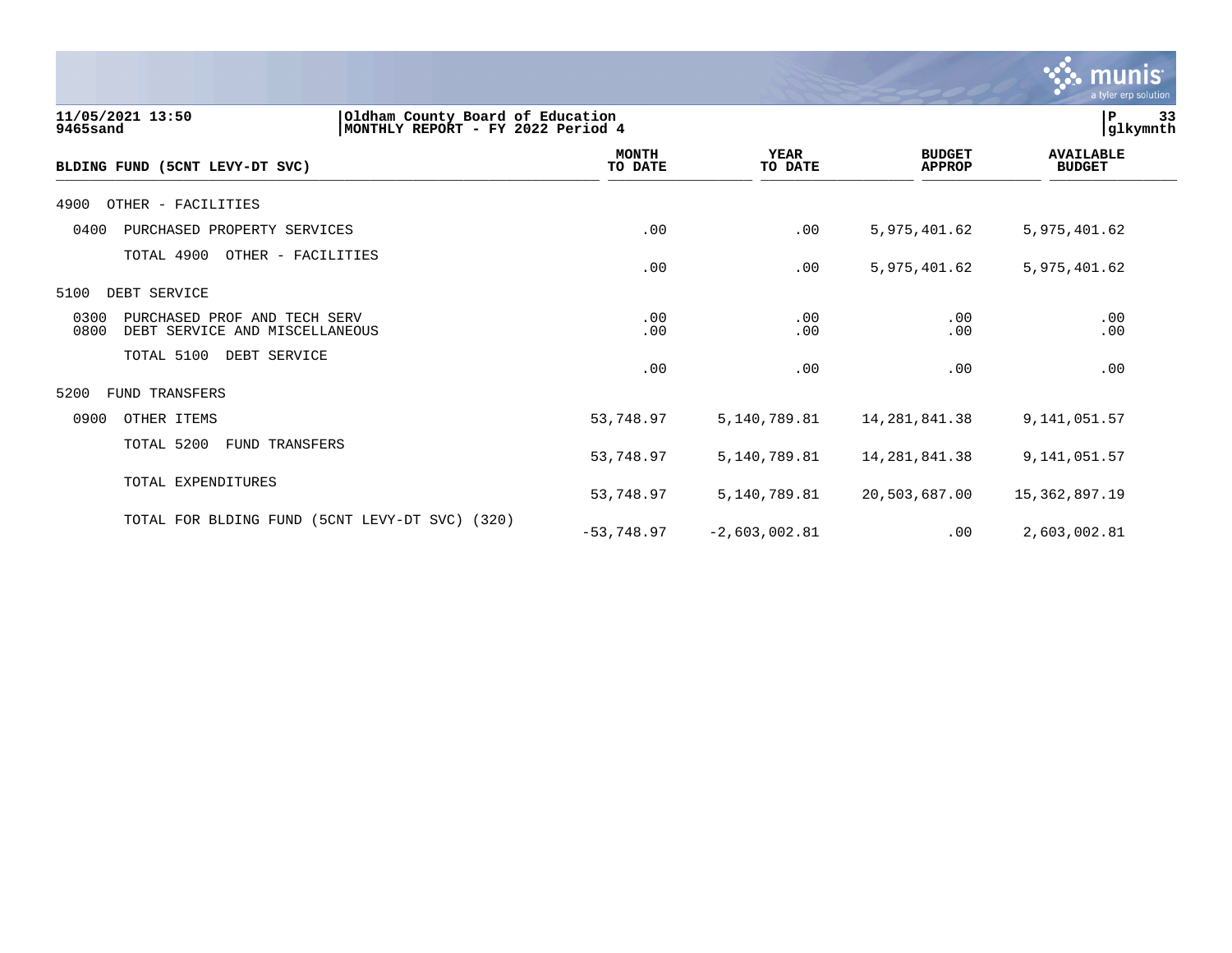|                                                                                                       |                            |                            |                                | munis<br>a tyler erp solution     |
|-------------------------------------------------------------------------------------------------------|----------------------------|----------------------------|--------------------------------|-----------------------------------|
| 11/05/2021 13:50<br>Oldham County Board of Education<br>9465sand<br>MONTHLY REPORT - FY 2022 Period 4 |                            |                            |                                | l P<br>34<br> glkymnth            |
| CONSTRUCTION FUND (360)                                                                               | <b>MONTH</b><br>TO DATE    | <b>YEAR</b><br>TO DATE     | <b>BUDGET</b><br><b>APPROP</b> | <b>AVAILABLE</b><br><b>BUDGET</b> |
| <b>REVENUES</b>                                                                                       |                            |                            |                                |                                   |
| 0999 BEGINNING BALANCE                                                                                |                            |                            |                                |                                   |
| TOTAL 0999 BEGINNING BALANCE                                                                          | .00                        | .00                        | .00                            | .00                               |
| <b>RECEIPTS</b>                                                                                       |                            |                            |                                |                                   |
| REVENUE FROM LOCAL SOURCES                                                                            |                            |                            |                                |                                   |
| EARNINGS ON INVESTMENTS                                                                               |                            |                            |                                |                                   |
| 1510 INTEREST ON INVESTMENTS                                                                          | 432.04                     | 2,751.60                   | .00                            | $-2,751.60$                       |
| TOTAL EARNINGS ON INVESTMENTS                                                                         | 432.04                     | 2,751.60                   | .00.                           | $-2,751.60$                       |
| OTHER REVENUE FROM LOCAL SOURCES                                                                      |                            |                            |                                |                                   |
| 1925 REIMBURSEMENTS (NON-GVT)<br>1990 MISC REV CAMDEN 18199                                           | .00<br>.00                 | .00<br>.00                 | .00<br>.00                     | .00<br>.00                        |
| TOTAL OTHER REVENUE FROM LOCAL SOURCES                                                                | .00                        | .00                        | .00                            | .00                               |
| TOTAL REVENUE FROM LOCAL SOURCES                                                                      | 432.04                     | 2,751.60                   | .00                            | $-2,751.60$                       |
| REVENUE FROM STATE SOURCES                                                                            |                            |                            |                                |                                   |
| EXPENDITURE REIMBURSEMENTS                                                                            |                            |                            |                                |                                   |
| 3131 MISCELLANEOUS REIMBURSEMENTS                                                                     | .00                        | .00                        | .00                            | .00                               |
| TOTAL EXPENDITURE REIMBURSEMENTS                                                                      | .00                        | .00                        | .00                            | .00                               |
| TOTAL REVENUE FROM STATE SOURCES                                                                      | .00                        | .00                        | .00                            | .00                               |
| OTHER RECEIPTS                                                                                        |                            |                            |                                |                                   |
| <b>BOND ISSUANCE</b>                                                                                  |                            |                            |                                |                                   |
| 5110 BOND PRINCIPAL PROCEEDS<br>5120 BOND PREMIUM PROCEEDS                                            | 8,800,000.00<br>180,159.50 | 8,800,000.00<br>180,159.50 | $.00 \,$<br>.00                | $-8,800,000.00$<br>$-180, 159.50$ |
| TOTAL BOND ISSUANCE                                                                                   | 8,980,159.50               | 8,980,159.50               | .00                            | $-8,980,159.50$                   |
| <b>INTERFUND TRANSFERS</b>                                                                            |                            |                            |                                |                                   |

 $\mathcal{L}^{\text{max}}$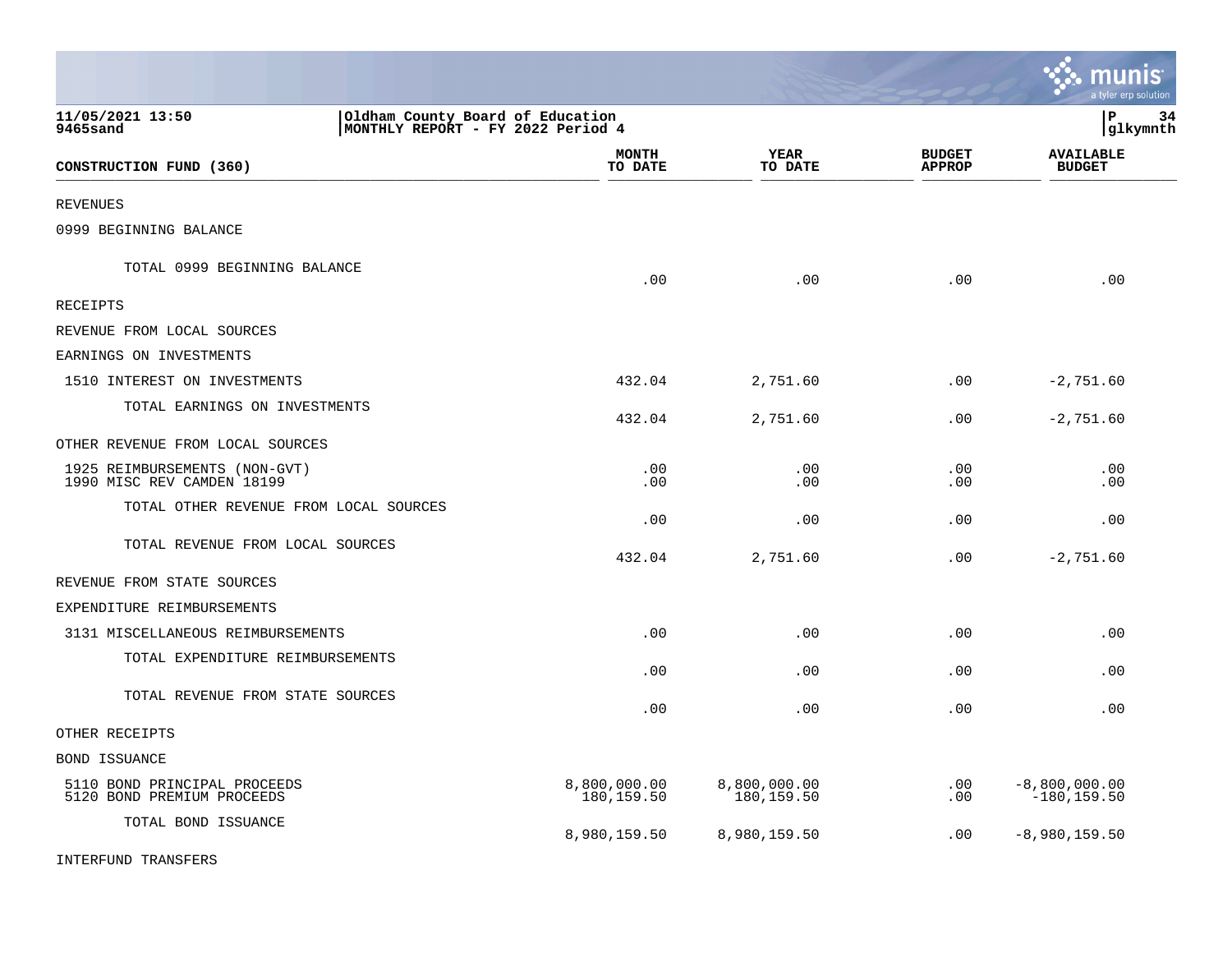

| 11/05/2021 13:50<br>9465sand | Oldham County Board of Education<br>MONTHLY REPORT - FY 2022 Period 4 |                        |                                |                                   |
|------------------------------|-----------------------------------------------------------------------|------------------------|--------------------------------|-----------------------------------|
| CONSTRUCTION FUND (360)      | <b>MONTH</b><br>TO DATE                                               | <b>YEAR</b><br>TO DATE | <b>BUDGET</b><br><b>APPROP</b> | <b>AVAILABLE</b><br><b>BUDGET</b> |
| 5210 FUND TRANSFER IN        | .00                                                                   | .00                    | .00                            | .00                               |
| TOTAL INTERFUND TRANSFERS    | .00                                                                   | .00                    | .00                            | .00                               |
| TOTAL OTHER RECEIPTS         | 8,980,159.50                                                          | 8,980,159.50           | .00                            | $-8,980,159.50$                   |
| TOTAL RECEIPTS               | 8,980,591.54                                                          | 8,982,911.10           | .00                            | $-8,982,911.10$                   |
| TOTAL REVENUE                | 8,980,591.54                                                          | 8,982,911.10           | .00                            | $-8,982,911.10$                   |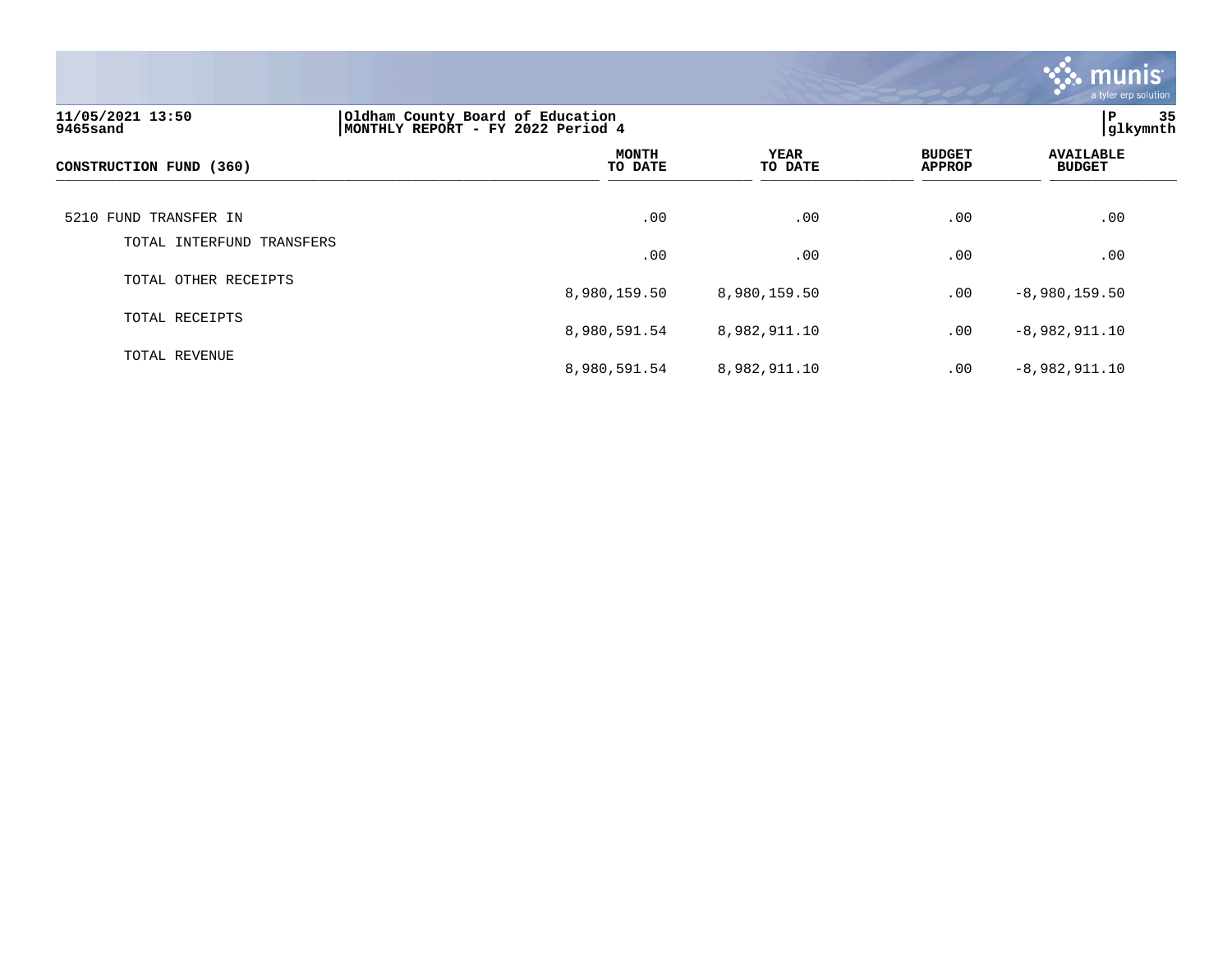|                                                                                                                                                                                                   |                                        |                                        |                                        | a tyler erp solution                   |
|---------------------------------------------------------------------------------------------------------------------------------------------------------------------------------------------------|----------------------------------------|----------------------------------------|----------------------------------------|----------------------------------------|
| 11/05/2021 13:50<br>Oldham County Board of Education<br>9465sand<br>MONTHLY REPORT - FY 2022 Period 4                                                                                             |                                        |                                        |                                        | ΙP<br>36<br>glkymnth                   |
| CONSTRUCTION FUND (360)                                                                                                                                                                           | <b>MONTH</b><br>TO DATE                | <b>YEAR</b><br>TO DATE                 | <b>BUDGET</b><br><b>APPROP</b>         | <b>AVAILABLE</b><br><b>BUDGET</b>      |
| <b>EXPENDITURES</b>                                                                                                                                                                               |                                        |                                        |                                        |                                        |
| 2300<br>DISTRICT ADMIN SUPPORT                                                                                                                                                                    |                                        |                                        |                                        |                                        |
| 0300<br>PURCHASED PROF AND TECH SERV                                                                                                                                                              | .00                                    | .00                                    | .00                                    | .00                                    |
| TOTAL 2300 DISTRICT ADMIN SUPPORT                                                                                                                                                                 | .00                                    | .00                                    | .00                                    | .00                                    |
| 4100 LAND/SITE ACQUISITIONS                                                                                                                                                                       |                                        |                                        |                                        |                                        |
| 0300<br>PURCHASED PROF AND TECH SERV<br>0700<br>PROPERTY                                                                                                                                          | .00<br>.00                             | .00<br>.00                             | .00<br>.00                             | .00<br>.00                             |
| TOTAL 4100<br>LAND/SITE ACQUISITIONS                                                                                                                                                              | .00                                    | .00                                    | .00                                    | .00                                    |
| 4200<br>LAND IMPROVEMENTS                                                                                                                                                                         |                                        |                                        |                                        |                                        |
| 0300<br>PURCHASED PROF AND TECH SERV<br>0400<br>PURCHASED PROPERTY SERVICES                                                                                                                       | .00<br>.00                             | .00<br>.00                             | .00<br>.00                             | .00<br>.00                             |
| TOTAL 4200 LAND IMPROVEMENTS                                                                                                                                                                      | .00                                    | .00                                    | .00                                    | .00                                    |
| 4500<br>BUILDING ACQUISTIONS & CONSTRUCTION                                                                                                                                                       |                                        |                                        |                                        |                                        |
| 0300<br>PURCHASED PROF AND TECH SERV<br>0400<br>PURCHASED PROPERTY SERVICES<br>0500<br>OTHER PURCHASED SERVICES<br>0700<br>PROPERTY<br>BUILDING ACQUISTIONS & CONSTRUCTION<br>TOTAL 4500          | .00<br>.00<br>.00<br>.00               | .00<br>.00<br>.00<br>.00               | .00<br>.00<br>.00<br>.00               | .00<br>.00<br>.00<br>.00               |
|                                                                                                                                                                                                   | .00                                    | .00                                    | .00                                    | .00                                    |
| 4600<br>SITE IMPROVEMENT                                                                                                                                                                          |                                        |                                        |                                        |                                        |
| 0400<br>PURCHASED PROPERTY SERVICES                                                                                                                                                               | .00                                    | .00                                    | .00                                    | .00                                    |
| TOTAL 4600 SITE IMPROVEMENT                                                                                                                                                                       | .00                                    | .00                                    | .00                                    | .00                                    |
| BUILDING IMPROVEMENTS<br>4700                                                                                                                                                                     |                                        |                                        |                                        |                                        |
| 0300<br>PURCHASED PROF AND TECH SERV<br>0400<br>PURCHASED PROPERTY SERVICES<br>0500<br>OTHER PURCHASED SERVICES<br>0600<br>SUPPLIES<br>0700<br>PROPERTY<br>0800<br>DEBT SERVICE AND MISCELLANEOUS | .00<br>.00<br>.00<br>.00<br>.00<br>.00 | .00<br>.00<br>.00<br>.00<br>.00<br>.00 | .00<br>.00<br>.00<br>.00<br>.00<br>.00 | .00<br>.00<br>.00<br>.00<br>.00<br>.00 |
| TOTAL 4700 BUILDING IMPROVEMENTS                                                                                                                                                                  | .00                                    | .00                                    | .00                                    | .00                                    |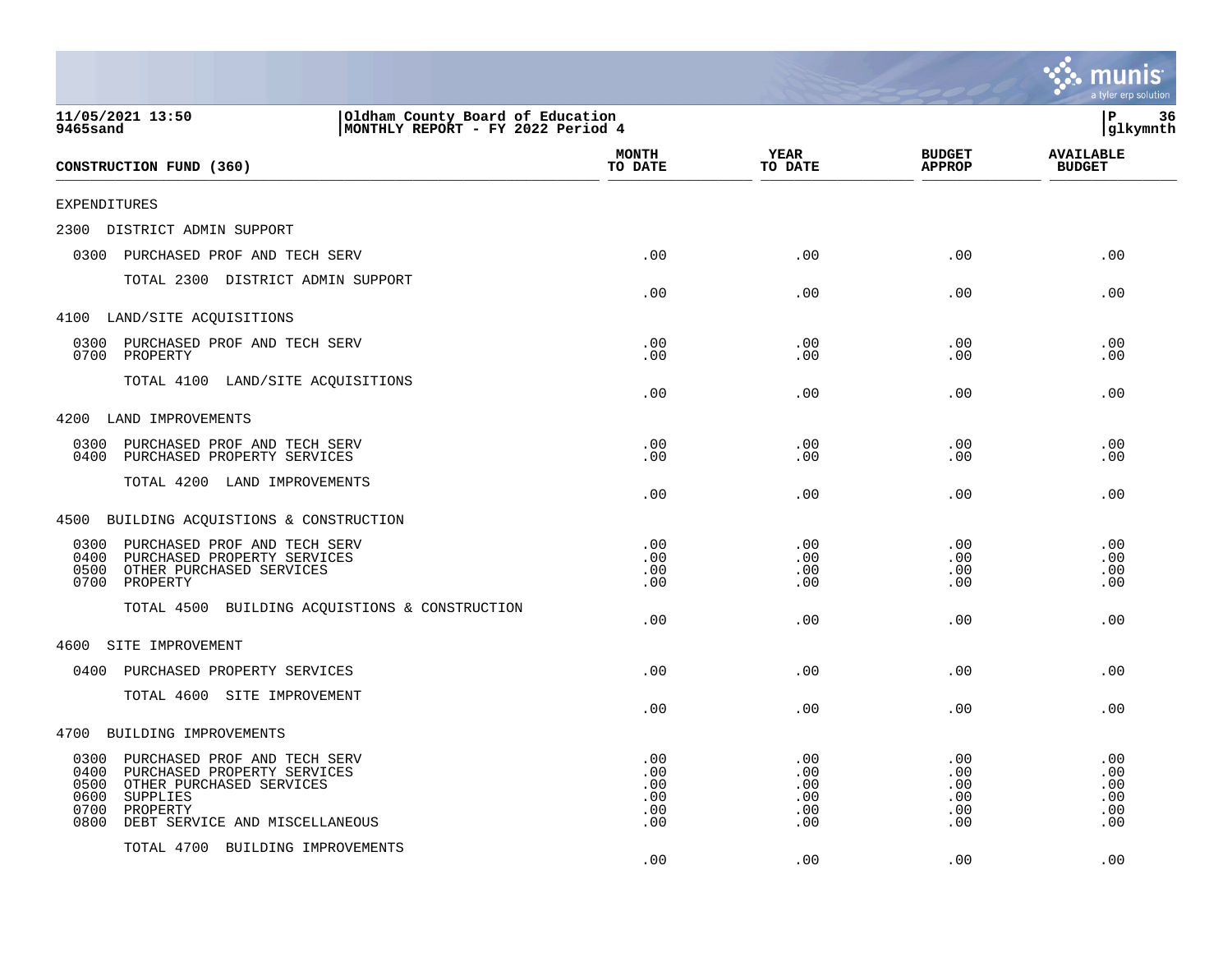

**11/05/2021 13:50 |Oldham County Board of Education |P 37 9465sand |MONTHLY REPORT - FY 2022 Period 4 |glkymnth MONTH AVAILABLE YEAR BUDGET** AVAILABLE **CONSTRUCTION FUND (360) TO DATE TO DATE APPROP BUDGET**  \_\_\_\_\_\_\_\_\_\_\_\_\_\_\_\_\_\_\_\_\_\_\_\_\_\_\_\_\_\_\_\_\_\_\_\_\_\_\_\_\_\_\_\_\_\_\_\_\_\_\_\_\_\_\_\_\_\_\_\_\_\_\_\_ \_\_\_\_\_\_\_\_\_\_\_\_\_\_\_\_\_ \_\_\_\_\_\_\_\_\_\_\_\_\_\_\_\_\_\_ \_\_\_\_\_\_\_\_\_\_\_\_\_\_ \_\_\_\_\_\_\_\_\_\_\_\_\_\_\_ 4900 OTHER - FACILITIES 0300 PURCHASED PROF AND TECH SERV .00 .00 .00 .00 0400 PURCHASED PROPERTY SERVICES 1,159,639.17 1,469,002.92 .00 -1,469,002.92 .00 -1,469,002.92 .00 .00 .00 .00 .00 .00 .00 .00 .00 0500 OTHER PURCHASED SERVICES .00 .00 .00 .00 0600 SUPPLIES .00 .00 .00 .00 0700 PROPERTY .00 .00 .00 .00 0840 CONTINGENCY .00 .00 .00 .00 TOTAL 4900 OTHER - FACILITIES 1,159,639.17 1,469,002.92 .00 -1,469,002.92 5100 DEBT SERVICE 0800 DEBT SERVICE AND MISCELLANEOUS .00 .00 .00 .00 0900 OTHER ITEMS TOTAL 5100 DEBT SERVICE .00 .00 .00 .00 5200 FUND TRANSFERS 0900 OTHER ITEMS 70,550.00 70,550.00 -70,550.00 TOTAL 5200 FUND TRANSFERS 70,550.00 70,550.00 .00 -70,550.00 TOTAL EXPENDITURES 1,230,189.17 1,539,552.92 .00 -1,539,552.92 TOTAL FOR CONSTRUCTION FUND (360) 7,750,402.37 7,443,358.18 .00 -7,443,358.18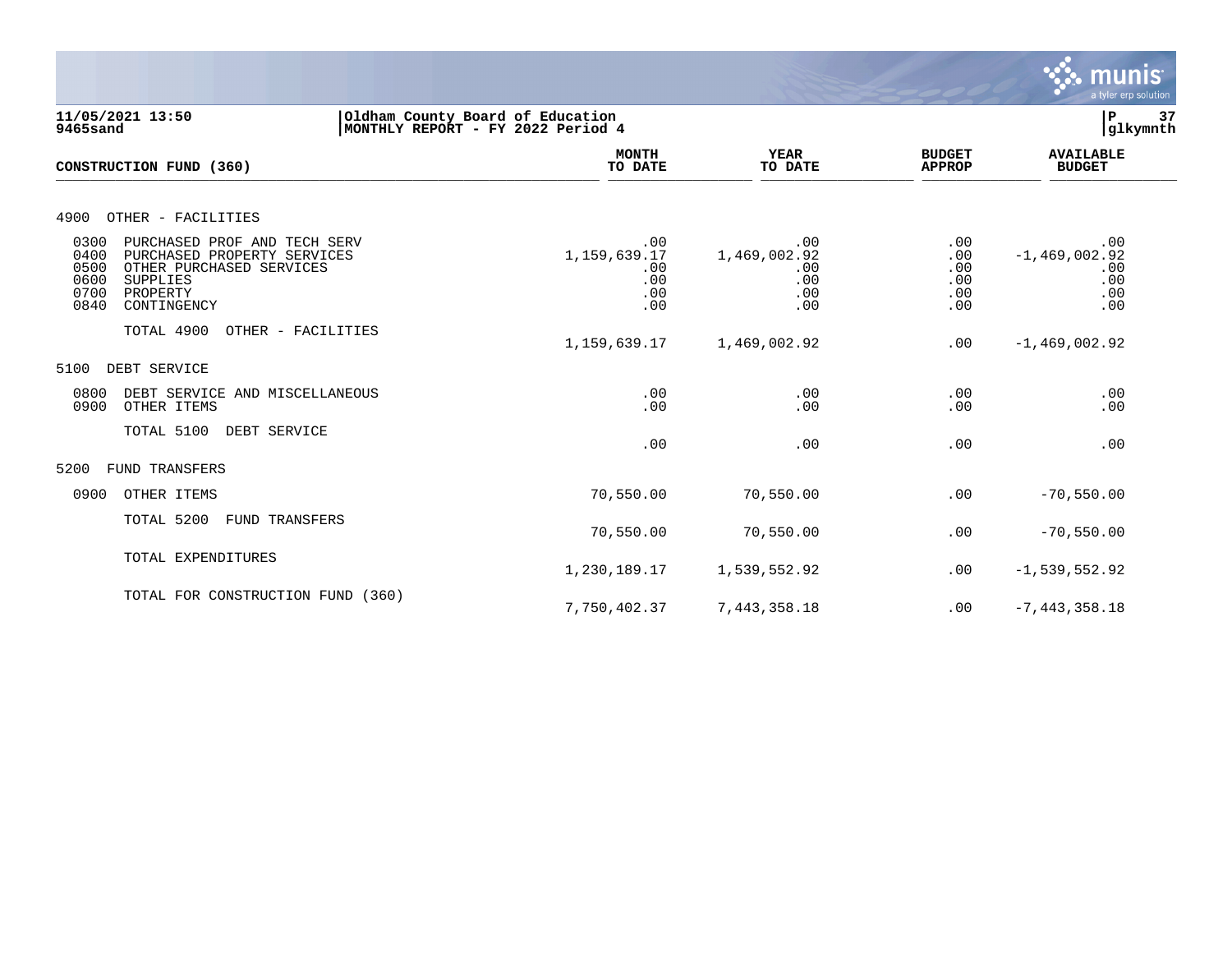|                                                            |                                                                       |                     |                                | munis<br>a tyler erp solution     |
|------------------------------------------------------------|-----------------------------------------------------------------------|---------------------|--------------------------------|-----------------------------------|
| 11/05/2021 13:50<br>9465sand                               | Oldham County Board of Education<br>MONTHLY REPORT - FY 2022 Period 4 |                     |                                | lР<br>38<br> glkymnth             |
| DEBT SERVICE FUND (400)                                    | <b>MONTH</b><br>TO DATE                                               | YEAR<br>TO DATE     | <b>BUDGET</b><br><b>APPROP</b> | <b>AVAILABLE</b><br><b>BUDGET</b> |
| <b>REVENUES</b>                                            |                                                                       |                     |                                |                                   |
| 0999 BEGINNING BALANCE                                     |                                                                       |                     |                                |                                   |
| TOTAL 0999 BEGINNING BALANCE                               | .00                                                                   | .00                 | .00                            | .00                               |
| RECEIPTS                                                   |                                                                       |                     |                                |                                   |
| REVENUE FROM LOCAL SOURCES                                 |                                                                       |                     |                                |                                   |
| EARNINGS ON INVESTMENTS                                    |                                                                       |                     |                                |                                   |
| 1510 INTEREST ON INVESTMENTS                               | .00                                                                   | .00                 | .00                            | .00                               |
| TOTAL EARNINGS ON INVESTMENTS                              | .00                                                                   | .00                 | .00                            | .00                               |
| TOTAL REVENUE FROM LOCAL SOURCES                           | .00                                                                   | .00                 | .00                            | .00                               |
| REVENUE FROM STATE SOURCES                                 |                                                                       |                     |                                |                                   |
| RESTRICTED                                                 |                                                                       |                     |                                |                                   |
| 3200 RESTRICTED STATE REVENUE                              | .00                                                                   | .00                 | .00                            | .00                               |
| TOTAL RESTRICTED                                           | .00                                                                   | .00                 | .00                            | .00                               |
| REVENUE ON BEHALF PAYMENTS                                 |                                                                       |                     |                                |                                   |
| 3900 REVENUE-ON BEHALF PMTS-STATE                          | .00                                                                   | .00                 | 434,323.00                     | 434,323.00                        |
| TOTAL REVENUE ON BEHALF PAYMENTS                           | .00                                                                   | .00                 | 434,323.00                     | 434,323.00                        |
| TOTAL REVENUE FROM STATE SOURCES                           | .00                                                                   | .00                 | 434,323.00                     | 434,323.00                        |
| OTHER RECEIPTS                                             |                                                                       |                     |                                |                                   |
| BOND ISSUANCE                                              |                                                                       |                     |                                |                                   |
| 5110 BOND PRINCIPAL PROCEEDS<br>5120 BOND PREMIUM PROCEEDS | 6,700,000.00<br>.00                                                   | 6,700,000.00<br>.00 | .00<br>.00                     | $-6,700,000.00$<br>.00            |
| TOTAL BOND ISSUANCE                                        | 6,700,000.00                                                          | 6,700,000.00        | .00                            | $-6,700,000.00$                   |
| INTERFUND TRANSFERS                                        |                                                                       |                     |                                |                                   |

 $\mathcal{L}^{\text{max}}$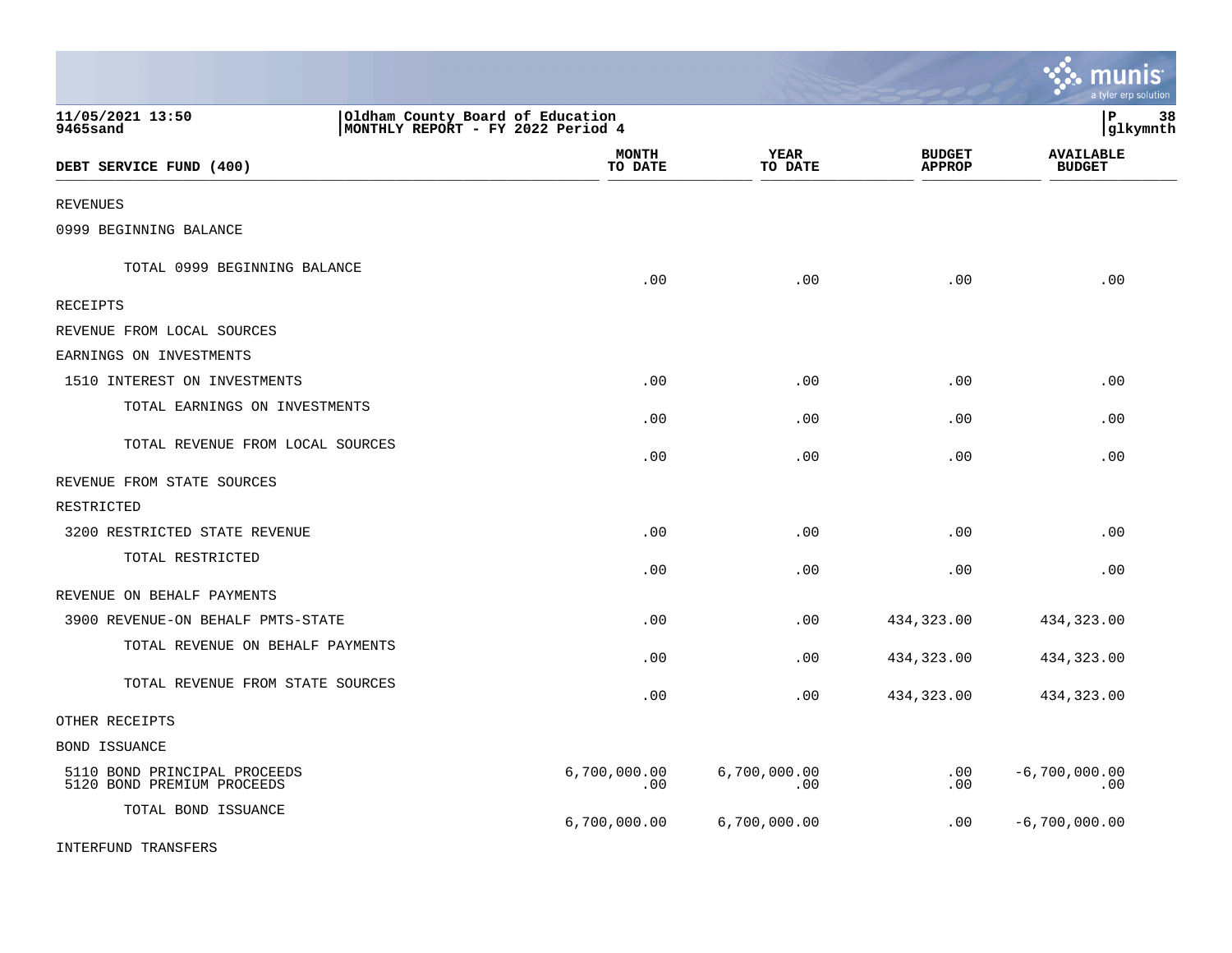

| 11/05/2021 13:50<br>9465sand | Oldham County Board of Education<br>MONTHLY REPORT - FY 2022 Period 4 |                        |                                |                                   |
|------------------------------|-----------------------------------------------------------------------|------------------------|--------------------------------|-----------------------------------|
| DEBT SERVICE FUND (400)      | <b>MONTH</b><br>TO DATE                                               | <b>YEAR</b><br>TO DATE | <b>BUDGET</b><br><b>APPROP</b> | <b>AVAILABLE</b><br><b>BUDGET</b> |
| 5210 FUND TRANSFER           | 124,298.97                                                            | 5, 211, 339.81         | 14, 281, 841. 38               | 9,070,501.57                      |
| TOTAL INTERFUND TRANSFERS    | 124,298.97                                                            | 5, 211, 339.81         | 14, 281, 841. 38               | 9,070,501.57                      |
| TOTAL OTHER RECEIPTS         | 6,824,298.97                                                          | 11,911,339.81          | 14, 281, 841. 38               | 2,370,501.57                      |
| TOTAL RECEIPTS               | 6,824,298.97                                                          | 11,911,339.81          | 14,716,164.38                  | 2,804,824.57                      |
| TOTAL REVENUE                | 6,824,298.97                                                          | 11,911,339.81          | 14,716,164.38                  | 2,804,824.57                      |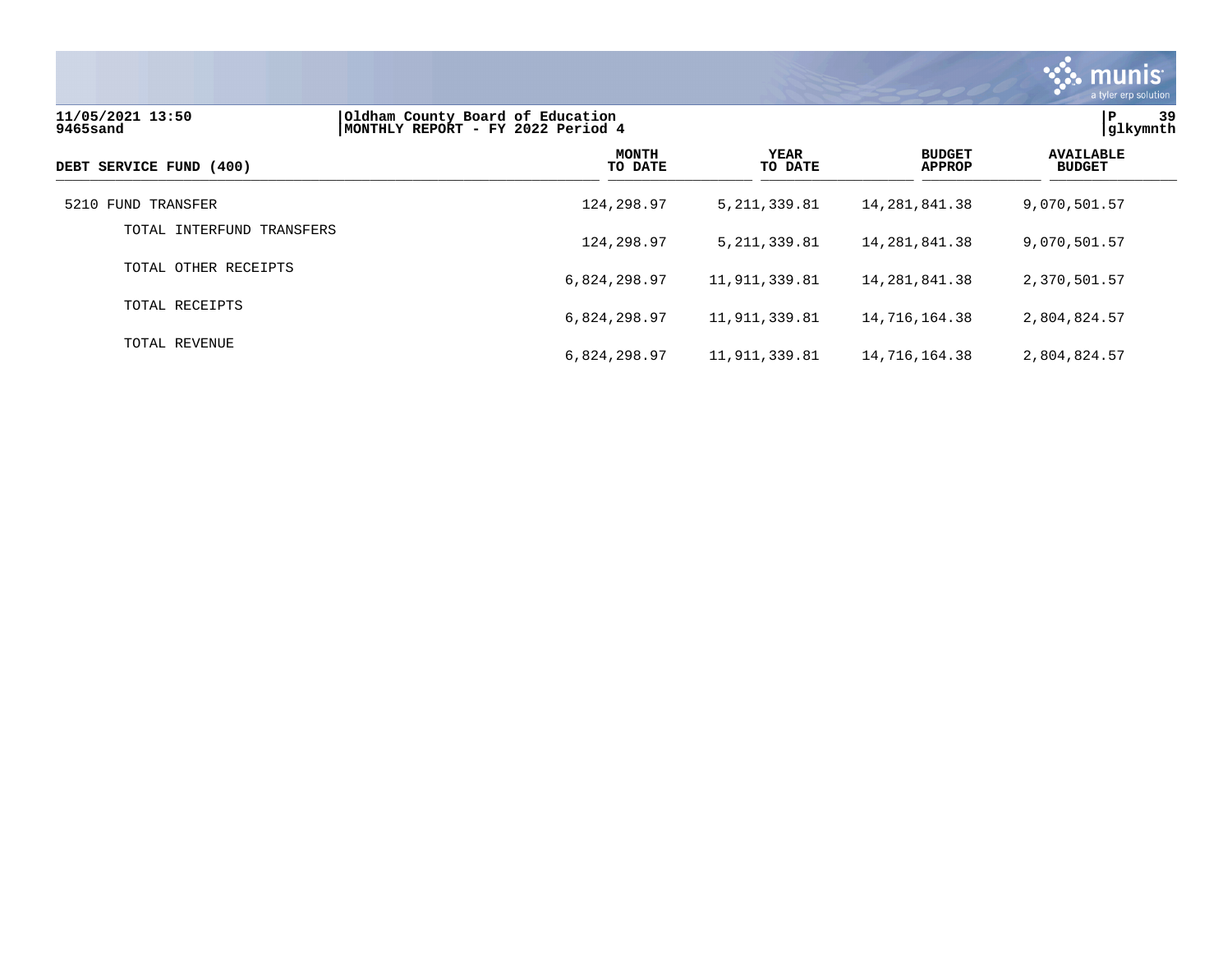|                              |                                                                               |                                         |                                            |                                | munis<br>a tyler erp solution                     |
|------------------------------|-------------------------------------------------------------------------------|-----------------------------------------|--------------------------------------------|--------------------------------|---------------------------------------------------|
| 11/05/2021 13:50<br>9465sand | Oldham County Board of Education<br>MONTHLY REPORT - FY 2022 Period 4         |                                         |                                            |                                | ${\bf P}$<br>40<br>glkymnth                       |
| DEBT SERVICE FUND (400)      |                                                                               | <b>MONTH</b><br>TO DATE                 | <b>YEAR</b><br>TO DATE                     | <b>BUDGET</b><br><b>APPROP</b> | <b>AVAILABLE</b><br><b>BUDGET</b>                 |
| <b>EXPENDITURES</b>          |                                                                               |                                         |                                            |                                |                                                   |
| 0000                         | RESTRICT TO REV & BAL SHT ONLY                                                |                                         |                                            |                                |                                                   |
| 0900                         | OTHER ITEMS                                                                   | 25,005.47                               | 25,005.47                                  | .00                            | $-25,005.47$                                      |
|                              | TOTAL 0000<br>RESTRICT TO REV & BAL SHT ONLY                                  | 25,005.47                               | 25,005.47                                  | .00                            | $-25,005.47$                                      |
| DEBT SERVICE<br>5100         |                                                                               |                                         |                                            |                                |                                                   |
| 0300<br>0800<br>0900         | PURCHASED PROF AND TECH SERV<br>DEBT SERVICE AND MISCELLANEOUS<br>OTHER ITEMS | 128,369.53<br>53,748.97<br>6,617,175.00 | 128,369.53<br>5,140,789.81<br>6,617,175.00 | .00<br>14,716,164.38<br>.00    | $-128, 369.53$<br>9,575,374.57<br>$-6,617,175.00$ |
|                              | TOTAL 5100<br>DEBT SERVICE                                                    | 6,799,293.50                            | 11,886,334.34                              | 14,716,164.38                  | 2,829,830.04                                      |
| 5200                         | FUND TRANSFERS                                                                |                                         |                                            |                                |                                                   |
| 0300<br>0900                 | PURCHASED PROF AND TECH SERV<br>OTHER ITEMS                                   | .00<br>.00                              | .00<br>.00                                 | .00<br>.00                     | .00<br>.00                                        |
|                              | TOTAL 5200<br>FUND TRANSFERS                                                  | .00                                     | .00                                        | .00                            | .00                                               |
|                              | TOTAL EXPENDITURES                                                            | 6,824,298.97                            | 11,911,339.81                              | 14,716,164.38                  | 2,804,824.57                                      |
|                              | TOTAL FOR DEBT SERVICE FUND<br>(400)                                          | .00                                     | .00                                        | .00                            | .00                                               |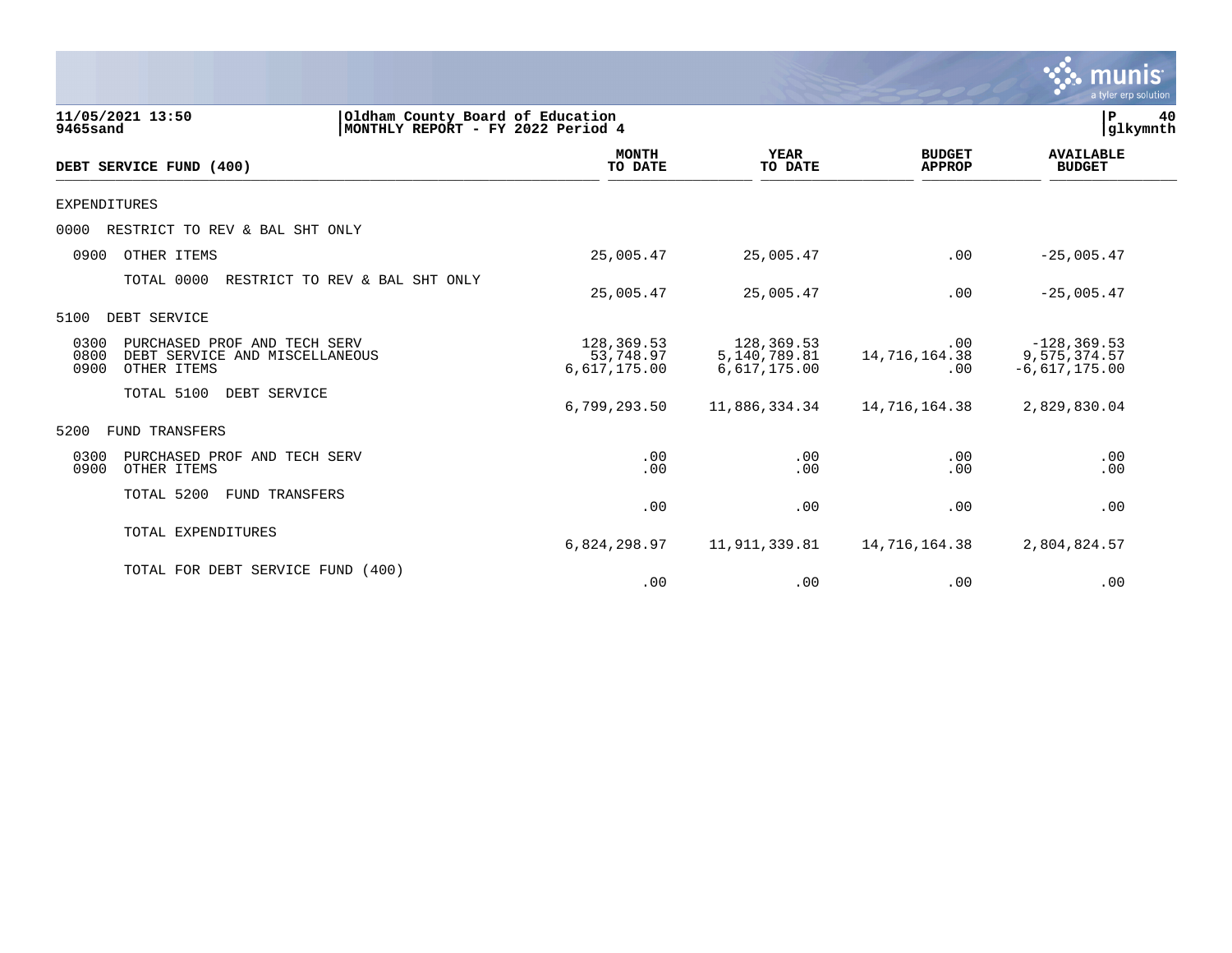|                                                                                                                                                                                                                                                                                                                                                                                                                                                                                                                    |                                                                                                                       |                                                                                                                      |                                                                                                                                                      | a tyler erp solution                                                                                                        |
|--------------------------------------------------------------------------------------------------------------------------------------------------------------------------------------------------------------------------------------------------------------------------------------------------------------------------------------------------------------------------------------------------------------------------------------------------------------------------------------------------------------------|-----------------------------------------------------------------------------------------------------------------------|----------------------------------------------------------------------------------------------------------------------|------------------------------------------------------------------------------------------------------------------------------------------------------|-----------------------------------------------------------------------------------------------------------------------------|
| 11/05/2021 13:50<br>Oldham County Board of Education<br>MONTHLY REPORT - FY 2022 Period 4<br>9465sand                                                                                                                                                                                                                                                                                                                                                                                                              |                                                                                                                       |                                                                                                                      |                                                                                                                                                      | lР<br>41<br> glkymnth                                                                                                       |
| FOOD SERVICE FUND (51)                                                                                                                                                                                                                                                                                                                                                                                                                                                                                             | <b>MONTH</b><br>TO DATE                                                                                               | <b>YEAR</b><br>TO DATE                                                                                               | <b>BUDGET</b><br><b>APPROP</b>                                                                                                                       | <b>AVAILABLE</b><br><b>BUDGET</b>                                                                                           |
| <b>REVENUES</b>                                                                                                                                                                                                                                                                                                                                                                                                                                                                                                    |                                                                                                                       |                                                                                                                      |                                                                                                                                                      |                                                                                                                             |
| 0999 BEGINNING BALANCE                                                                                                                                                                                                                                                                                                                                                                                                                                                                                             |                                                                                                                       |                                                                                                                      |                                                                                                                                                      |                                                                                                                             |
| TOTAL 0999 BEGINNING BALANCE                                                                                                                                                                                                                                                                                                                                                                                                                                                                                       | .00                                                                                                                   | 2,086,709.31                                                                                                         | 1,453,954.68                                                                                                                                         | $-632,754.63$                                                                                                               |
| RECEIPTS                                                                                                                                                                                                                                                                                                                                                                                                                                                                                                           |                                                                                                                       |                                                                                                                      |                                                                                                                                                      |                                                                                                                             |
| REVENUE FROM LOCAL SOURCES                                                                                                                                                                                                                                                                                                                                                                                                                                                                                         |                                                                                                                       |                                                                                                                      |                                                                                                                                                      |                                                                                                                             |
| EARNINGS ON INVESTMENTS                                                                                                                                                                                                                                                                                                                                                                                                                                                                                            |                                                                                                                       |                                                                                                                      |                                                                                                                                                      |                                                                                                                             |
| 1510 INTEREST ON INVESTMENTS                                                                                                                                                                                                                                                                                                                                                                                                                                                                                       | 109.25                                                                                                                | 361.37                                                                                                               | 5,000.00                                                                                                                                             | 4,638.63                                                                                                                    |
| TOTAL EARNINGS ON INVESTMENTS                                                                                                                                                                                                                                                                                                                                                                                                                                                                                      | 109.25                                                                                                                | 361.37                                                                                                               | 5,000.00                                                                                                                                             | 4,638.63                                                                                                                    |
| FOOD SERVICE                                                                                                                                                                                                                                                                                                                                                                                                                                                                                                       |                                                                                                                       |                                                                                                                      |                                                                                                                                                      |                                                                                                                             |
| 1611 REIMBURSABLE SCHOOL LUNCH PROG<br>1612 REIMBURSABLE SCH BREAKFAST PRG<br>1613 REIMBURSABLE SPECIAL MILK PROG<br>1621 NON-REIMBURSABLE LUNCH PROG<br>1622 NON-REIMBURSABLE BREAKFAST PRG<br>1623 NON-REIMBURSABLE MILK PROGRAM<br>1624 NON-REIMBURSBLE A LA CARTE PRG<br>1627 NON-REIMB VENDING MACH PROG<br>1629 NON-REIMBURSBLE OTHER FOOD PRG<br>1630 SPECIAL FUNCTIONS<br>1631 CATERING FOOD SERVICE<br>1633 GROUP SALES FOOD SERVICE<br>1634 EXTENDED SCHOOL FOOD SERVICE<br>1636 IN-SERVICE FOOD SERVICE | 26, 274. 18<br>1,236.58<br>.00<br>.00<br>.00<br>.00<br>3,553.29<br>.00<br>3,191.39<br>.00<br>.00<br>.00<br>.00<br>.00 | 87,033.41<br>5,695.01<br>.00<br>.00<br>.00<br>.00<br>13,404.24<br>.00<br>9,036.73<br>.00<br>.00<br>.00<br>.00<br>.00 | 2,095,000.00<br>224,500.00<br>$.00 \,$<br>.00<br>.00<br>$.00 \,$<br>141,500.00<br>$.00 \,$<br>83,600.00<br>.00<br>$.00 \,$<br>.00<br>$.00 \,$<br>.00 | 2,007,966.59<br>218,804.99<br>.00<br>.00<br>.00<br>.00<br>128,095.76<br>.00<br>74,563.27<br>.00<br>.00<br>.00<br>.00<br>.00 |
| TOTAL FOOD SERVICE                                                                                                                                                                                                                                                                                                                                                                                                                                                                                                 | 34, 255.44                                                                                                            | 115,169.39                                                                                                           | 2,544,600.00                                                                                                                                         | 2,429,430.61                                                                                                                |
| OTHER REVENUE FROM LOCAL SOURCES                                                                                                                                                                                                                                                                                                                                                                                                                                                                                   |                                                                                                                       |                                                                                                                      |                                                                                                                                                      |                                                                                                                             |
| 1920 CONTRIBUTIONS/DONATIONS<br>1980 REFUND OF PRIOR YR EXPENDITURE<br>1990 MISCELLANEOUS REVENUE<br>1994 RETURN FOR INSUFFICIENT CHECKS                                                                                                                                                                                                                                                                                                                                                                           | .00<br>.00<br>151.94<br>.00                                                                                           | .00<br>.00<br>$-66.16$<br>.00                                                                                        | .00<br>.00<br>1,700.00<br>$.00 \,$                                                                                                                   | .00<br>.00<br>1,766.16<br>.00                                                                                               |
| TOTAL OTHER REVENUE FROM LOCAL SOURCES                                                                                                                                                                                                                                                                                                                                                                                                                                                                             | 151.94                                                                                                                | $-66.16$                                                                                                             | 1,700.00                                                                                                                                             | 1,766.16                                                                                                                    |
| TOTAL REVENUE FROM LOCAL SOURCES                                                                                                                                                                                                                                                                                                                                                                                                                                                                                   | 34,516.63                                                                                                             | 115,464.60                                                                                                           | 2,551,300.00                                                                                                                                         | 2,435,835.40                                                                                                                |

REVENUE FROM STATE SOURCES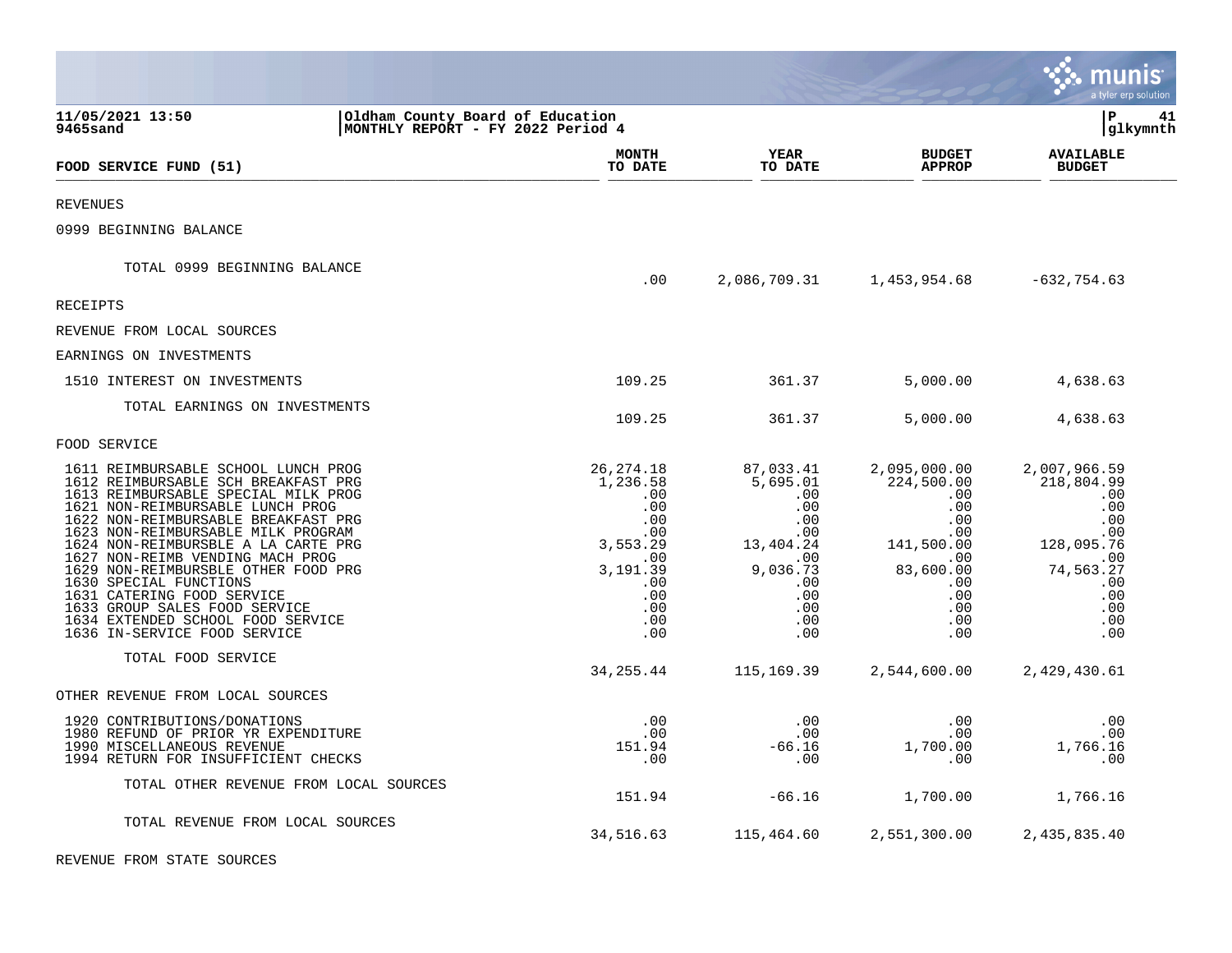|                                                                                                       |                         |                        |                                | a tyler erp solution              |
|-------------------------------------------------------------------------------------------------------|-------------------------|------------------------|--------------------------------|-----------------------------------|
| 11/05/2021 13:50<br>Oldham County Board of Education<br>9465sand<br>MONTHLY REPORT - FY 2022 Period 4 |                         |                        |                                | P<br>42<br>glkymnth               |
| FOOD SERVICE FUND (51)                                                                                | <b>MONTH</b><br>TO DATE | <b>YEAR</b><br>TO DATE | <b>BUDGET</b><br><b>APPROP</b> | <b>AVAILABLE</b><br><b>BUDGET</b> |
| RESTRICTED                                                                                            |                         |                        |                                |                                   |
| 3200 RESTRICTED STATE REVENUE                                                                         | .00                     | .00                    | 40,000.00                      | 40,000.00                         |
| TOTAL RESTRICTED                                                                                      | .00                     | .00                    | 40,000.00                      | 40,000.00                         |
| REVENUE ON BEHALF PAYMENTS                                                                            |                         |                        |                                |                                   |
| 3900 REVENUE-ON BEHALF PMTS-STATE                                                                     | .00                     | .00                    | 259,400.00                     | 259,400.00                        |
| TOTAL REVENUE ON BEHALF PAYMENTS                                                                      | .00                     | .00                    | 259,400.00                     | 259,400.00                        |
| TOTAL REVENUE FROM STATE SOURCES                                                                      | .00                     | .00                    | 299,400.00                     | 299,400.00                        |
| REVENUE FROM FEDERAL SOURCES                                                                          |                         |                        |                                |                                   |
| RESTRICTED THROUGH THE STATE                                                                          |                         |                        |                                |                                   |
| 4500 RESTRICTED FED THRU STATE                                                                        | 755,669.07              | 1,354,877.04           | 1,421,000.00                   | 66,122.96                         |
| TOTAL RESTRICTED THROUGH THE STATE                                                                    | 755,669.07              | 1,354,877.04           | 1,421,000.00                   | 66,122.96                         |
| CHILD NUTRITION PROGRAM DONATED COMMODIT                                                              |                         |                        |                                |                                   |
| 4950 CHILD NUTR PRG DONATED COMMOD                                                                    | .00                     | .00                    | 277,000.00                     | 277,000.00                        |
| TOTAL CHILD NUTRITION PROGRAM DONATED COMMODIT                                                        | .00                     | .00                    | 277,000.00                     | 277,000.00                        |
| TOTAL REVENUE FROM FEDERAL SOURCES                                                                    | 755,669.07              | 1,354,877.04           | 1,698,000.00                   | 343,122.96                        |
| OTHER RECEIPTS                                                                                        |                         |                        |                                |                                   |
| INTERFUND TRANSFERS                                                                                   |                         |                        |                                |                                   |
| 5210 FUND TRANSFER                                                                                    | .00                     | .00                    | .00                            | .00                               |
| TOTAL INTERFUND TRANSFERS                                                                             | .00                     | .00                    | .00                            | .00                               |
| SALE OR COMP FOR LOSS OF ASSETS                                                                       |                         |                        |                                |                                   |
| 5332 LOSS COMP - BUILDINGS<br>5341 SALE OF EQUIPMENT ETC<br>5342 LOSS COMP - EQUIPMENT ETC            | .00<br>.00<br>.00       | .00<br>.00<br>.00      | $.00 \,$<br>.00.<br>.00        | .00<br>.00<br>.00                 |
| TOTAL SALE OR COMP FOR LOSS OF ASSETS                                                                 |                         |                        |                                |                                   |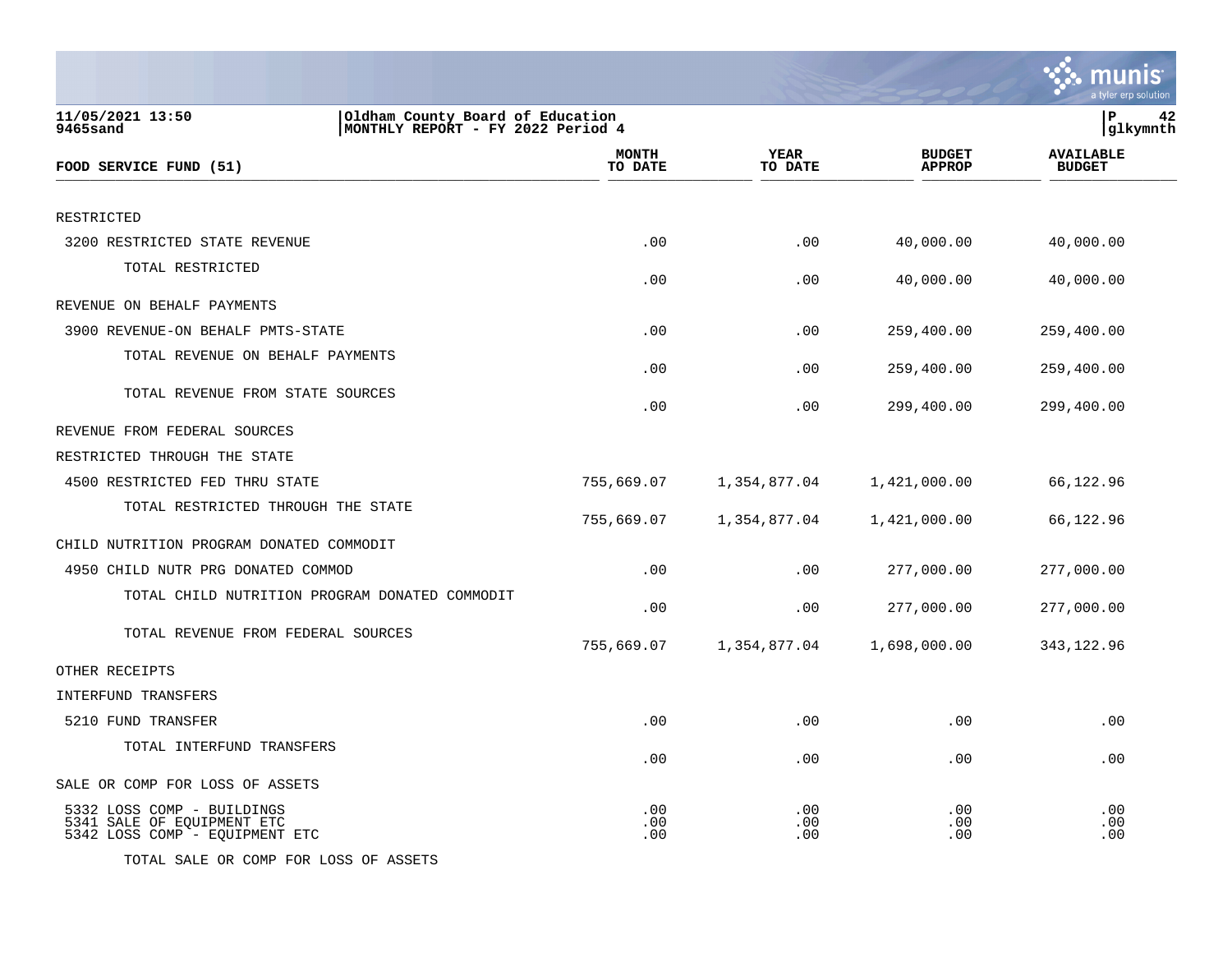|                                                                                                       |                  |                 |                                | $\sim$ munis<br>a tyler erp solution |
|-------------------------------------------------------------------------------------------------------|------------------|-----------------|--------------------------------|--------------------------------------|
| 11/05/2021 13:50<br>Oldham County Board of Education<br>MONTHLY REPORT - FY 2022 Period 4<br>9465sand |                  |                 |                                |                                      |
| FOOD SERVICE FUND (51)                                                                                | MONTH<br>TO DATE | YEAR<br>TO DATE | <b>BUDGET</b><br><b>APPROP</b> | <b>AVAILABLE</b><br><b>BUDGET</b>    |
|                                                                                                       | .00              | $.00 \,$        | .00                            | .00                                  |
| TOTAL OTHER RECEIPTS                                                                                  | .00              | .00             | .00                            | .00                                  |
| TOTAL RECEIPTS                                                                                        | 790,185.70       | 1,470,341.64    | 4,548,700.00                   | 3,078,358.36                         |
| TOTAL REVENUE                                                                                         | 790,185.70       | 3,557,050.95    | 6,002,654.68                   | 2,445,603.73                         |

 $\sim$   $\sim$   $\sim$   $\sim$   $\sim$   $\sim$   $\sim$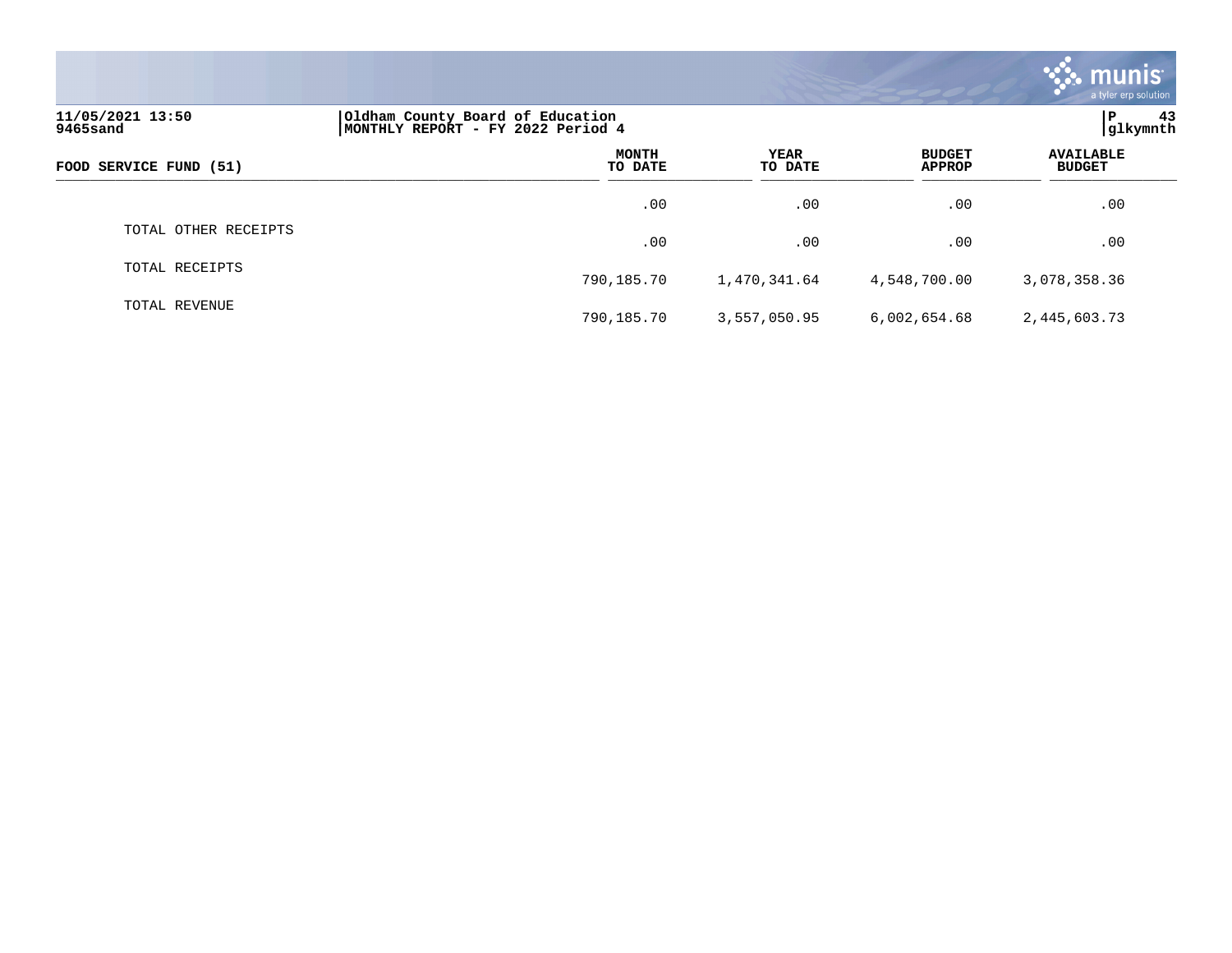

**11/05/2021 13:50 |Oldham County Board of Education |P 44 MONTHLY REPORT - FY 2022 Period 4 MONTH AVAILABLE YEAR BUDGET** AVAILABLE **FOOD SERVICE FUND (51) TO DATE TO DATE APPROP BUDGET**   $\frac{10 \text{ BFR}}{10 \text{ BFR}}$ EXPENDITURES 3100 FOOD SERVICE OPERATION 0100 SALARIES PERSONNEL SERVICES (111,881.86 302,416.97 1,523,505.30 1,221,088.33<br>0200 EMPLOYEE BENEFITS (351,233.75 37,345.63 95,790.25 447,024.00 351,233.75 0200 EMPLOYEE BENEFITS 37,345.63 95,790.25 447,024.00 351,233.75 0280 ON-BEHALF .00 .00 259,600.00 259,600.00 0300 PURCHASED PROF AND TECH SERV 2,240.00 3,230.00 5,169.18 1,939.18 0400 PURCHASED PROPERTY SERVICES 374.00 374.00 1,972.00<br>0500 OTHER PURCHASED SERVICES 376,603.60 3.50 0500 OTHER PURCHASED SERVICES 6,603.60 6,603.60 25,221.71 139,502.75 114,281.04<br>1,053,113.61 0600 3UPPLIES 9,034,626.60 1,053,113.61 0600 SUPPLIES 287,320.20 981,512.99 2,034,626.60 1,053,113.61 0700 PROPERTY .00 .00 180,284.92 180,284.92 0700 PROPERTY 180,284.92 1.00<br>0800 DEBT SERVICE AND MISCELLANEOUS 1,050.45 1,050.45 1,050.45 11,509.30 36,743.00 25,233.70<br>0840 CONTINGENCY 1,153,130.78 1,153,130.78 1,153,130.78 0840 CONTINGENCY .00 .00 1,153,130.78 1,153,130.78 0900 OTHER ITEMS TOTAL 3100 FOOD SERVICE OPERATION 446,815.74 1,421,653.22 5,812,618.31 4,390,965.09 5200 FUND TRANSFERS 0900 OTHER ITEMS 16,982.00 27,629.00 190,036.37 162,407.37 TOTAL 5200 FUND TRANSFERS 16,982.00 27,629.00 190,036.37 162,407.37 TOTAL EXPENDITURES 463,797.74 1,449,282.22 6,002,654.68 4,553,372.46 TOTAL FOR FOOD SERVICE FUND (51)

326,387.96 2,107,768.73 .00 -2,107,768.73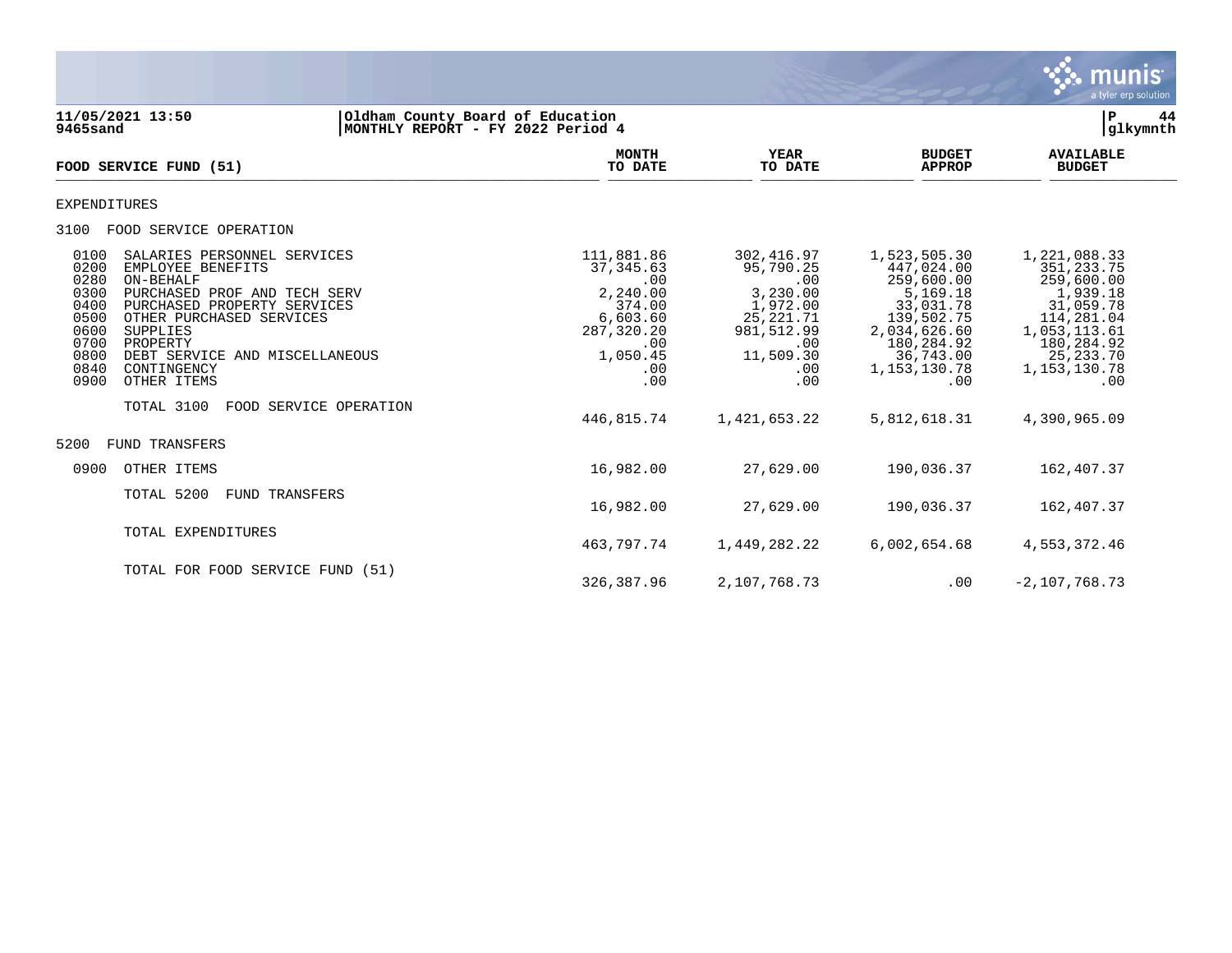|                                        |                                                                       |                         |                        |                                | nıs<br>a tyler erp solution       |    |
|----------------------------------------|-----------------------------------------------------------------------|-------------------------|------------------------|--------------------------------|-----------------------------------|----|
| 11/05/2021 13:50<br>9465sand           | Oldham County Board of Education<br>MONTHLY REPORT - FY 2022 Period 4 |                         |                        |                                | l P<br> glkymnth                  | 45 |
| DAYCARE PROGRAM (52)                   |                                                                       | <b>MONTH</b><br>TO DATE | <b>YEAR</b><br>TO DATE | <b>BUDGET</b><br><b>APPROP</b> | <b>AVAILABLE</b><br><b>BUDGET</b> |    |
| <b>REVENUES</b>                        |                                                                       |                         |                        |                                |                                   |    |
| 0999 BEGINNING BALANCE                 |                                                                       |                         |                        |                                |                                   |    |
| TOTAL 0999 BEGINNING BALANCE           |                                                                       | .00                     | 1,903,906.91           | 2,731,213.24                   | 827,306.33                        |    |
| RECEIPTS                               |                                                                       |                         |                        |                                |                                   |    |
| REVENUE FROM LOCAL SOURCES             |                                                                       |                         |                        |                                |                                   |    |
| TUITION                                |                                                                       |                         |                        |                                |                                   |    |
| 1310 TUITION FROM INDIVIDUALS          |                                                                       | 203,587.82              | 1,024,828.69           | 2,672,707.00                   | 1,647,878.31                      |    |
| TOTAL TUITION                          |                                                                       | 203,587.82              | 1,024,828.69           | 2,672,707.00                   | 1,647,878.31                      |    |
| EARNINGS ON INVESTMENTS                |                                                                       |                         |                        |                                |                                   |    |
| 1510 INTEREST ON INVESTMENTS           |                                                                       | 103.80                  | 391.75                 | 7,000.00                       | 6,608.25                          |    |
| TOTAL EARNINGS ON INVESTMENTS          |                                                                       | 103.80                  | 391.75                 | 7,000.00                       | 6,608.25                          |    |
| OTHER REVENUE FROM LOCAL SOURCES       |                                                                       |                         |                        |                                |                                   |    |
| 1920 CONTRIBUTIONS / DONATIONS         |                                                                       | .00                     | .00                    | .00                            | .00                               |    |
| TOTAL OTHER REVENUE FROM LOCAL SOURCES |                                                                       | .00                     | .00                    | .00                            | .00                               |    |
| TOTAL REVENUE FROM LOCAL SOURCES       |                                                                       | 203,691.62              | 1,025,220.44           | 2,679,707.00                   | 1,654,486.56                      |    |
| REVENUE FROM STATE SOURCES             |                                                                       |                         |                        |                                |                                   |    |
| REVENUE ON BEHALF PAYMENTS             |                                                                       |                         |                        |                                |                                   |    |
| 3900 REVENUE-ON BEHALF PMTS-STATE      |                                                                       | .00                     | .00                    | 279,300.00                     | 279,300.00                        |    |
| TOTAL REVENUE ON BEHALF PAYMENTS       |                                                                       | .00                     | .00                    | 279,300.00                     | 279,300.00                        |    |
| TOTAL REVENUE FROM STATE SOURCES       |                                                                       | .00                     | .00                    | 279,300.00                     | 279,300.00                        |    |
| REVENUE FROM FEDERAL SOURCES           |                                                                       |                         |                        |                                |                                   |    |
| RESTRICTED THROUGH THE STATE           |                                                                       |                         |                        |                                |                                   |    |
| 4500 RESTRICTED FED THRU STATE         |                                                                       | 905.00                  | 20,410.60              | .00                            | $-20,410.60$                      |    |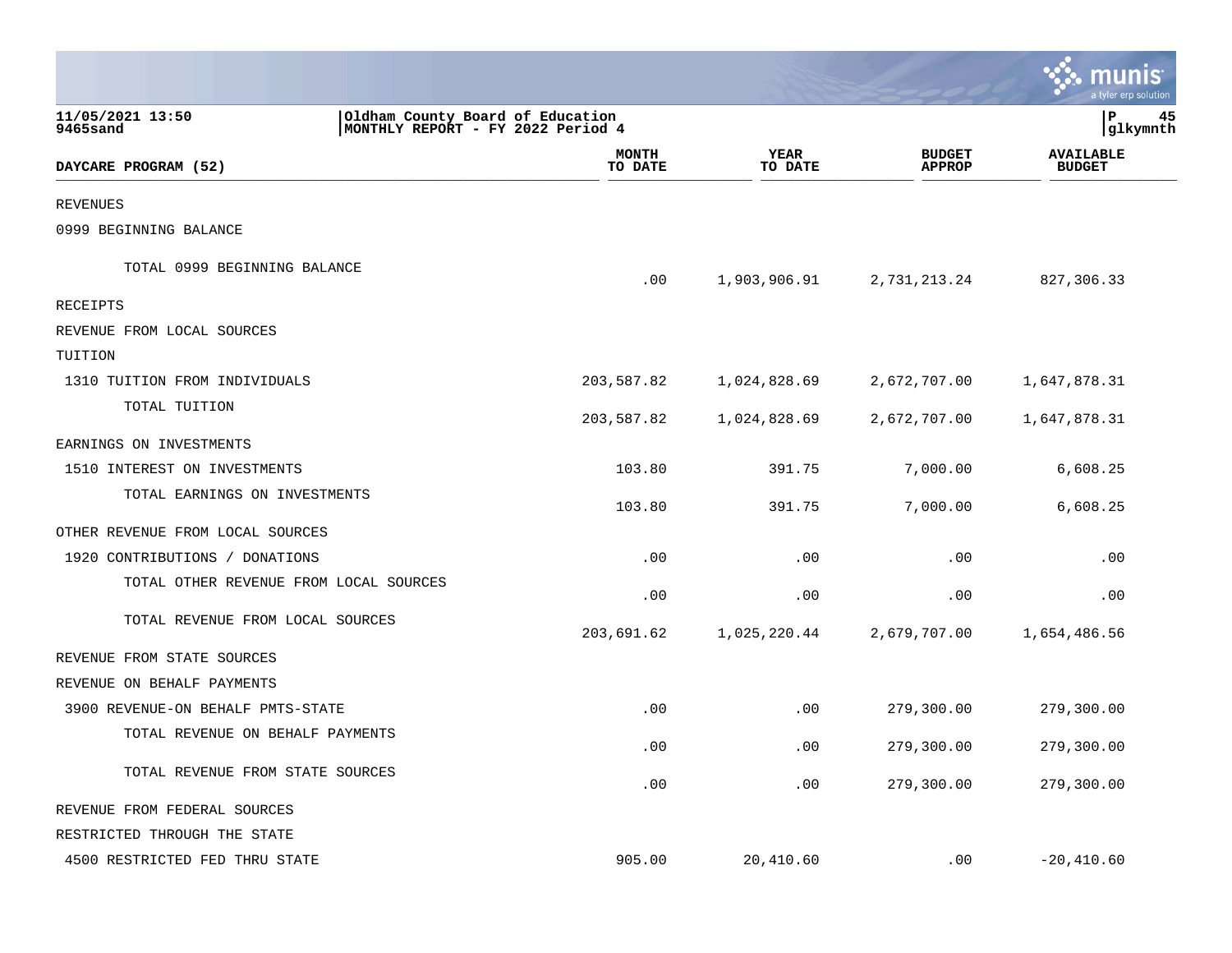|                                                                                                       |                         |                        |                                | munis<br>a tyler erp solution     |
|-------------------------------------------------------------------------------------------------------|-------------------------|------------------------|--------------------------------|-----------------------------------|
| Oldham County Board of Education<br>11/05/2021 13:50<br>MONTHLY REPORT - FY 2022 Period 4<br>9465sand |                         |                        |                                | 46<br>P<br>glkymnth               |
| DAYCARE PROGRAM (52)                                                                                  | <b>MONTH</b><br>TO DATE | <b>YEAR</b><br>TO DATE | <b>BUDGET</b><br><b>APPROP</b> | <b>AVAILABLE</b><br><b>BUDGET</b> |
| TOTAL RESTRICTED THROUGH THE STATE                                                                    | 905.00                  | 20,410.60              | .00                            | $-20, 410.60$                     |
| TOTAL REVENUE FROM FEDERAL SOURCES                                                                    | 905.00                  | 20,410.60              | .00                            | $-20, 410.60$                     |
| OTHER RECEIPTS                                                                                        |                         |                        |                                |                                   |
| INTERFUND TRANSFERS                                                                                   |                         |                        |                                |                                   |
| 5210 FUND TRANSFER                                                                                    | .00                     | .00                    | .00                            | .00                               |
| TOTAL INTERFUND TRANSFERS                                                                             | .00                     | .00                    | .00                            | .00                               |
| TOTAL OTHER RECEIPTS                                                                                  | .00                     | .00                    | .00                            | .00                               |
| TOTAL RECEIPTS                                                                                        | 204,596.62              | 1,045,631.04           | 2,959,007.00                   | 1,913,375.96                      |
| TOTAL REVENUE                                                                                         | 204,596.62              | 2,949,537.95           | 5,690,220.24                   | 2,740,682.29                      |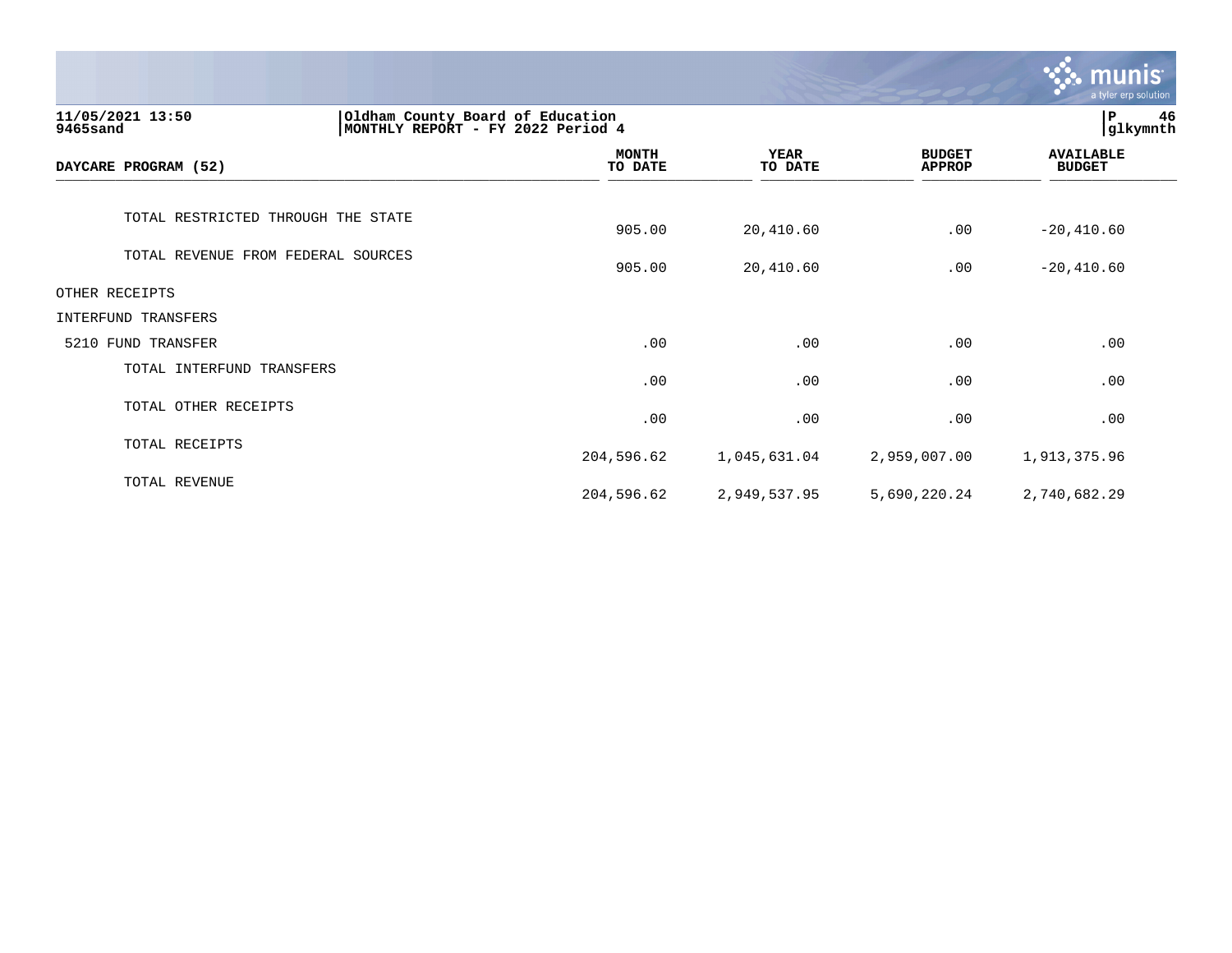

**11/05/2021 13:50 |Oldham County Board of Education |P 47 MONTHLY REPORT - FY 2022 Period 4 MONTH AVAILABLE YEAR BUDGET** AVAILABLE **DAYCARE PROGRAM (52) TO DATE TO DATE APPROP BUDGET** DAILARE FROGRAM (32) EXPENDITURES 3200 DAY CARE OPERATIONS 0100 SALARIES PERSONNEL SERVICES (1,601,202.16 30,068.80 57,185.84 1,658,388.00 1,601,202.16 0200 1,601,202.16<br>10,192.63 15,558.77 387,976.00 372,417.23 0200 EMPLOYEE BENEFITS 10,192.63 15,558.77 387,976.00 372,417.23 0280 ON-BEHALF .00 .00 279,300.00 279,300.00 0300 PURCHASED PROF AND TECH SERV  $1,173.01$  2,354.01 65,882.00 63,527.99<br>0400 PURCHASED PROPERTY SERVICES 650.13 650.13 1,233.20 24,800.00 23,566.80 0400 PURCHASED PROPERTY SERVICES 650.13 1,233.20 24,800.00 23,566.80<br>1,527.94 7,754.87 6,226.93 6,226.93 6,226.93 0500 OTHER PURCHASED SERVICES (6.226.93) 459.45 459.45 459.45 459.45 459.45 459.45 459.45 459.46 459.46 459.46<br>0600 OG00 SUPPLIES (3.474.50 391,791.93 0600 SUPPLIES 8,576.52 22,682.57 414,474.50 391,791.93 0700 PROPERTY .00 .00 .00 .00 00 PROPERTY --- 1999 0700 PROPERTY<br>00 0.00 0800 DEBT SERVICE AND MISCELLANEOUS 6,777.26 6,777.26 76,841.19 1,475,661.25 1,398,820.06<br>1,344,391.37 1,344,391.37 1,344,391.37 0840 CONTINGENCY .00 .00 1,344,391.37 1,344,391.37 0900 OTHER ITEMS TOTAL 3200 DAY CARE OPERATIONS 57,897.80 177,383.52 5,658,627.99 5,481,244.47 5200 FUND TRANSFERS 0900 OTHER ITEMS .00 112,093.55 31,592.25 -80,501.30 TOTAL 5200 FUND TRANSFERS .00 112,093.55 31,592.25 -80,501.30 TOTAL EXPENDITURES 57,897.80 289,477.07 5,690,220.24 5,400,743.17 TOTAL FOR DAYCARE PROGRAM (52)

146,698.82 2,660,060.88 .00 -2,660,060.88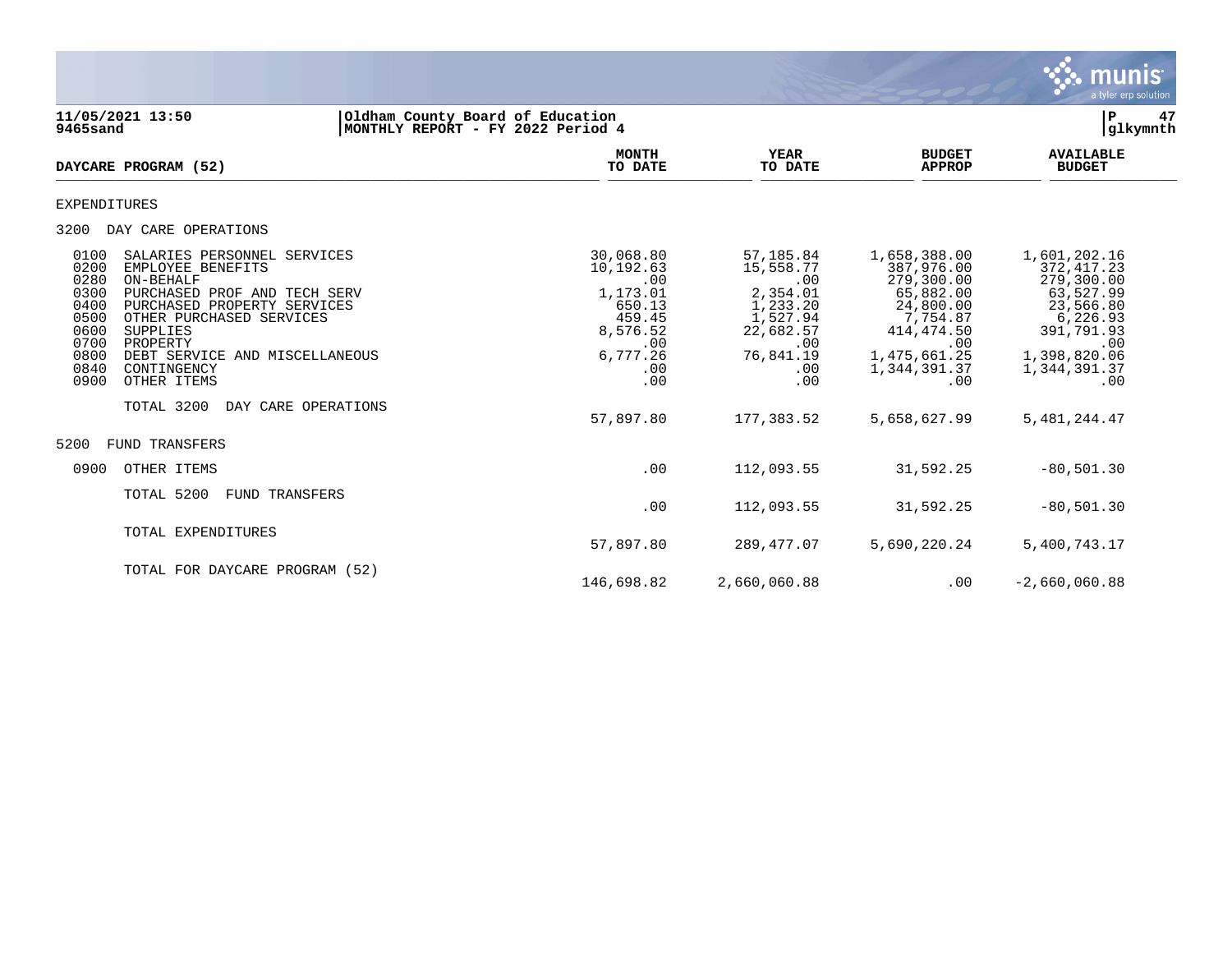|                                                                                                       |                         |                        |                                | a tyler erp solution              |
|-------------------------------------------------------------------------------------------------------|-------------------------|------------------------|--------------------------------|-----------------------------------|
| 11/05/2021 13:50<br>Oldham County Board of Education<br>MONTHLY REPORT - FY 2022 Period 4<br>9465sand |                         |                        |                                | P<br>48<br>glkymnth               |
| FIDUCIARY FUNDS - AGENCY FUNDS                                                                        | <b>MONTH</b><br>TO DATE | <b>YEAR</b><br>TO DATE | <b>BUDGET</b><br><b>APPROP</b> | <b>AVAILABLE</b><br><b>BUDGET</b> |
| <b>REVENUES</b>                                                                                       |                         |                        |                                |                                   |
| 0999 BEGINNING BALANCE                                                                                |                         |                        |                                |                                   |
| TOTAL 0999 BEGINNING BALANCE                                                                          | .00                     | .00                    | .00                            | .00                               |
| RECEIPTS                                                                                              |                         |                        |                                |                                   |
| REVENUE FROM LOCAL SOURCES                                                                            |                         |                        |                                |                                   |
| TUITION                                                                                               |                         |                        |                                |                                   |
| 1310 TUITION FROM INDIVIDUALS                                                                         | .00                     | .00                    | .00                            | .00                               |
| TOTAL TUITION                                                                                         | .00                     | .00                    | .00                            | .00                               |
| STUDENT ACTIVITIES                                                                                    |                         |                        |                                |                                   |
| 1720 SALES-STUDENT ACTIVITIES                                                                         | .00                     | .00                    | .00                            | .00                               |
| TOTAL STUDENT ACTIVITIES                                                                              | .00                     | .00                    | .00                            | .00                               |
| TOTAL REVENUE FROM LOCAL SOURCES                                                                      | .00                     | .00                    | .00                            | .00                               |
| REVENUE FROM STATE SOURCES                                                                            |                         |                        |                                |                                   |
| RESTRICTED                                                                                            |                         |                        |                                |                                   |
| 3200 REVENUE-KY MOTORCYCLE PROGRAM                                                                    | .00                     | .00                    | .00                            | .00                               |
| TOTAL RESTRICTED                                                                                      | .00                     | .00                    | .00                            | .00                               |
| TOTAL REVENUE FROM STATE SOURCES                                                                      | .00                     | .00                    | .00                            | .00                               |
| OTHER RECEIPTS                                                                                        |                         |                        |                                |                                   |
| SALE OR COMP FOR LOSS OF ASSETS                                                                       |                         |                        |                                |                                   |
| 5341 SALE OF EQUIPMENT ETC                                                                            | .00                     | .00                    | .00                            | .00                               |
| TOTAL SALE OR COMP FOR LOSS OF ASSETS                                                                 | .00                     | .00                    | .00                            | .00                               |
| TOTAL OTHER RECEIPTS                                                                                  | .00                     | .00                    | .00                            | .00                               |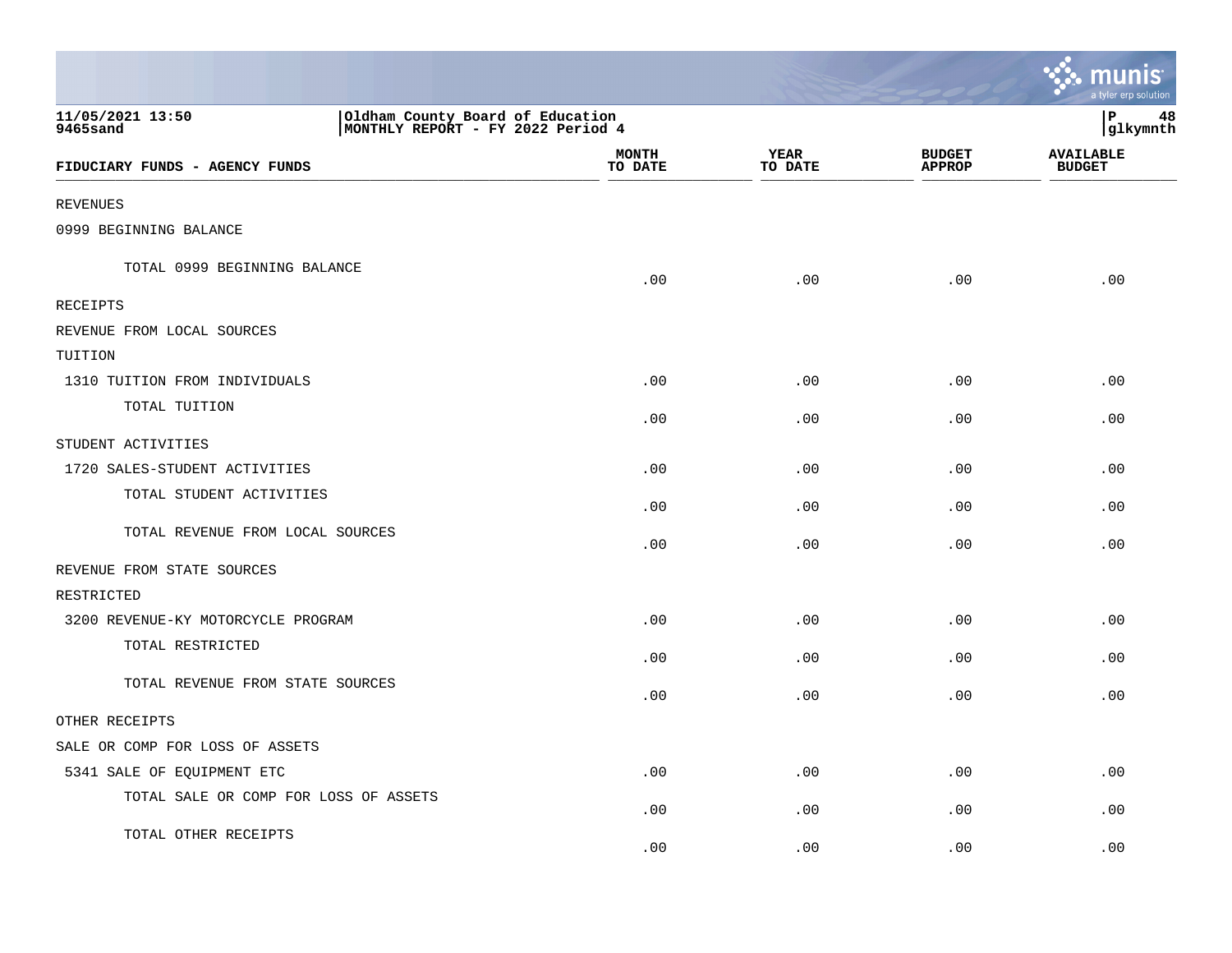|                                |                                                                        |                 |                                | $\cdot$ munis $\cdot$<br>a tyler erp solution |
|--------------------------------|------------------------------------------------------------------------|-----------------|--------------------------------|-----------------------------------------------|
| 11/05/2021 13:50<br>9465sand   | Oldham County Board of Education<br> MONTHLY REPORT - FY 2022 Period 4 |                 |                                | -49<br>P<br> glkymnth                         |
| FIDUCIARY FUNDS - AGENCY FUNDS | <b>MONTH</b><br>TO DATE                                                | YEAR<br>TO DATE | <b>BUDGET</b><br><b>APPROP</b> | <b>AVAILABLE</b><br><b>BUDGET</b>             |
| TOTAL RECEIPTS                 | .00                                                                    | .00             | .00                            | .00                                           |
| TOTAL REVENUE                  | .00                                                                    | .00             | .00                            | .00                                           |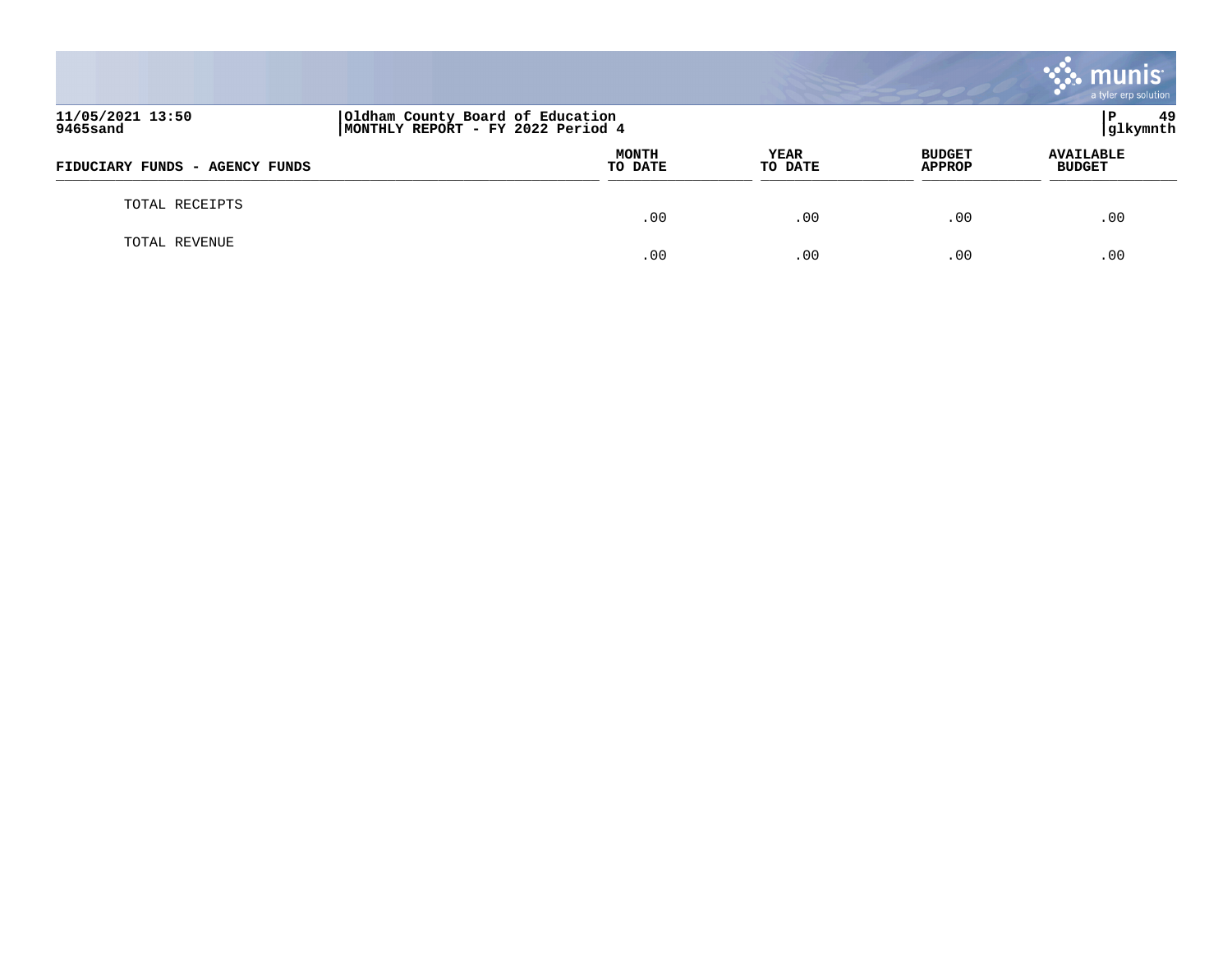

# **11/05/2021 13:50 |Oldham County Board of Education |P 50 9465sand |MONTHLY REPORT - FY 2022 Period 4 |glkymnth**

| FIDUCIARY FUNDS - AGENCY FUNDS                                                                                                                                                           | <b>MONTH</b><br>TO DATE                | <b>YEAR</b><br>TO DATE                 | <b>BUDGET</b><br><b>APPROP</b>         | <b>AVAILABLE</b><br><b>BUDGET</b>      |
|------------------------------------------------------------------------------------------------------------------------------------------------------------------------------------------|----------------------------------------|----------------------------------------|----------------------------------------|----------------------------------------|
| EXPENDITURES                                                                                                                                                                             |                                        |                                        |                                        |                                        |
| 1000<br>INSTRUCTION                                                                                                                                                                      |                                        |                                        |                                        |                                        |
| 0300<br>PURCHASED PROF AND TECH SERV<br>0500<br>OTHER PURCHASED SERVICES<br>0600<br><b>SUPPLIES</b><br>0700<br>PROPERTY<br>0800<br>DEBT SERVICE AND MISCELLANEOUS<br>0840<br>CONTINGENCY | .00<br>.00<br>.00<br>.00<br>.00<br>.00 | .00<br>.00<br>.00<br>.00<br>.00<br>.00 | .00<br>.00<br>.00<br>.00<br>.00<br>.00 | .00<br>.00<br>.00<br>.00<br>.00<br>.00 |
| TOTAL 1000<br>INSTRUCTION                                                                                                                                                                | .00                                    | .00                                    | .00                                    | .00                                    |
| TOTAL EXPENDITURES                                                                                                                                                                       | .00                                    | .00                                    | .00                                    | .00                                    |
| TOTAL FOR FIDUCIARY FUNDS - AGENCY FUNDS (60)                                                                                                                                            | .00                                    | .00                                    | .00                                    | .00                                    |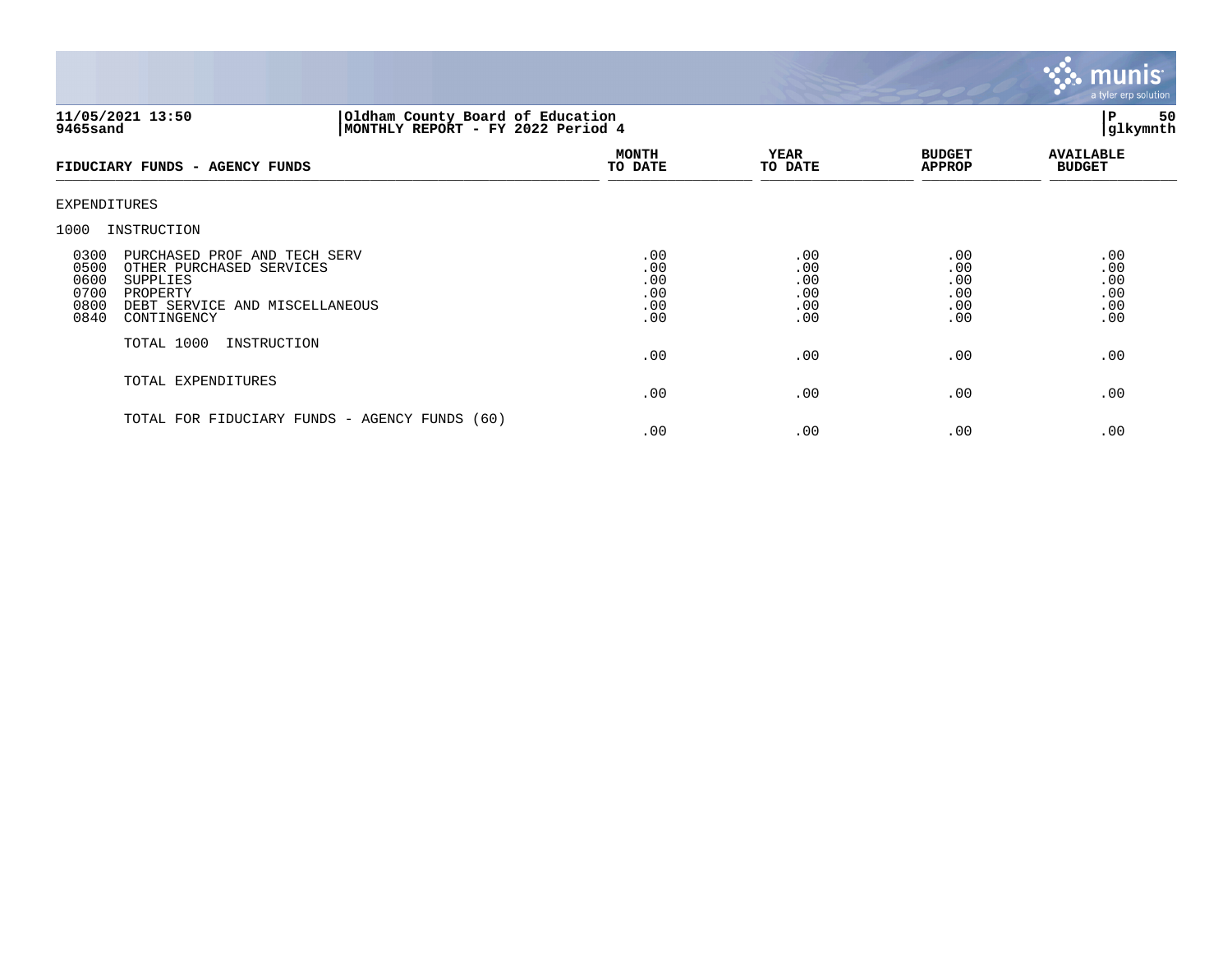|                                                                    |                                                                       |                         |                        |                                | ः munis<br>a tyler erp solution   |
|--------------------------------------------------------------------|-----------------------------------------------------------------------|-------------------------|------------------------|--------------------------------|-----------------------------------|
| 11/05/2021 13:50<br>9465sand                                       | Oldham County Board of Education<br>MONTHLY REPORT - FY 2022 Period 4 |                         |                        |                                | P<br>51<br>glkymnth               |
| FIDUCIARY - PENS/INVST/PRIVATE                                     |                                                                       | <b>MONTH</b><br>TO DATE | <b>YEAR</b><br>TO DATE | <b>BUDGET</b><br><b>APPROP</b> | <b>AVAILABLE</b><br><b>BUDGET</b> |
| <b>REVENUES</b>                                                    |                                                                       |                         |                        |                                |                                   |
| 0999 BEGINNING BALANCE                                             |                                                                       |                         |                        |                                |                                   |
| TOTAL 0999 BEGINNING BALANCE                                       |                                                                       | .00                     | 4,931.75               | .00                            | $-4,931.75$                       |
| <b>RECEIPTS</b>                                                    |                                                                       |                         |                        |                                |                                   |
| REVENUE FROM LOCAL SOURCES                                         |                                                                       |                         |                        |                                |                                   |
| EARNINGS ON INVESTMENTS                                            |                                                                       |                         |                        |                                |                                   |
| 1510 INTEREST ON INVESTMENTS<br>1530 NET INCREASE INVESTT FAIR VAL |                                                                       | .00<br>.00              | .00<br>.00             | .00<br>.00                     | .00<br>.00                        |
| TOTAL EARNINGS ON INVESTMENTS                                      |                                                                       | .00                     | .00                    | .00                            | .00                               |
| OTHER REVENUE FROM LOCAL SOURCES                                   |                                                                       |                         |                        |                                |                                   |
| 1920 CONTRIBUTIONS / DONATIONS                                     |                                                                       | .00                     | .00                    | .00                            | .00                               |
| TOTAL OTHER REVENUE FROM LOCAL SOURCES                             |                                                                       | .00                     | .00                    | .00                            | .00                               |
| TOTAL REVENUE FROM LOCAL SOURCES                                   |                                                                       | .00                     | .00                    | .00                            | .00                               |
| TOTAL RECEIPTS                                                     |                                                                       | .00                     | .00                    | .00                            | .00                               |
| TOTAL REVENUE                                                      |                                                                       | .00                     | 4,931.75               | .00                            | $-4,931.75$                       |

and the contract of the contract of the contract of the contract of the contract of the contract of the contract of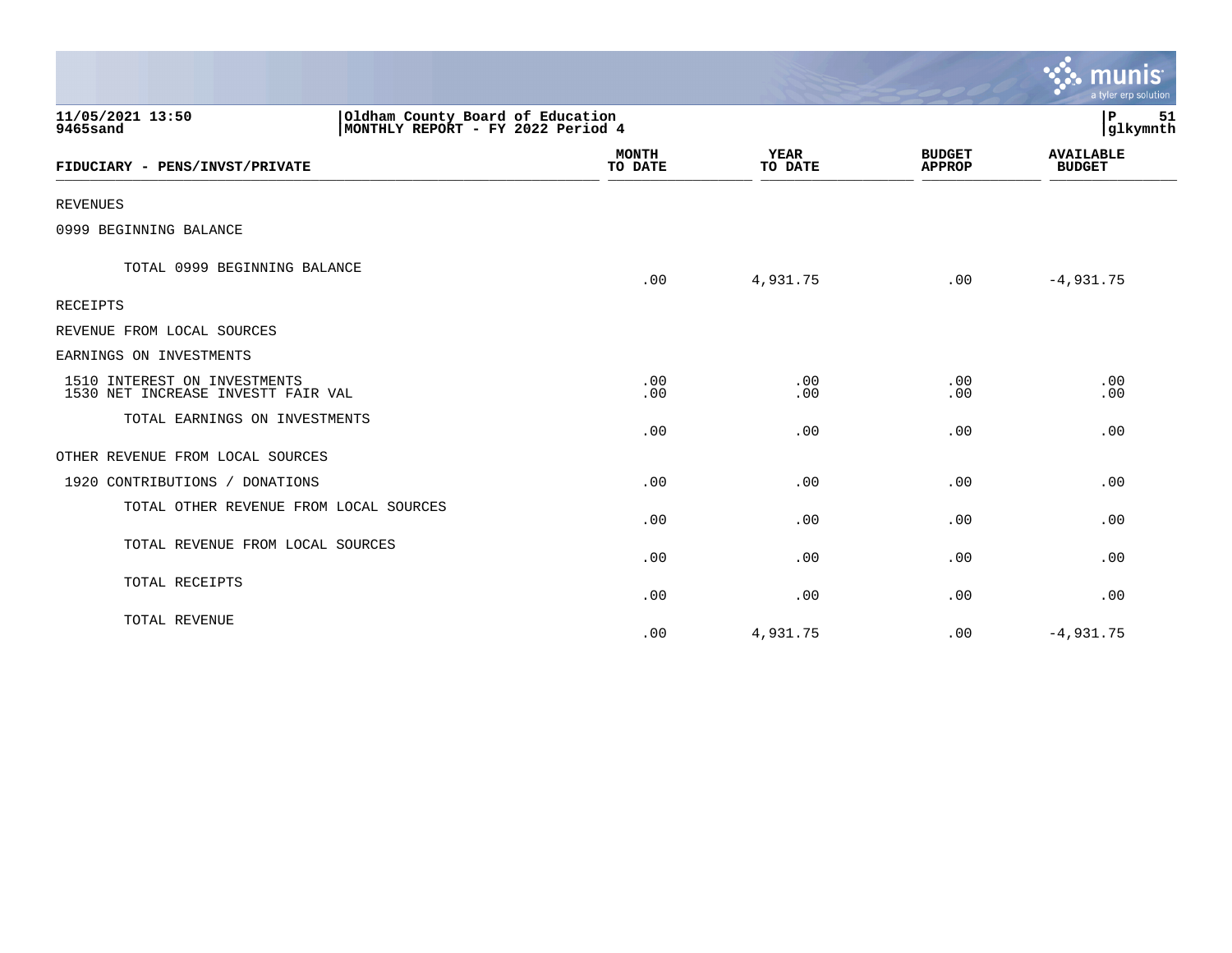

| Oldham County Board of Education<br>11/05/2021 13:50<br>MONTHLY REPORT - FY 2022 Period 4<br>9465sand |                         |                 |                                | 52<br> P<br>glkymnth              |  |  |
|-------------------------------------------------------------------------------------------------------|-------------------------|-----------------|--------------------------------|-----------------------------------|--|--|
| FIDUCIARY - PENS/INVST/PRIVATE                                                                        | <b>MONTH</b><br>TO DATE | YEAR<br>TO DATE | <b>BUDGET</b><br><b>APPROP</b> | <b>AVAILABLE</b><br><b>BUDGET</b> |  |  |
| EXPENDITURES                                                                                          |                         |                 |                                |                                   |  |  |
| BUSINESS SUPPORT SERVICES<br>2500                                                                     |                         |                 |                                |                                   |  |  |
| PURCHASED PROF AND TECH SERV<br>0300                                                                  | .00                     | .00             | .00                            | .00                               |  |  |
| TOTAL 2500<br>BUSINESS SUPPORT SERVICES                                                               | .00                     | .00             | .00                            | .00                               |  |  |
| COMMUNITY SERVICES<br>3300                                                                            |                         |                 |                                |                                   |  |  |
| 0600<br>SUPPLIES                                                                                      | .00                     | .00             | .00                            | .00                               |  |  |
| TOTAL 3300<br>COMMUNITY SERVICES                                                                      | .00                     | .00             | .00                            | .00                               |  |  |
| TOTAL EXPENDITURES                                                                                    | .00                     | .00             | .00                            | .00                               |  |  |
| TOTAL FOR FIDUCIARY - PENS/INVST/PRIVATE<br>(7000)                                                    | .00                     | 4,931.75        | .00                            | $-4,931.75$                       |  |  |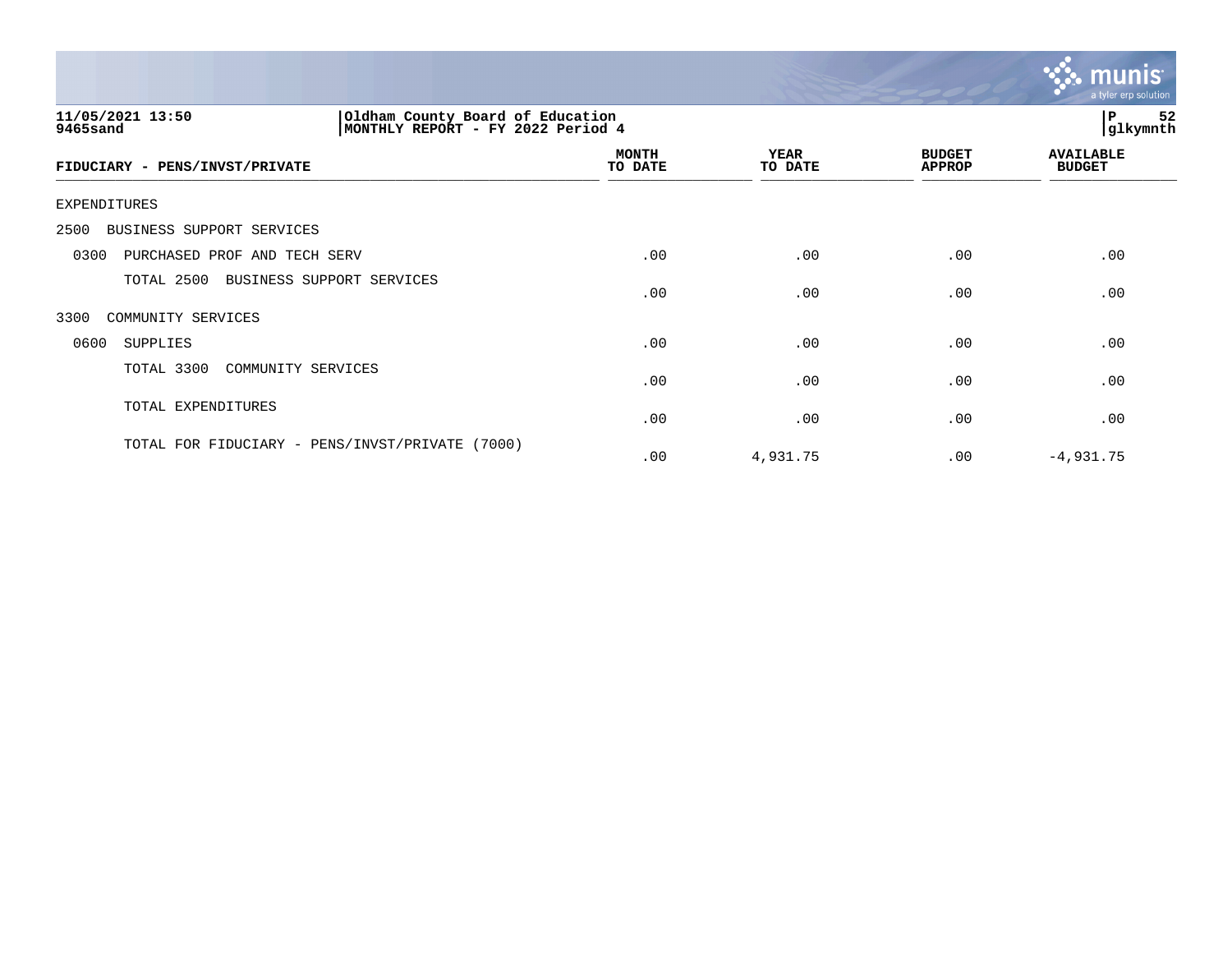|                                                                                                        |                         |                        |                                | <b>munis</b><br>a tyler erp solution |
|--------------------------------------------------------------------------------------------------------|-------------------------|------------------------|--------------------------------|--------------------------------------|
| Oldham County Board of Education<br> MONTHLY REPORT - FY 2022 Period 4<br>11/05/2021 13:50<br>9465sand |                         |                        |                                | 53<br>P<br>glkymnth                  |
| GOVERNMENTAL CAPITAL ASSETS (8                                                                         | <b>MONTH</b><br>TO DATE | <b>YEAR</b><br>TO DATE | <b>BUDGET</b><br><b>APPROP</b> | <b>AVAILABLE</b><br><b>BUDGET</b>    |
| <b>REVENUES</b>                                                                                        |                         |                        |                                |                                      |
| <b>RECEIPTS</b>                                                                                        |                         |                        |                                |                                      |
| OTHER RECEIPTS                                                                                         |                         |                        |                                |                                      |
| SALE OR COMP FOR LOSS OF ASSETS                                                                        |                         |                        |                                |                                      |
| 5311 SALE OF LAND & IMPROVEMENTS<br>5331 SALE OF BUILDINGS<br>5341 SALE OF EQUIPMENT ETC               | .00<br>.00<br>.00       | .00<br>.00<br>.00      | .00<br>.00<br>.00              | .00<br>.00<br>.00                    |
| TOTAL SALE OR COMP FOR LOSS OF ASSETS                                                                  | .00                     | .00                    | .00                            | .00                                  |
| TOTAL OTHER RECEIPTS                                                                                   | .00                     | .00                    | .00                            | .00                                  |
| TOTAL RECEIPTS                                                                                         | .00                     | .00                    | .00                            | .00                                  |
| TOTAL REVENUE                                                                                          | .00                     | .00                    | .00                            | .00                                  |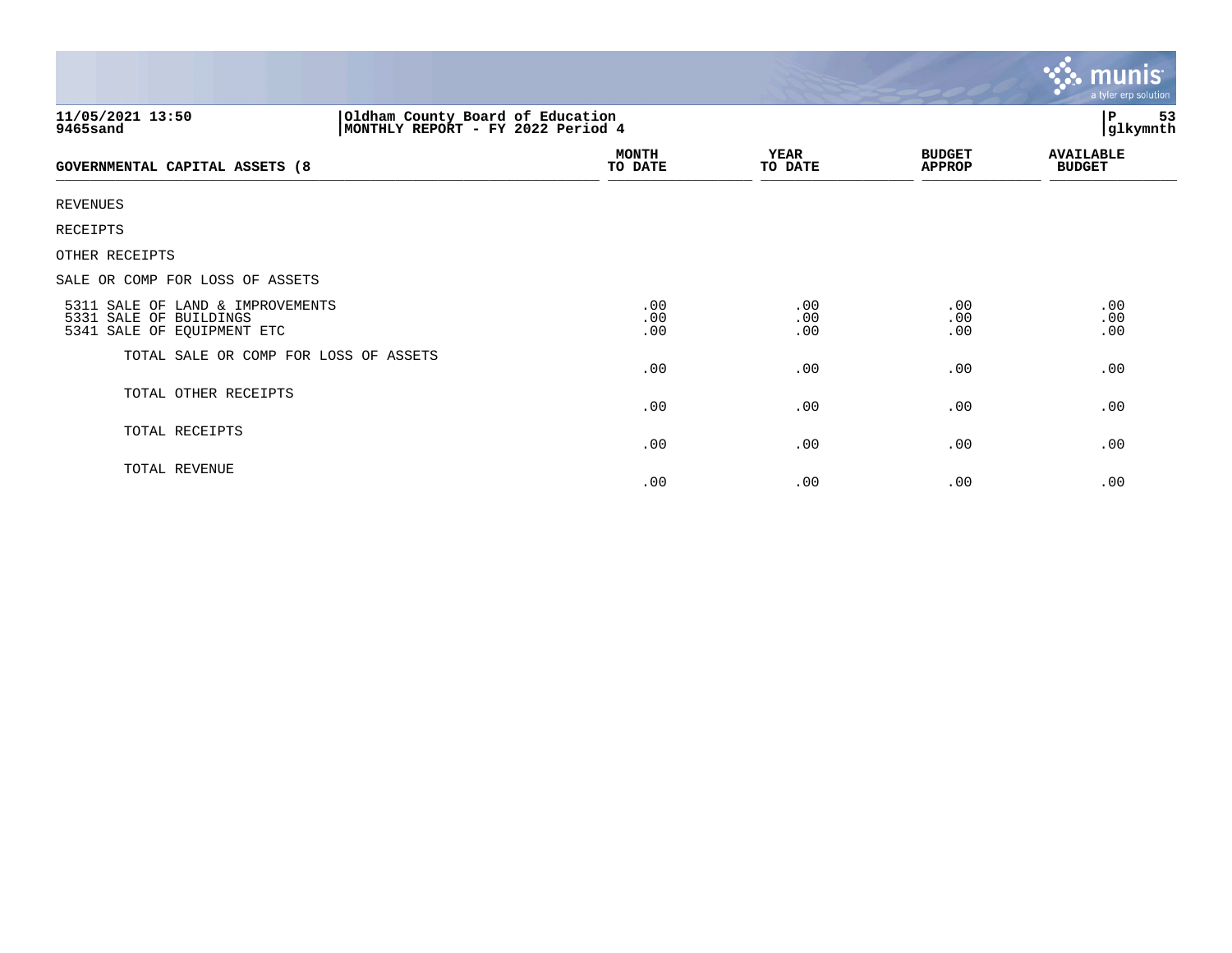|                                                                                                       |                         |                 |                                | a tyler erp solution              |
|-------------------------------------------------------------------------------------------------------|-------------------------|-----------------|--------------------------------|-----------------------------------|
| 11/05/2021 13:50<br>Oldham County Board of Education<br>9465sand<br>MONTHLY REPORT - FY 2022 Period 4 |                         |                 |                                | P<br>54<br> glkymnth              |
| GOVERNMENTAL CAPITAL ASSETS (8                                                                        | <b>MONTH</b><br>TO DATE | YEAR<br>TO DATE | <b>BUDGET</b><br><b>APPROP</b> | <b>AVAILABLE</b><br><b>BUDGET</b> |
| <b>EXPENDITURES</b>                                                                                   |                         |                 |                                |                                   |
| INSTRUCTION<br>1000                                                                                   |                         |                 |                                |                                   |
| 0700<br>PROPERTY                                                                                      | 517,633.72              | 2,072,108.19    | .00                            | $-2,072,108.19$                   |
| TOTAL 1000<br>INSTRUCTION                                                                             | 517,633.72              | 2,072,108.19    | .00                            | $-2,072,108.19$                   |
| 2100<br>STUDENT SUPPORT SERVICES                                                                      |                         |                 |                                |                                   |
| 0700<br>PROPERTY                                                                                      | .00                     | .00             | .00                            | .00                               |
| TOTAL 2100<br>STUDENT SUPPORT SERVICES                                                                | .00                     | .00             | .00                            | .00                               |
| INSTRUCTIONAL STAFF SUPP SERV<br>2200                                                                 |                         |                 |                                |                                   |
| 0700<br>PROPERTY                                                                                      | 41.67                   | 166.66          | .00                            | $-166.66$                         |
| INSTRUCTIONAL STAFF SUPP SERV<br>TOTAL 2200                                                           | 41.67                   | 166.66          | .00                            | $-166.66$                         |
| 2300 DISTRICT ADMIN SUPPORT                                                                           |                         |                 |                                |                                   |
| 0700<br>PROPERTY                                                                                      | 6,391.07                | 25,564.28       | .00                            | $-25, 564.28$                     |
| TOTAL 2300<br>DISTRICT ADMIN SUPPORT                                                                  | 6,391.07                | 25,564.28       | .00                            | $-25, 564.28$                     |
| SCHOOL ADMIN SUPPORT<br>2400                                                                          |                         |                 |                                |                                   |
| 0700 PROPERTY                                                                                         | 18.25                   | 73.00           | .00                            | $-73.00$                          |
| TOTAL 2400<br>SCHOOL ADMIN SUPPORT                                                                    | 18.25                   | 73.00           | .00                            | $-73.00$                          |
| 2500<br>BUSINESS SUPPORT SERVICES                                                                     |                         |                 |                                |                                   |
| 0700 PROPERTY                                                                                         | 7.08                    | 28.34           | .00                            | $-28.34$                          |
| TOTAL 2500<br>BUSINESS SUPPORT SERVICES                                                               | 7.08                    | 28.34           | .00                            | $-28.34$                          |
| 2600<br>PLANT OPERATIONS AND MAINTENANCE                                                              |                         |                 |                                |                                   |
| 0700 PROPERTY                                                                                         | 218,036.66              | 871,280.12      | .00                            | $-871, 280.12$                    |
| TOTAL 2600<br>PLANT OPERATIONS AND MAINTENANCE                                                        | 218,036.66              | 871,280.12      | .00                            | $-871, 280.12$                    |
| 2700<br>STUDENT TRANSPORTATION                                                                        |                         |                 |                                |                                   |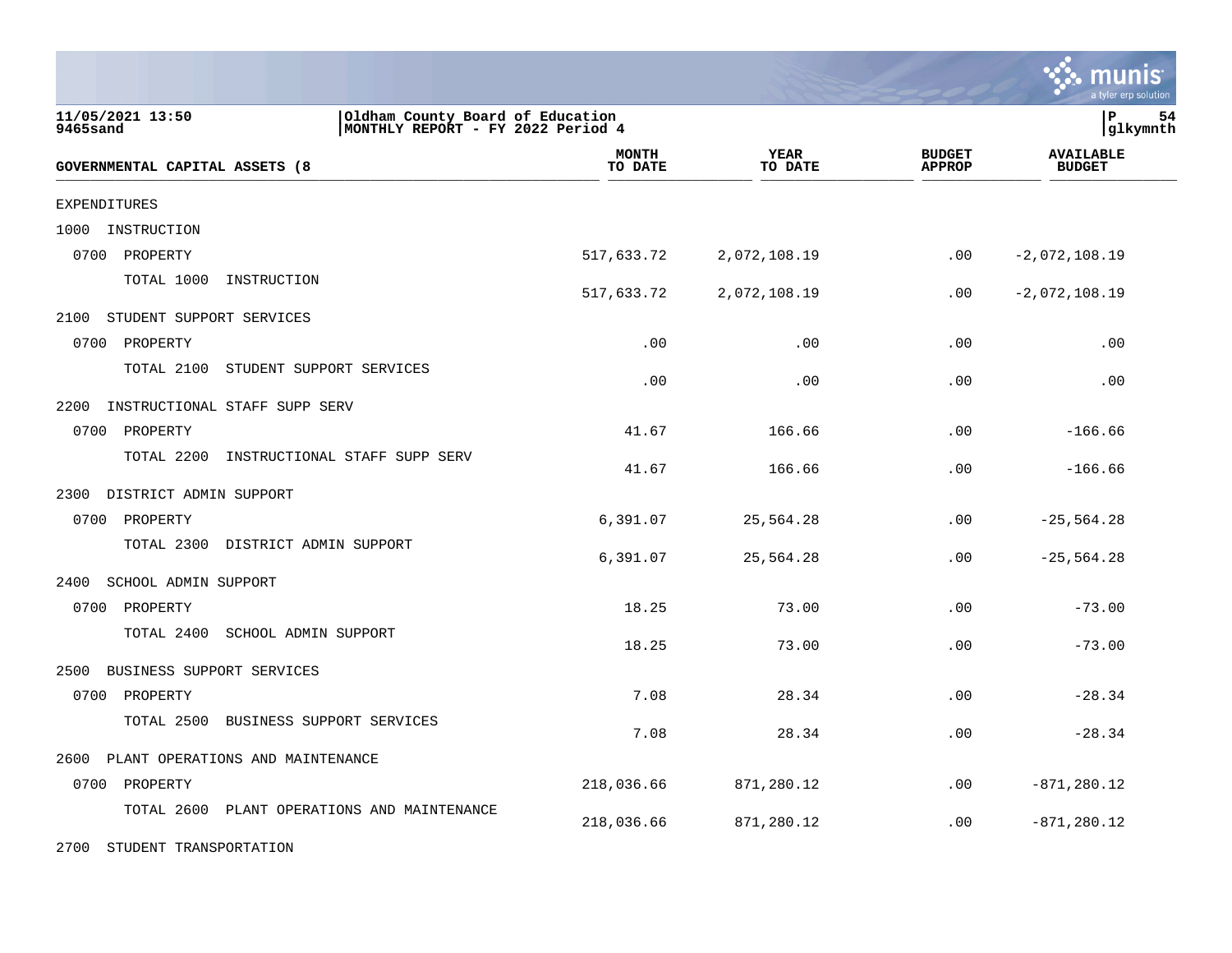

| 11/05/2021 13:50<br>9465sand   | Oldham County Board of Education<br>MONTHLY REPORT - FY 2022 Period 4 |                         |                        |                                | IP.<br>glkymnth                   | 55 |
|--------------------------------|-----------------------------------------------------------------------|-------------------------|------------------------|--------------------------------|-----------------------------------|----|
| GOVERNMENTAL CAPITAL ASSETS (8 |                                                                       | <b>MONTH</b><br>TO DATE | <b>YEAR</b><br>TO DATE | <b>BUDGET</b><br><b>APPROP</b> | <b>AVAILABLE</b><br><b>BUDGET</b> |    |
| 0700<br>PROPERTY               |                                                                       | 87,715.82               | 350,863.32             | .00                            | $-350, 863.32$                    |    |
| TOTAL 2700                     | STUDENT TRANSPORTATION                                                | 87,715.82               | 350,863.32             | .00                            | $-350, 863.32$                    |    |
| 3300<br>COMMUNITY SERVICES     |                                                                       |                         |                        |                                |                                   |    |
| 0700<br>PROPERTY               |                                                                       | .00                     | .00                    | .00                            | .00                               |    |
| TOTAL 3300                     | COMMUNITY SERVICES                                                    | .00                     | .00                    | .00                            | .00                               |    |
| TOTAL EXPENDITURES             |                                                                       | 829,844.27              | 3,320,083.91           | .00                            | $-3,320,083.91$                   |    |
|                                | TOTAL FOR GOVERNMENTAL CAPITAL ASSETS (8)                             | $-829, 844.27$          | $-3,320,083.91$        | .00                            | 3,320,083.91                      |    |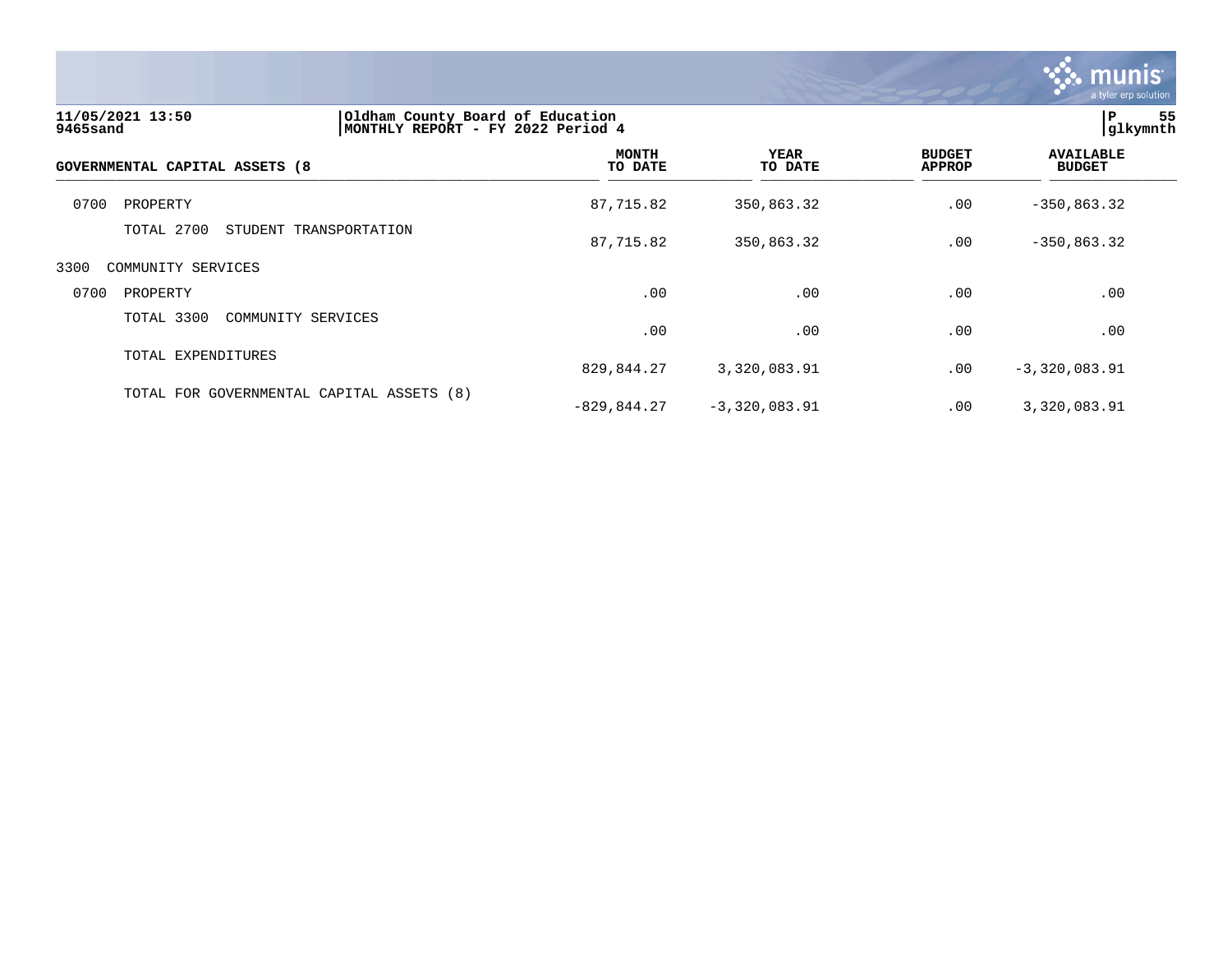|                                        |                                                                       |                 |                                | $\ddotsc$ munis<br>a tyler erp solution |  |
|----------------------------------------|-----------------------------------------------------------------------|-----------------|--------------------------------|-----------------------------------------|--|
| 11/05/2021 13:50<br>9465sand           | Oldham County Board of Education<br>MONTHLY REPORT - FY 2022 Period 4 |                 |                                | P<br>56<br>glkymnth                     |  |
| FOOD SERVICE CAPITAL ASSETS (8         | <b>MONTH</b><br>TO DATE                                               | YEAR<br>TO DATE | <b>BUDGET</b><br><b>APPROP</b> | <b>AVAILABLE</b><br><b>BUDGET</b>       |  |
| <b>REVENUES</b>                        |                                                                       |                 |                                |                                         |  |
| RECEIPTS                               |                                                                       |                 |                                |                                         |  |
| REVENUE FROM LOCAL SOURCES             |                                                                       |                 |                                |                                         |  |
| OTHER REVENUE FROM LOCAL SOURCES       |                                                                       |                 |                                |                                         |  |
| 1930 GAIN/LOSS SALE ASSET FOOD SERV    | .00                                                                   | .00             | .00                            | .00                                     |  |
| TOTAL OTHER REVENUE FROM LOCAL SOURCES | .00                                                                   | .00             | .00                            | .00                                     |  |
| TOTAL REVENUE FROM LOCAL SOURCES       | .00                                                                   | .00             | .00                            | .00                                     |  |
| TOTAL RECEIPTS                         | .00                                                                   | .00             | .00                            | .00                                     |  |
| TOTAL REVENUE                          | .00                                                                   | .00             | .00                            | .00                                     |  |

the contract of the contract of the contract of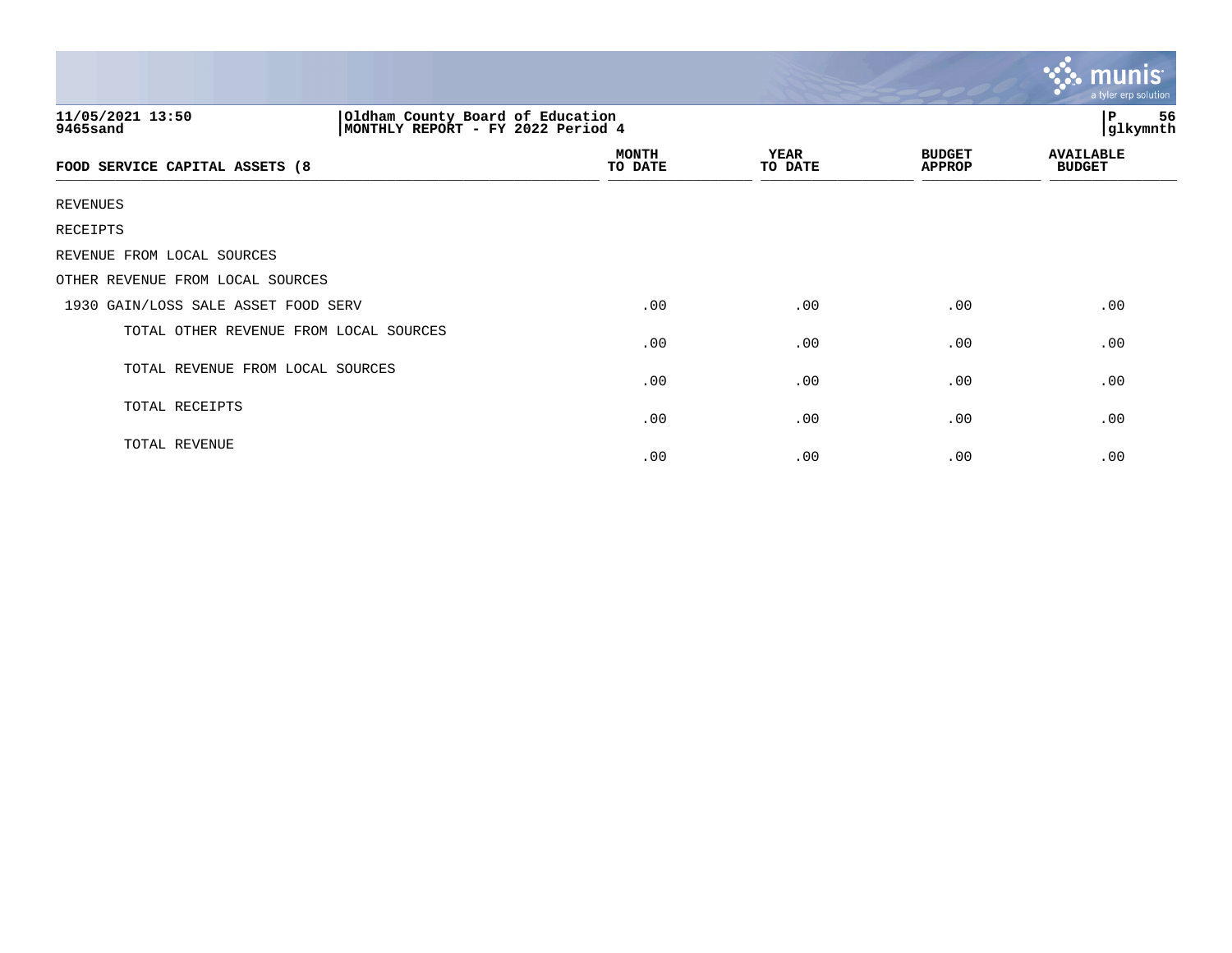

| 11/05/2021 13:50<br>9465sand               | Oldham County Board of Education<br>MONTHLY REPORT - FY 2022 Period 4 | l P<br>57<br>glkymnth  |                                |                                   |
|--------------------------------------------|-----------------------------------------------------------------------|------------------------|--------------------------------|-----------------------------------|
| FOOD SERVICE CAPITAL ASSETS (8             | <b>MONTH</b><br>TO DATE                                               | <b>YEAR</b><br>TO DATE | <b>BUDGET</b><br><b>APPROP</b> | <b>AVAILABLE</b><br><b>BUDGET</b> |
| EXPENDITURES                               |                                                                       |                        |                                |                                   |
| 3100<br>FOOD SERVICE OPERATION             |                                                                       |                        |                                |                                   |
| 0700<br>PROPERTY                           | 15,393.00                                                             | 61,571.88              | .00                            | $-61, 571.88$                     |
| TOTAL 3100<br>FOOD SERVICE OPERATION       | 15,393.00                                                             | 61,571.88              | .00                            | $-61, 571.88$                     |
| TOTAL EXPENDITURES                         | 15,393.00                                                             | 61,571.88              | .00                            | $-61,571.88$                      |
| TOTAL FOR FOOD SERVICE CAPITAL ASSETS (81) | $-15,393.00$                                                          | $-61,571.88$           | .00                            | 61,571.88                         |